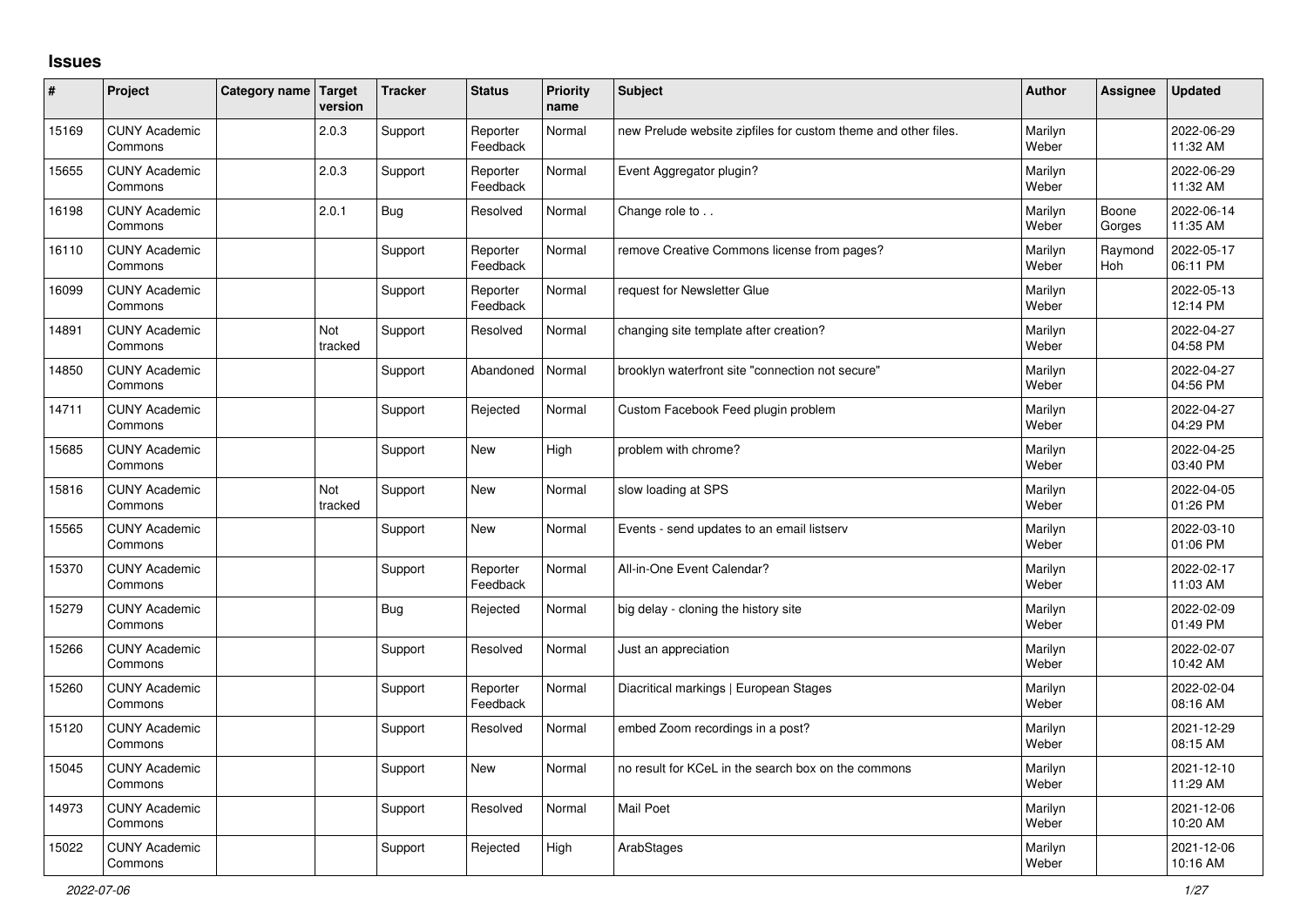| #     | Project                         | Category name   Target | version        | <b>Tracker</b> | <b>Status</b>        | <b>Priority</b><br>name | <b>Subject</b>                                                  | <b>Author</b>    | <b>Assignee</b> | <b>Updated</b>         |
|-------|---------------------------------|------------------------|----------------|----------------|----------------------|-------------------------|-----------------------------------------------------------------|------------------|-----------------|------------------------|
| 15025 | <b>CUNY Academic</b><br>Commons |                        |                | Support        | Duplicate            | Normal                  | emails for all the papers on the commons that have been changed | Marilyn<br>Weber |                 | 2021-12-02<br>11:57 AM |
| 14972 | <b>CUNY Academic</b><br>Commons |                        |                | Support        | Rejected             | Normal                  | Mailchimp plugin                                                | Marilyn<br>Weber |                 | 2021-11-17<br>02:13 PM |
| 14900 | <b>CUNY Academic</b><br>Commons |                        | Not<br>tracked | Support        | Reporter<br>Feedback | Normal                  | previous theme?                                                 | Marilyn<br>Weber |                 | 2021-10-25<br>10:31 AM |
| 14813 | <b>CUNY Academic</b><br>Commons |                        | Not<br>tracked | Support        | Resolved             | Normal                  | raise the file size limit                                       | Marilyn<br>Weber |                 | 2021-09-30<br>12:02 PM |
| 14812 | <b>CUNY Academic</b><br>Commons |                        | Not<br>tracked | Support        | Resolved             | Normal                  | Custom Sidebars and Wordpress 5.6                               | Marilyn<br>Weber |                 | 2021-09-30<br>10:43 AM |
| 14799 | <b>CUNY Academic</b><br>Commons |                        | 1.18.19        | Support        | Resolved             | High                    | install the official Classic Widgets?                           | Marilyn<br>Weber |                 | 2021-09-22<br>02:17 PM |
| 14784 | <b>CUNY Academic</b><br>Commons |                        |                | Support        | Reporter<br>Feedback | Normal                  | User report of logo problem when using Customizer theme         | Marilyn<br>Weber |                 | 2021-09-17<br>10:25 AM |
| 14389 | <b>CUNY Academic</b><br>Commons |                        |                | Support        | Abandoned            | Normal                  | WebflowIO?                                                      | Marilyn<br>Weber |                 | 2021-09-14<br>10:45 AM |
| 14148 | <b>CUNY Academic</b><br>Commons |                        |                | Support        | Abandoned            | Normal                  | post notification problem                                       | Marilyn<br>Weber |                 | 2021-09-14<br>10:43 AM |
| 13596 | <b>CUNY Academic</b><br>Commons |                        |                | Support        | Abandoned            | Normal                  | invited as Author but show as Contributor                       | Marilyn<br>Weber |                 | 2021-09-14<br>10:41 AM |
| 13584 | <b>CUNY Academic</b><br>Commons |                        |                | Support        | Abandoned            | Normal                  | Graphy theme question                                           | Marilyn<br>Weber |                 | 2021-09-14<br>10:41 AM |
| 14718 | <b>CUNY Academic</b><br>Commons |                        | Not<br>tracked | Support        | Resolved             | Normal                  | User wants to recover deleted account                           | Marilyn<br>Weber |                 | 2021-08-30<br>02:46 PM |
| 14625 | <b>CUNY Academic</b><br>Commons |                        | Not<br>tracked | Support        | Rejected             | Normal                  | image won't appear in slideshow.                                | Marilyn<br>Weber |                 | 2021-07-27<br>10:33 AM |
| 14594 | <b>CUNY Academic</b><br>Commons |                        | Not<br>tracked | Support        | Resolved             | Normal                  | Administration email verification?                              | Marilyn<br>Weber |                 | 2021-07-12<br>11:40 AM |
| 14378 | <b>CUNY Academic</b><br>Commons |                        | Not<br>tracked | Support        | Resolved             | Normal                  | PPTX files unfetchable                                          | Marilyn<br>Weber |                 | 2021-05-11<br>11:25 AM |
| 14398 | <b>CUNY Academic</b><br>Commons |                        | Not<br>tracked | Support        | Reporter<br>Feedback | Normal                  | Events plug-in notification problem                             | Marilyn<br>Weber |                 | 2021-05-11<br>11:21 AM |
| 14410 | <b>CUNY Academic</b><br>Commons |                        | 1.18.10        | <b>Bug</b>     | Resolved             | Normal                  | events calendar problem?                                        | Marilyn<br>Weber |                 | 2021-05-10<br>04:45 PM |
| 14404 | <b>CUNY Academic</b><br>Commons |                        | Not<br>tracked | Support        | Resolved             | Normal                  | blocked IP of user?                                             | Marilyn<br>Weber |                 | 2021-05-10<br>01:00 PM |
| 14360 | <b>CUNY Academic</b><br>Commons |                        |                | Support        | Rejected             | Normal                  | danielgerouldarchives.org?                                      | Marilyn<br>Weber |                 | 2021-04-27<br>10:42 AM |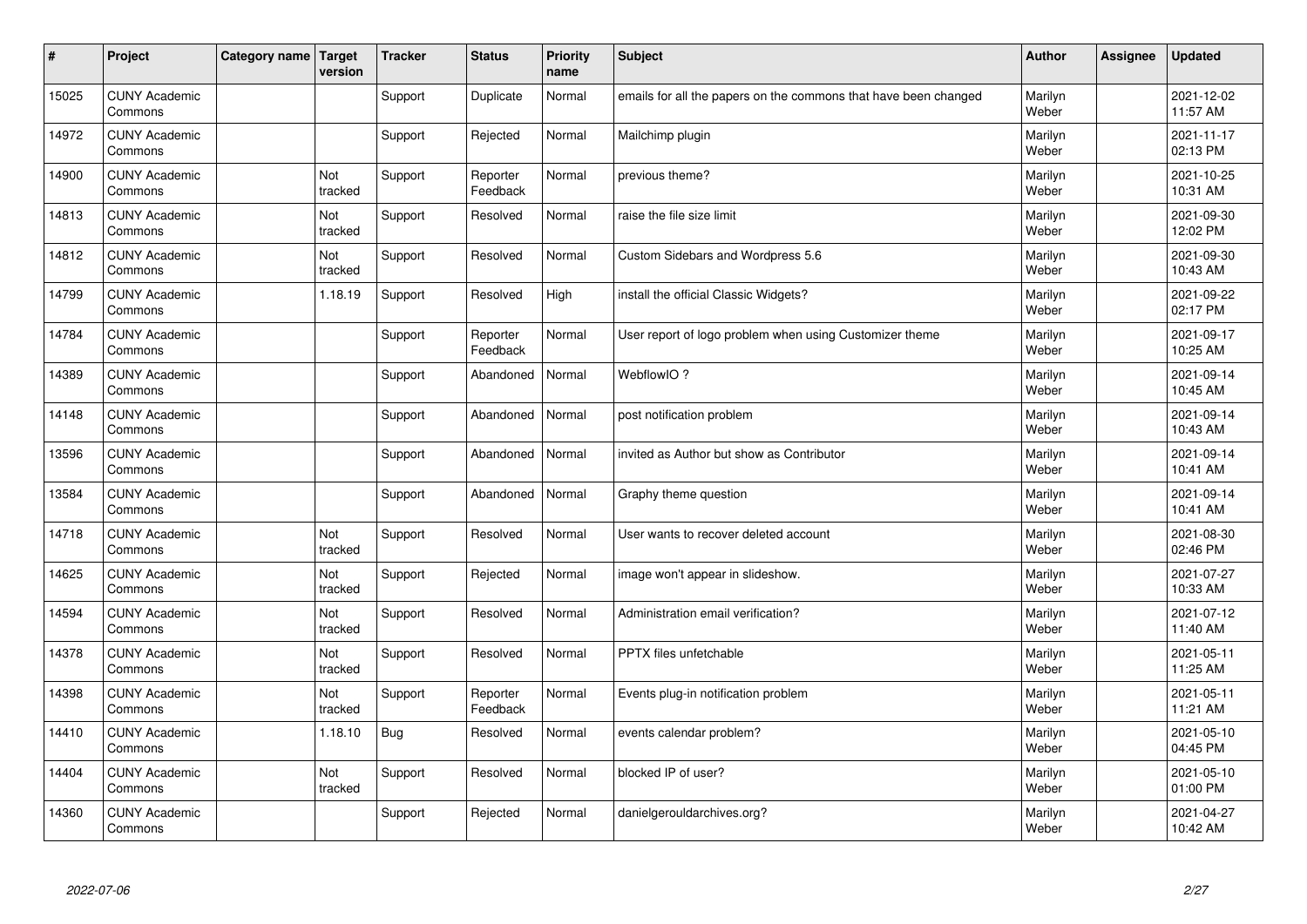| $\vert$ # | Project                         | Category name   Target | version        | <b>Tracker</b> | <b>Status</b> | <b>Priority</b><br>name | <b>Subject</b>                           | <b>Author</b>    | <b>Assignee</b> | <b>Updated</b>         |
|-----------|---------------------------------|------------------------|----------------|----------------|---------------|-------------------------|------------------------------------------|------------------|-----------------|------------------------|
| 14246     | <b>CUNY Academic</b><br>Commons |                        | 1.18.8         | Support        | Resolved      | Normal                  | 'Weekly jQuery Migrate Status Update"    | Marilyn<br>Weber |                 | 2021-04-13<br>11:08 AM |
| 14242     | <b>CUNY Academic</b><br>Commons |                        |                | Support        | Resolved      | Normal                  | LAILAC site missing content              | Marilyn<br>Weber |                 | 2021-03-27<br>08:40 AM |
| 13912     | <b>CUNY Academic</b><br>Commons |                        | Not<br>tracked | Feature        | Hold          | Low                     | posting "missed schedule"                | Marilyn<br>Weber |                 | 2021-02-23<br>10:46 AM |
| 13916     | <b>CUNY Academic</b><br>Commons |                        |                | Support        | Rejected      | Normal                  | <b>Custom Sidebars</b>                   | Marilyn<br>Weber |                 | 2021-02-23<br>10:45 AM |
| 14016     | <b>CUNY Academic</b><br>Commons |                        |                | Support        | Rejected      | Normal                  | PDFs not downloading                     | Marilyn<br>Weber |                 | 2021-02-22<br>11:00 AM |
| 14008     | <b>CUNY Academic</b><br>Commons |                        |                | Bug            | Resolved      | High                    | invisible user                           | Marilyn<br>Weber |                 | 2021-02-18<br>05:53 PM |
| 13958     | <b>CUNY Academic</b><br>Commons |                        | 1.18.4         | Support        | Resolved      | Normal                  | calendar widget problem                  | Marilyn<br>Weber |                 | 2021-02-09<br>11:05 AM |
| 13929     | <b>CUNY Academic</b><br>Commons |                        | 1.18.4         | Support        | Resolved      | Normal                  | update error message                     | Marilyn<br>Weber | Boone<br>Gorges | 2021-02-09<br>11:05 AM |
| 13918     | <b>CUNY Academic</b><br>Commons |                        | Not<br>tracked | Support        | Rejected      | Normal                  | MailPoet Newsletters Premium plugin      | Marilyn<br>Weber |                 | 2021-02-09<br>11:01 AM |
| 13826     | <b>CUNY Academic</b><br>Commons |                        |                | Support        | Resolved      | Normal                  | January 14th                             | Marilyn<br>Weber |                 | 2021-01-26<br>04:26 PM |
| 13783     | <b>CUNY Academic</b><br>Commons |                        | 1.18.2         | Support        | Resolved      | Normal                  | new CUNY OneSearch url                   | Marilyn<br>Weber |                 | 2021-01-14<br>04:53 PM |
| 13641     | <b>CUNY Academic</b><br>Commons |                        | 1.18.2         | Support        | Resolved      | Normal                  | follow up to migration request           | Marilyn<br>Weber | Boone<br>Gorges | 2021-01-12<br>10:59 AM |
| 13738     | <b>CUNY Academic</b><br>Commons |                        | 1.18.1         | Support        | Resolved      | Normal                  | theme requests from a non-CUY person     | Marilyn<br>Weber |                 | 2020-12-23<br>11:34 AM |
| 12999     | <b>CUNY Academic</b><br>Commons |                        | 1.18.1         | Support        | Resolved      | Normal                  | request for Dentist theme                | Marilyn<br>Weber | Boone<br>Gorges | 2020-12-22<br>03:31 PM |
| 13699     | <b>CUNY Academic</b><br>Commons |                        | Not<br>tracked | Support        | Resolved      | Normal                  | Martin Segal Center site down            | Marilyn<br>Weber | Raymond<br>Hoh  | 2020-12-22<br>03:03 PM |
| 13715     | <b>CUNY Academic</b><br>Commons |                        | Not<br>tracked | <b>Bug</b>     | Resolved      | High                    | https://ulysses.commons.gc.cuny.edu down | Marilyn<br>Weber |                 | 2020-12-22<br>03:02 PM |
| 13710     | <b>CUNY Academic</b><br>Commons |                        | Not<br>tracked | Support        | Resolved      | Normal                  | small change to Hosting Partner Handbook | Marilyn<br>Weber |                 | 2020-12-16<br>04:29 PM |
| 13656     | <b>CUNY Academic</b><br>Commons |                        |                | <b>Bug</b>     | Resolved      | High                    | site down                                | Marilyn<br>Weber |                 | 2020-12-11<br>12:50 PM |
| 13637     | <b>CUNY Academic</b><br>Commons |                        |                | Support        | Abandoned     | Normal                  | All-in-One Migration plugin request      | Marilyn<br>Weber |                 | 2020-12-08<br>10:46 AM |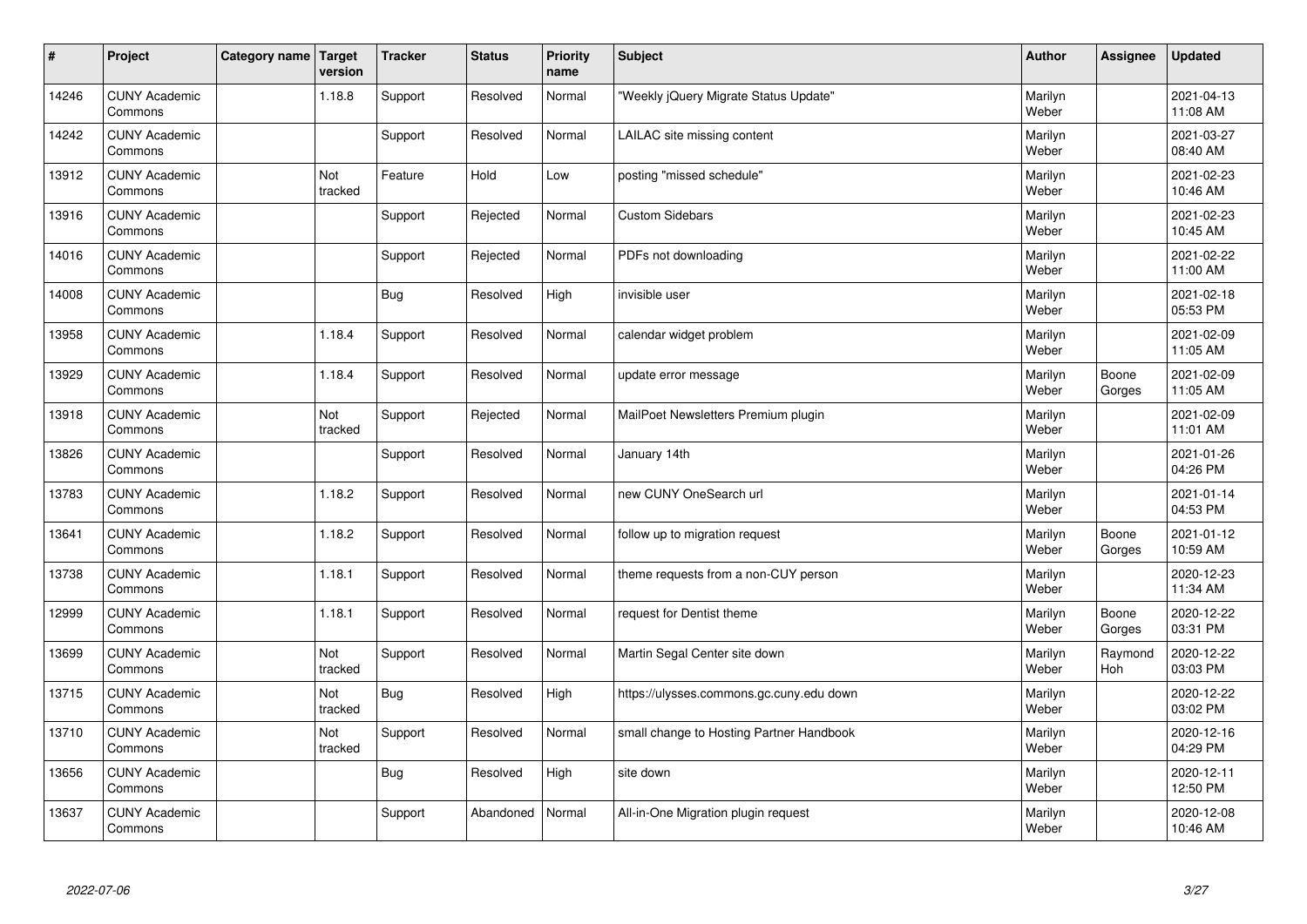| $\sharp$ | Project                         | Category name | Target<br>version | <b>Tracker</b> | <b>Status</b>        | <b>Priority</b><br>name | <b>Subject</b>                                                       | <b>Author</b>    | Assignee        | <b>Updated</b>         |
|----------|---------------------------------|---------------|-------------------|----------------|----------------------|-------------------------|----------------------------------------------------------------------|------------------|-----------------|------------------------|
| 13633    | <b>CUNY Academic</b><br>Commons |               | Not<br>tracked    | <b>Bug</b>     | Resolved             | High                    | PublicsLab site down                                                 | Marilyn<br>Weber |                 | 2020-11-30<br>02:01 PM |
| 13541    | <b>CUNY Academic</b><br>Commons |               | Not<br>tracked    | Support        | Resolved             | Normal                  | add a page template to OER site.                                     | Marilyn<br>Weber |                 | 2020-11-11<br>11:12 AM |
| 13288    | <b>CUNY Academic</b><br>Commons |               |                   | Support        | Abandoned            | Normal                  | log in problems on iPhone 6                                          | Marilyn<br>Weber |                 | 2020-10-27<br>10:26 AM |
| 13441    | <b>CUNY Academic</b><br>Commons |               | 1.17.5            | Support        | Resolved             | Normal                  | ongoing user problems with daily digests                             | Marilyn<br>Weber |                 | 2020-10-13<br>10:02 AM |
| 13201    | <b>CUNY Academic</b><br>Commons |               |                   | Support        | Rejected             | Low                     | PDF embedder                                                         | Marilyn<br>Weber |                 | 2020-09-29<br>11:37 AM |
| 13378    | <b>CUNY Academic</b><br>Commons |               | 1.17.5            | <b>Bug</b>     | Resolved             | Normal                  | problem on one of my sites                                           | Marilyn<br>Weber |                 | 2020-09-24<br>05:27 PM |
| 13169    | <b>CUNY Academic</b><br>Commons |               | 1.17.4            | Support        | Rejected             | Normal                  | footer logo image has no alt-text                                    | Marilyn<br>Weber |                 | 2020-09-22<br>10:18 AM |
| 13286    | <b>CUNY Academic</b><br>Commons |               | Not<br>tracked    | Support        | <b>New</b>           | Normal                  | problem connecting with WordPress app                                | Marilyn<br>Weber | Raymond<br>Hoh  | 2020-09-08<br>11:16 AM |
| 13295    | <b>CUNY Academic</b><br>Commons |               | Not<br>tracked    | Support        | Resolved             | Normal                  | can't find new user                                                  | Marilyn<br>Weber |                 | 2020-09-08<br>10:18 AM |
| 13255    | <b>CUNY Academic</b><br>Commons |               | Not<br>tracked    | Support        | Reporter<br>Feedback | Normal                  | Accessibility problems                                               | Marilyn<br>Weber |                 | 2020-09-01<br>05:48 PM |
| 13160    | <b>CUNY Academic</b><br>Commons |               |                   | Support        | Rejected             | Normal                  | site not working on iphone                                           | Marilyn<br>Weber |                 | 2020-08-25<br>10:58 AM |
| 13121    | <b>CUNY Academic</b><br>Commons |               |                   | Support        | Rejected             | Normal                  | embed a DropBox Paper file                                           | Marilyn<br>Weber |                 | 2020-08-25<br>10:56 AM |
| 13217    | <b>CUNY Academic</b><br>Commons |               |                   | Support        | Rejected             | Normal                  | upload recordings of our past webinars?                              | Marilyn<br>Weber |                 | 2020-08-25<br>07:56 AM |
| 13091    | <b>CUNY Academic</b><br>Commons |               | 1.17.0            | Support        | Resolved             | Normal                  | problem with latex (math equations)                                  | Marilyn<br>Weber |                 | 2020-07-28<br>11:09 AM |
| 13065    | <b>CUNY Academic</b><br>Commons |               | Not<br>tracked    | Support        | Resolved             | Normal                  | can't invite new user to group                                       | Marilyn<br>Weber |                 | 2020-07-22<br>04:24 PM |
| 13034    | <b>CUNY Academic</b><br>Commons |               | Not<br>tracked    | Support        | Reporter<br>Feedback | Normal                  | a site is asking people to join the Commons to get a download        | Marilyn<br>Weber |                 | 2020-07-12<br>07:23 AM |
| 13013    | <b>CUNY Academic</b><br>Commons |               | Not<br>tracked    | <b>Bug</b>     | Resolved             | Normal                  | an invite to Group Admins from Brian Foote?!                         | Marilyn<br>Weber |                 | 2020-07-07<br>02:36 PM |
| 12986    | <b>CUNY Academic</b><br>Commons |               |                   | Support        | Rejected             | Normal                  | Someone is trying to create accounts using random CUNY entity emails | Marilyn<br>Weber |                 | 2020-07-02<br>09:47 PM |
| 12960    | <b>CUNY Academic</b><br>Commons |               | 1.16.14           | Support        | Resolved             | Normal                  | mutiple plugin in requests                                           | Marilyn<br>Weber | Boone<br>Gorges | 2020-06-23<br>10:53 AM |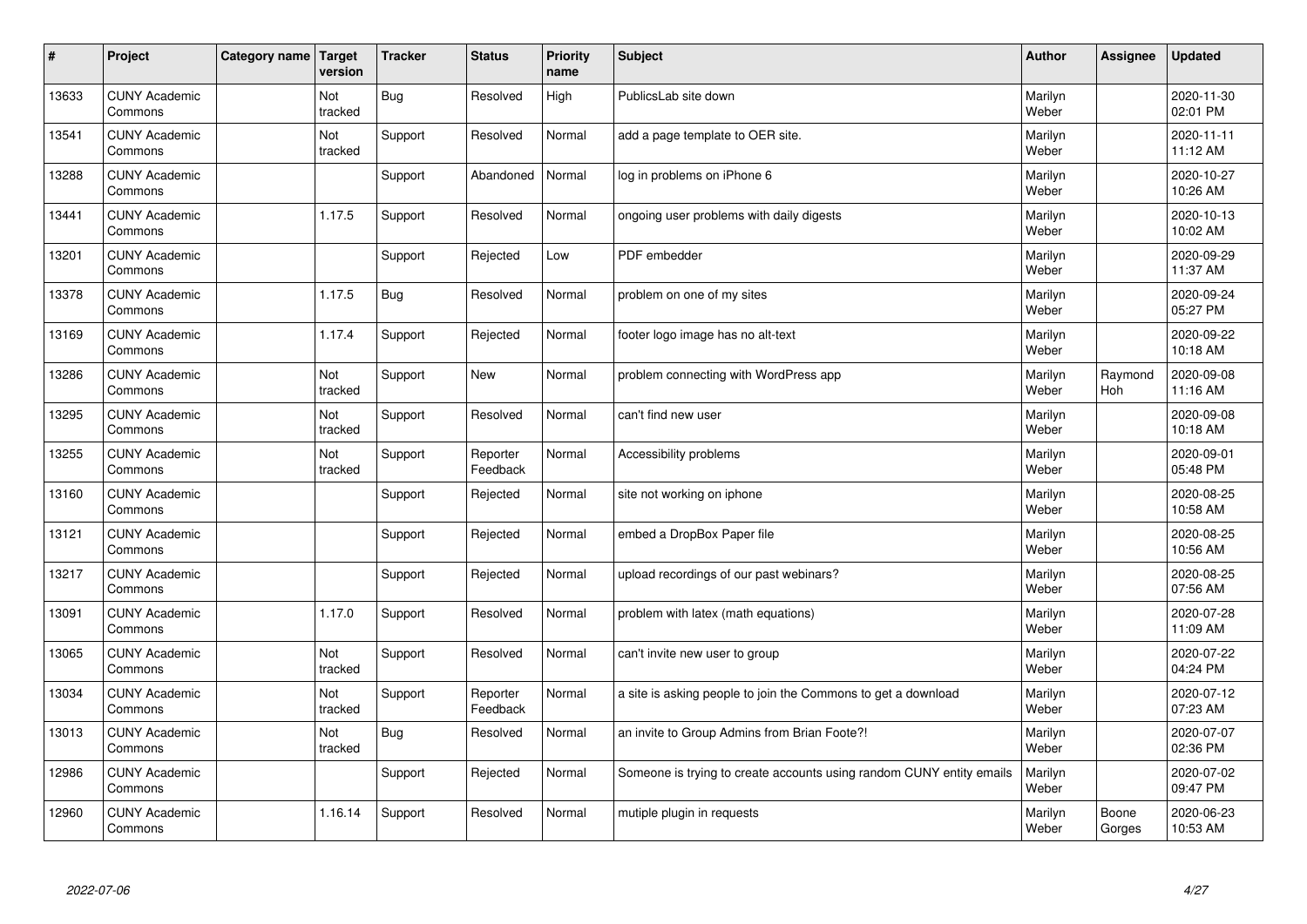| $\vert$ # | Project                         | Category name   Target | version        | <b>Tracker</b> | <b>Status</b> | <b>Priority</b><br>name | <b>Subject</b>                                                      | <b>Author</b>    | Assignee              | <b>Updated</b>         |
|-----------|---------------------------------|------------------------|----------------|----------------|---------------|-------------------------|---------------------------------------------------------------------|------------------|-----------------------|------------------------|
| 12905     | <b>CUNY Academic</b><br>Commons |                        | 1.16.14        | Support        | Resolved      | Normal                  | trouble embedding a flipbook from Flipsnack                         | Marilyn<br>Weber | Boone<br>Gorges       | 2020-06-23<br>10:53 AM |
| 12777     | <b>CUNY Academic</b><br>Commons |                        | 1.16.14        | Support        | Resolved      | Normal                  | request to include custom javascript into a Commons-hosted site     | Marilyn<br>Weber |                       | 2020-06-16<br>04:03 PM |
| 12861     | <b>CUNY Academic</b><br>Commons |                        |                | Support        | Resolved      | Normal                  | trouble with YouTube                                                | Marilyn<br>Weber | Raymond<br><b>Hoh</b> | 2020-06-09<br>11:16 AM |
| 12584     | <b>CUNY Academic</b><br>Commons |                        | Not<br>tracked | Bug            | Resolved      | Urgent                  | No way to register                                                  | Marilyn<br>Weber |                       | 2020-03-27<br>02:38 PM |
| 12427     | <b>CUNY Academic</b><br>Commons |                        | Not<br>tracked | Support        | Resolved      | Normal                  | organizing PDF on a site?                                           | Marilyn<br>Weber | scott voth            | 2020-03-10<br>11:11 AM |
| 12483     | <b>CUNY Academic</b><br>Commons |                        | 1.16.7         | <b>Bug</b>     | Resolved      | High                    | post error                                                          | Marilyn<br>Weber |                       | 2020-02-28<br>02:44 PM |
| 11912     | <b>CUNY Academic</b><br>Commons |                        |                | Support        | Resolved      | Normal                  | influence search results?                                           | Marilyn<br>Weber |                       | 2020-02-11<br>10:51 AM |
| 12352     | <b>CUNY Academic</b><br>Commons |                        | Not<br>tracked | Support        | <b>New</b>    | Normal                  | 'posts list" page builder block option                              | Marilyn<br>Weber |                       | 2020-02-03<br>01:29 PM |
| 12334     | <b>CUNY Academic</b><br>Commons |                        |                | Support        | Resolved      | Normal                  | request for a Redmine account                                       | Marilyn<br>Weber | Matt Gold             | 2020-01-30<br>12:01 PM |
| 12205     | <b>CUNY Academic</b><br>Commons |                        |                | Support        | Rejected      | Normal                  | possible update to the 2019 theme?                                  | Marilyn<br>Weber |                       | 2020-01-14<br>12:08 PM |
| 12176     | <b>CUNY Academic</b><br>Commons |                        | Not<br>tracked | Support        | Resolved      | Normal                  | Mp4s?                                                               | Marilyn<br>Weber |                       | 2019-12-05<br>11:04 AM |
| 11977     | <b>CUNY Academic</b><br>Commons |                        | Not<br>tracked | Support        | Resolved      | Normal                  | please remove me from many sites                                    | Marilyn<br>Weber |                       | 2019-11-21<br>01:05 PM |
| 12038     | <b>CUNY Academic</b><br>Commons |                        | 1.15.13        | Bug            | Resolved      | Normal                  | admin visibility problem at careerplan.commons.gc.cuny.edu          | Marilyn<br>Weber |                       | 2019-11-12<br>10:20 AM |
| 11915     | <b>CUNY Academic</b><br>Commons |                        | Not<br>tracked | Support        | Resolved      | Normal                  | User not in list                                                    | Marilyn<br>Weber |                       | 2019-10-28<br>10:13 AM |
| 11811     | <b>CUNY Academic</b><br>Commons |                        | Not<br>tracked | Support        | Duplicate     | Normal                  | Content of Publications widget on profile page being erased on save | Marilyn<br>Weber |                       | 2019-10-08<br>11:16 AM |
| 11519     | <b>CUNY Academic</b><br>Commons |                        | Not<br>tracked | Support        | Assigned      | Normal                  | comment option not appearing                                        | Marilyn<br>Weber |                       | 2019-09-24<br>10:28 AM |
| 11848     | <b>CUNY Academic</b><br>Commons |                        | Not<br>tracked | Support        | Hold          | Normal                  | a Dean of Faculty wants to share a large file                       | Marilyn<br>Weber |                       | 2019-09-24<br>08:44 AM |
| 11896     | <b>CUNY Academic</b><br>Commons |                        | Not<br>tracked | Support        | Resolved      | Normal                  | https://thenurseswritingproject.commons.gc.cuny.edu                 | Marilyn<br>Weber |                       | 2019-09-24<br>08:09 AM |
| 11225     | <b>CUNY Academic</b><br>Commons |                        | Not<br>tracked | Support        | Resolved      | Normal                  | bulk upload?                                                        | Marilyn<br>Weber |                       | 2019-09-18<br>10:31 AM |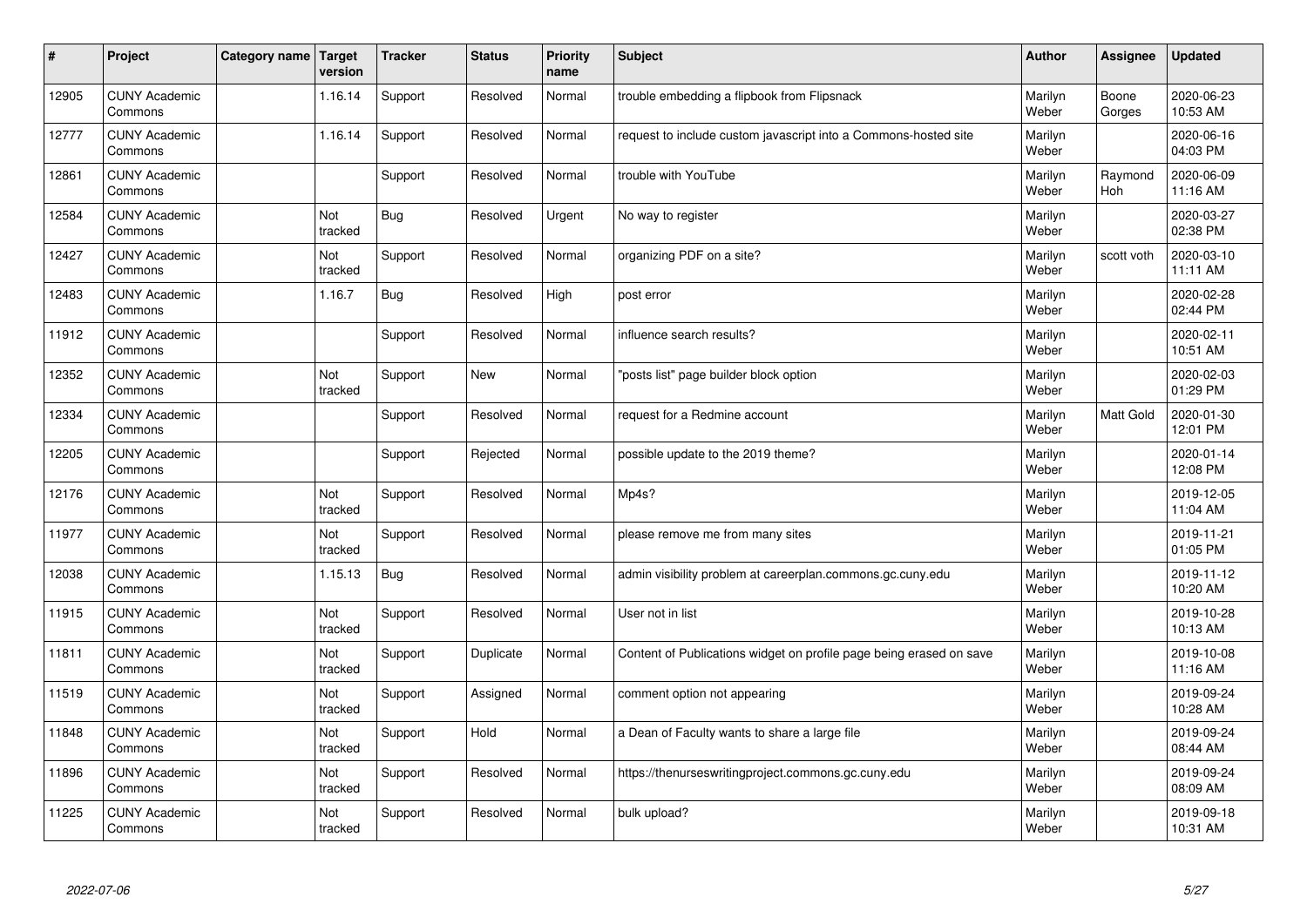| $\vert$ # | Project                         | Category name   Target | version        | <b>Tracker</b> | <b>Status</b>        | <b>Priority</b><br>name | <b>Subject</b>                                                                                         | <b>Author</b>    | Assignee       | <b>Updated</b>         |
|-----------|---------------------------------|------------------------|----------------|----------------|----------------------|-------------------------|--------------------------------------------------------------------------------------------------------|------------------|----------------|------------------------|
| 11787     | <b>CUNY Academic</b><br>Commons |                        | Not<br>tracked | Support        | Reporter<br>Feedback | Normal                  | automated comments notifications on ZenDesk                                                            | Marilyn<br>Weber |                | 2019-08-26<br>06:18 PM |
| 11771     | <b>CUNY Academic</b><br>Commons |                        | Not<br>tracked | Support        | Reporter<br>Feedback | Normal                  | post displays in sections                                                                              | Marilyn<br>Weber |                | 2019-08-20<br>10:34 AM |
| 11665     | <b>CUNY Academic</b><br>Commons |                        |                | Support        | Resolved             | Immediate               | "My Groups" conflating two groups                                                                      | Marilyn<br>Weber |                | 2019-07-24<br>10:43 PM |
| 11650     | <b>CUNY Academic</b><br>Commons |                        | Not<br>tracked | Support        | Resolved             | Normal                  | https://commons.gc.cuny.edu/groups/introduction-to-literary-studies-engl<br>ish-252-at-hunter-college/ | Marilyn<br>Weber |                | 2019-07-18<br>02:28 PM |
| 11647     | <b>CUNY Academic</b><br>Commons |                        | 1.15.6         | Support        | Resolved             | Normal                  | <b>Tribulant Newsletters update</b>                                                                    | Marilyn<br>Weber |                | 2019-07-18<br>02:27 PM |
| 11609     | <b>CUNY Academic</b><br>Commons |                        | 1.15.5         | Support        | Resolved             | Normal                  | Mixed Content flag                                                                                     | Marilyn<br>Weber |                | 2019-06-27<br>06:54 PM |
| 10838     | <b>CUNY Academic</b><br>Commons |                        | 1.15.3         | Support        | Rejected             | Normal                  | two plugin/theme requests from a digital fellow                                                        | Marilyn<br>Weber |                | 2019-06-11<br>10:31 AM |
| 11509     | <b>CUNY Academic</b><br>Commons |                        | Not<br>tracked | Support        | Reporter<br>Feedback | Normal                  | deleted Page causing a Menu problem?                                                                   | Marilyn<br>Weber |                | 2019-06-04<br>09:54 AM |
| 11002     | <b>CUNY Academic</b><br>Commons |                        | Not<br>tracked | Support        | Resolved             | Normal                  | open link in a new tab not working                                                                     | Marilyn<br>Weber |                | 2019-06-03<br>07:57 PM |
| 11483     | <b>CUNY Academic</b><br>Commons |                        | 1.15.2         | <b>Bug</b>     | Resolved             | Normal                  | 'Add New user" not working                                                                             | Marilyn<br>Weber |                | 2019-05-21<br>02:26 PM |
| 10986     | <b>CUNY Academic</b><br>Commons |                        | Not<br>tracked | Support        | Resolved             | Normal                  | PDF embedder provoking error                                                                           | Marilyn<br>Weber |                | 2019-03-29<br>04:28 PM |
| 11267     | <b>CUNY Academic</b><br>Commons |                        |                | Support        | Rejected             | Normal                  | signing up with a nonCUNY signup code from the Register page                                           | Marilyn<br>Weber |                | 2019-03-26<br>03:00 PM |
| 11233     | <b>CUNY Academic</b><br>Commons |                        | 1.14.9         | Support        | Resolved             | Normal                  | Hotjar ?                                                                                               | Marilyn<br>Weber |                | 2019-03-26<br>12:10 PM |
| 11149     | <b>CUNY Academic</b><br>Commons |                        | Not<br>tracked | Support        | Reporter<br>Feedback | Normal                  | comments getting blocked                                                                               | Marilyn<br>Weber | Raymond<br>Hoh | 2019-03-26<br>11:40 AM |
| 9518      | <b>CUNY Academic</b><br>Commons |                        | Not<br>tracked | Support        | Rejected             | Normal                  | problems with site on Internet Explorer                                                                | Marilyn<br>Weber | Raymond<br>Hoh | 2019-03-11<br>11:18 PM |
| 11198     | <b>CUNY Academic</b><br>Commons |                        | Not<br>tracked | Support        | Resolved             | Normal                  | former CUNY employee                                                                                   | Marilyn<br>Weber |                | 2019-03-07<br>02:21 PM |
| 11031     | <b>CUNY Academic</b><br>Commons |                        | Not<br>tracked | Support        | Resolved             | Normal                  | new group with seemingly old topics                                                                    | Marilyn<br>Weber |                | 2019-02-11<br>12:17 PM |
| 11017     | <b>CUNY Academic</b><br>Commons |                        | Not<br>tracked | Support        | Resolved             | Normal                  | site didn't save?                                                                                      | Marilyn<br>Weber |                | 2019-01-25<br>03:47 PM |
| 11003     | <b>CUNY Academic</b><br>Commons |                        | Not<br>tracked | Support        | Resolved             | Normal                  | user email change                                                                                      | Marilyn<br>Weber |                | 2019-01-24<br>02:50 PM |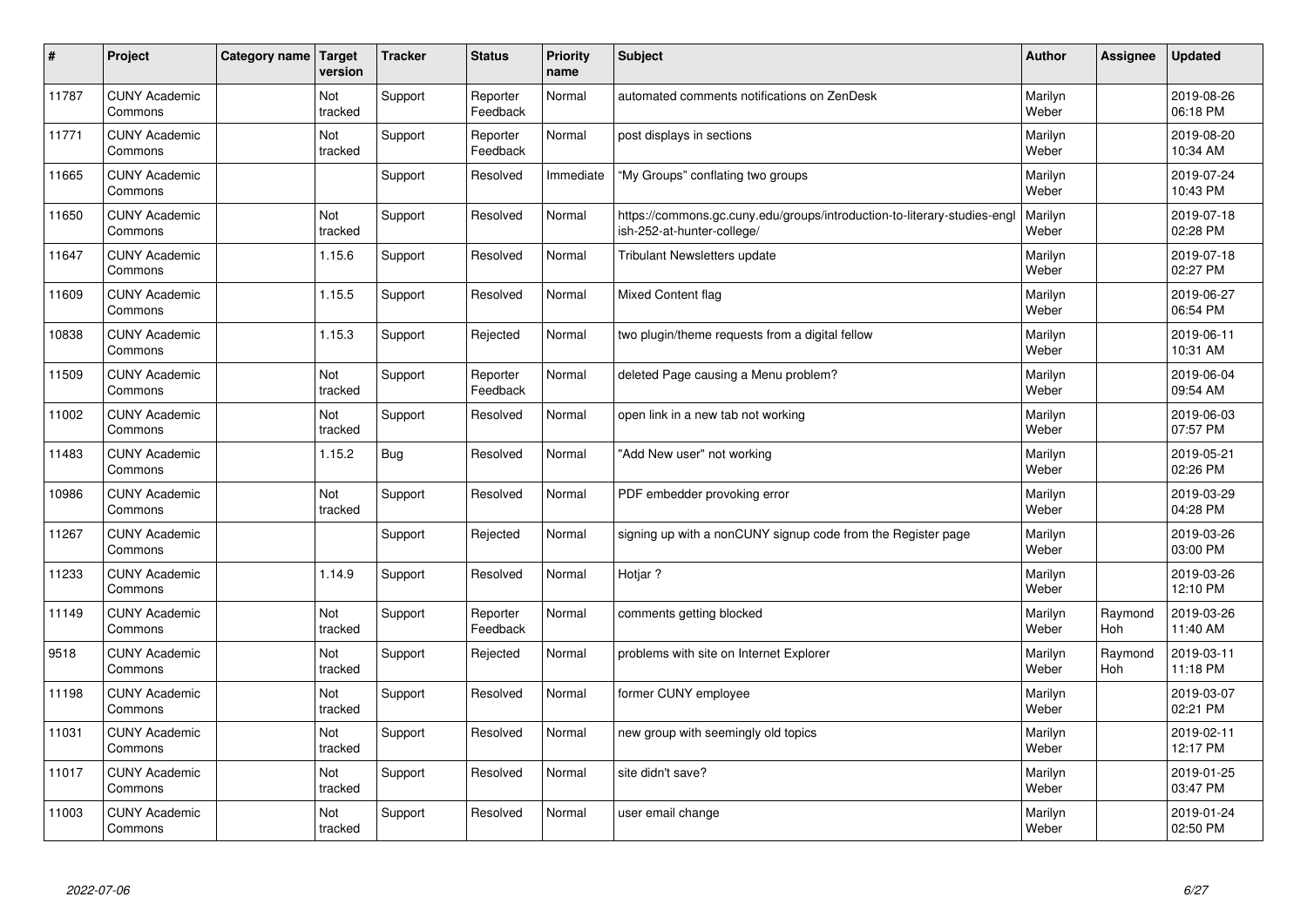| $\vert$ # | Project                         | Category name | Target<br>version | <b>Tracker</b> | <b>Status</b>        | <b>Priority</b><br>name | <b>Subject</b>                              | <b>Author</b>    | Assignee        | <b>Updated</b>         |
|-----------|---------------------------------|---------------|-------------------|----------------|----------------------|-------------------------|---------------------------------------------|------------------|-----------------|------------------------|
| 10932     | <b>CUNY Academic</b><br>Commons |               |                   | Support        | Resolved             | Normal                  | add me as admin to meenaalexander.com       | Marilyn<br>Weber | Matt Gold       | 2019-01-09<br>02:12 PM |
| 10850     | <b>CUNY Academic</b><br>Commons |               |                   | Support        | Rejected             | Normal                  | Gravity form being resent                   | Marilyn<br>Weber |                 | 2018-12-20<br>10:18 PM |
| 10820     | <b>CUNY Academic</b><br>Commons |               | Not<br>tracked    | Support        | Resolved             | Normal                  | retrieve deleted pages/posts                | Marilyn<br>Weber |                 | 2018-12-13<br>06:33 PM |
| 10571     | <b>CUNY Academic</b><br>Commons |               | Not<br>tracked    | Support        | Abandoned            | Normal                  | newsletter queue problem                    | Marilyn<br>Weber |                 | 2018-12-10<br>03:58 PM |
| 10440     | <b>CUNY Academic</b><br>Commons |               | Not<br>tracked    | Support        | Resolved             | Normal                  | Acert post problem                          | Marilyn<br>Weber |                 | 2018-12-10<br>03:57 PM |
| 10298     | <b>CUNY Academic</b><br>Commons |               | Not<br>tracked    | Support        | Resolved             | Normal                  | RSS feed to itunes problem                  | Marilyn<br>Weber |                 | 2018-12-10<br>03:57 PM |
| 9889      | <b>CUNY Academic</b><br>Commons |               | Not<br>tracked    | Support        | Resolved             | Normal                  | remove comments from activity feed?         | Marilyn<br>Weber |                 | 2018-12-10<br>03:53 PM |
| 10657     | <b>CUNY Academic</b><br>Commons |               | Not<br>tracked    | Support        | Reporter<br>Feedback | Normal                  | child theme problems                        | Marilyn<br>Weber |                 | 2018-11-08<br>01:19 PM |
| 10407     | <b>CUNY Academic</b><br>Commons |               | Not<br>tracked    | Support        | Resolved             | Normal                  | toolbar problem                             | Marilyn<br>Weber | Boone<br>Gorges | 2018-10-23<br>10:52 AM |
| 10537     | <b>CUNY Academic</b><br>Commons |               | Not<br>tracked    | <b>Bug</b>     | Resolved             | Normal                  | jpegs not showing                           | Marilyn<br>Weber |                 | 2018-10-23<br>10:51 AM |
| 10562     | <b>CUNY Academic</b><br>Commons |               |                   | <b>Bug</b>     | Rejected             | Normal                  | Commons is down                             | Marilyn<br>Weber |                 | 2018-10-23<br>10:49 AM |
| 10266     | <b>CUNY Academic</b><br>Commons |               |                   | Support        | Resolved             | Normal                  | GC email change requested                   | Marilyn<br>Weber | Matt Gold       | 2018-08-30<br>03:07 PM |
| 10260     | <b>CUNY Academic</b><br>Commons |               |                   | <b>Bug</b>     | Rejected             | Normal                  | bad activation email                        | Marilyn<br>Weber |                 | 2018-08-30<br>01:25 PM |
| 10239     | <b>CUNY Academic</b><br>Commons |               | Not<br>tracked    | Support        | Resolved             | Normal                  | musicroombooking.commons.gc.cuny.edu        | Marilyn<br>Weber |                 | 2018-08-29<br>03:06 PM |
| 10256     | <b>CUNY Academic</b><br>Commons |               |                   | Support        | Resolved             | Normal                  | email change requested                      | Marilyn<br>Weber | Matt Gold       | 2018-08-29<br>02:52 PM |
| 10227     | <b>CUNY Academic</b><br>Commons |               |                   | Support        | Resolved             | Normal                  | user incorrectly entered her email address  | Marilyn<br>Weber | Matt Gold       | 2018-08-26<br>08:55 PM |
| 10101     | <b>CUNY Academic</b><br>Commons |               | 1.13.7            | <b>Bug</b>     | Resolved             | Normal                  | URL changes within Manage section of groups | Marilyn<br>Weber |                 | 2018-08-03<br>01:54 PM |
| 10035     | <b>CUNY Academic</b><br>Commons |               | Not<br>tracked    | Bug            | Resolved             | Normal                  | Reconnecting user to site                   | Marilyn<br>Weber |                 | 2018-07-23<br>11:55 AM |
| 9992      | <b>CUNY Academic</b><br>Commons |               | 1.13.6            | Bug            | Resolved             | Normal                  | ACERT website down again                    | Marilyn<br>Weber |                 | 2018-07-10<br>12:15 PM |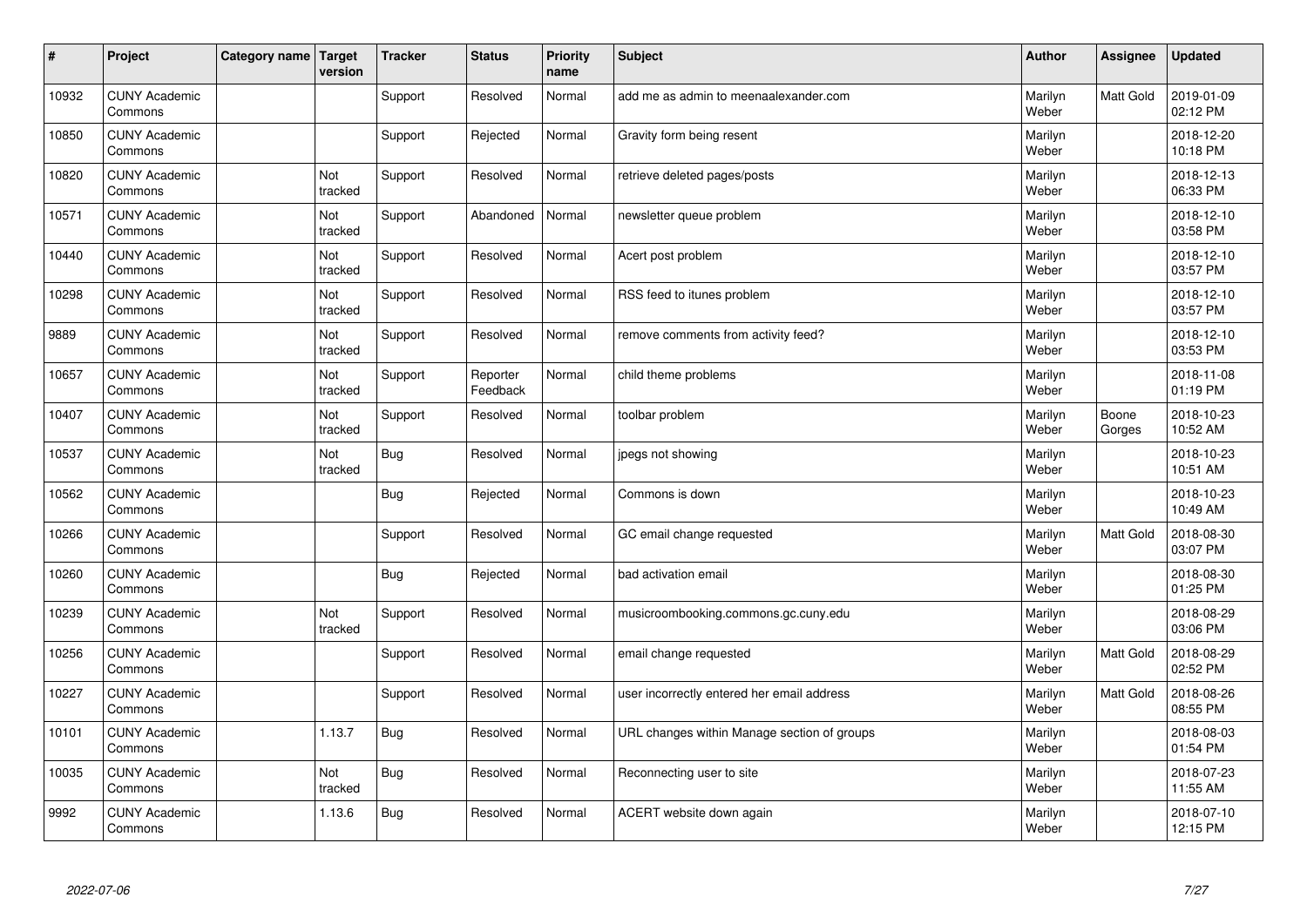| $\vert$ # | Project                         | Category name | Target<br>version | <b>Tracker</b> | <b>Status</b>        | <b>Priority</b><br>name | <b>Subject</b>                                       | <b>Author</b>    | Assignee        | <b>Updated</b>         |
|-----------|---------------------------------|---------------|-------------------|----------------|----------------------|-------------------------|------------------------------------------------------|------------------|-----------------|------------------------|
| 9949      | <b>CUNY Academic</b><br>Commons |               | 1.13.4            | Support        | Resolved             | Normal                  | raise storage space limit?                           | Marilyn<br>Weber | Boone<br>Gorges | 2018-06-26<br>12:00 PM |
| 9919      | <b>CUNY Academic</b><br>Commons |               | Not<br>tracked    | Bug            | Resolved             | Normal                  | admin of https://sphcurriculum.commons.gc.cuny.edu   | Marilyn<br>Weber |                 | 2018-06-12<br>09:37 PM |
| 9885      | <b>CUNY Academic</b><br>Commons |               |                   | Support        | Rejected             | Normal                  | Publications field problem                           | Marilyn<br>Weber |                 | 2018-06-06<br>01:18 PM |
| 9834      | <b>CUNY Academic</b><br>Commons |               |                   | Support        | Duplicate            | Normal                  | add a "like" function                                | Marilyn<br>Weber |                 | 2018-05-25<br>10:38 AM |
| 8607      | <b>CUNY Academic</b><br>Commons |               | Not<br>tracked    | Support        | <b>New</b>           | Normal                  | Paypal?                                              | Marilyn<br>Weber | Matt Gold       | 2018-05-15<br>01:37 PM |
| 9780      | <b>CUNY Academic</b><br>Commons |               | Not<br>tracked    | Support        | Resolved             | Normal                  | remove the phone number on this profile?             | Marilyn<br>Weber |                 | 2018-05-15<br>10:35 AM |
| 9768      | <b>CUNY Academic</b><br>Commons |               | 1.13.2            | Bug            | Resolved             | High                    | search function on the Directory page                | Marilyn<br>Weber | Boone<br>Gorges | 2018-05-14<br>08:45 PM |
| 9725      | <b>CUNY Academic</b><br>Commons |               | Not<br>tracked    | Support        | Resolved             | Normal                  | problems with deleting a site                        | Marilyn<br>Weber |                 | 2018-05-07<br>10:24 PM |
| 9684      | <b>CUNY Academic</b><br>Commons |               |                   | Support        | Rejected             | Normal                  | SEO cleanup for newlaborforum.cuny.edu               | Marilyn<br>Weber |                 | 2018-04-30<br>10:29 AM |
| 9587      | <b>CUNY Academic</b><br>Commons |               |                   | Support        | Rejected             | Normal                  | possible request for the "PDF Poster" plugin         | Marilyn<br>Weber |                 | 2018-04-24<br>10:52 AM |
| 9604      | <b>CUNY Academic</b><br>Commons |               | Not<br>tracked    | Support        | Resolved             | Normal                  | (Marilyn) can only log into cdev as teststudent      | Marilyn<br>Weber |                 | 2018-04-21<br>10:20 AM |
| 9535      | <b>CUNY Academic</b><br>Commons |               | Not<br>tracked    | Support        | Resolved             | Normal                  | admin for https://video.commons.gc.cuny.edu/?        | Marilyn<br>Weber | Matt Gold       | 2018-04-13<br>05:06 PM |
| 9207      | <b>CUNY Academic</b><br>Commons |               | Future<br>release | Support        | Reporter<br>Feedback | Normal                  | display dashboards made in Tableau?                  | Marilyn<br>Weber | Boone<br>Gorges | 2018-04-10<br>10:42 AM |
| 9275      | <b>CUNY Academic</b><br>Commons |               |                   | Support        | Rejected             | Normal                  | soft chalk page?                                     | Marilyn<br>Weber | Boone<br>Gorges | 2018-04-09<br>10:37 AM |
| 9470      | <b>CUNY Academic</b><br>Commons |               |                   | Bug            | Resolved             | Normal                  | Users not appearing via "Add New"                    | Marilyn<br>Weber |                 | 2018-03-22<br>07:44 PM |
| 9355      | <b>CUNY Academic</b><br>Commons |               | Not<br>tracked    | Support        | Resolved             | Normal                  | 14gb of video?                                       | Marilyn<br>Weber |                 | 2018-03-13<br>11:56 AM |
| 9276      | <b>CUNY Academic</b><br>Commons |               |                   | Bug            | Resolved             | High                    | problem adding a member to a group - wrong username? | Marilyn<br>Weber |                 | 2018-02-25<br>12:47 PM |
| 9223      | <b>CUNY Academic</b><br>Commons |               | Not<br>tracked    | Support        | Resolved             | Normal                  | moving wordpress sites                               | Marilyn<br>Weber |                 | 2018-02-18<br>08:44 PM |
| 9131      | <b>CUNY Academic</b><br>Commons |               |                   | Support        | Resolved             | Normal                  | webrecorder.io via Firefox                           | Marilyn<br>Weber |                 | 2018-01-29<br>11:11 AM |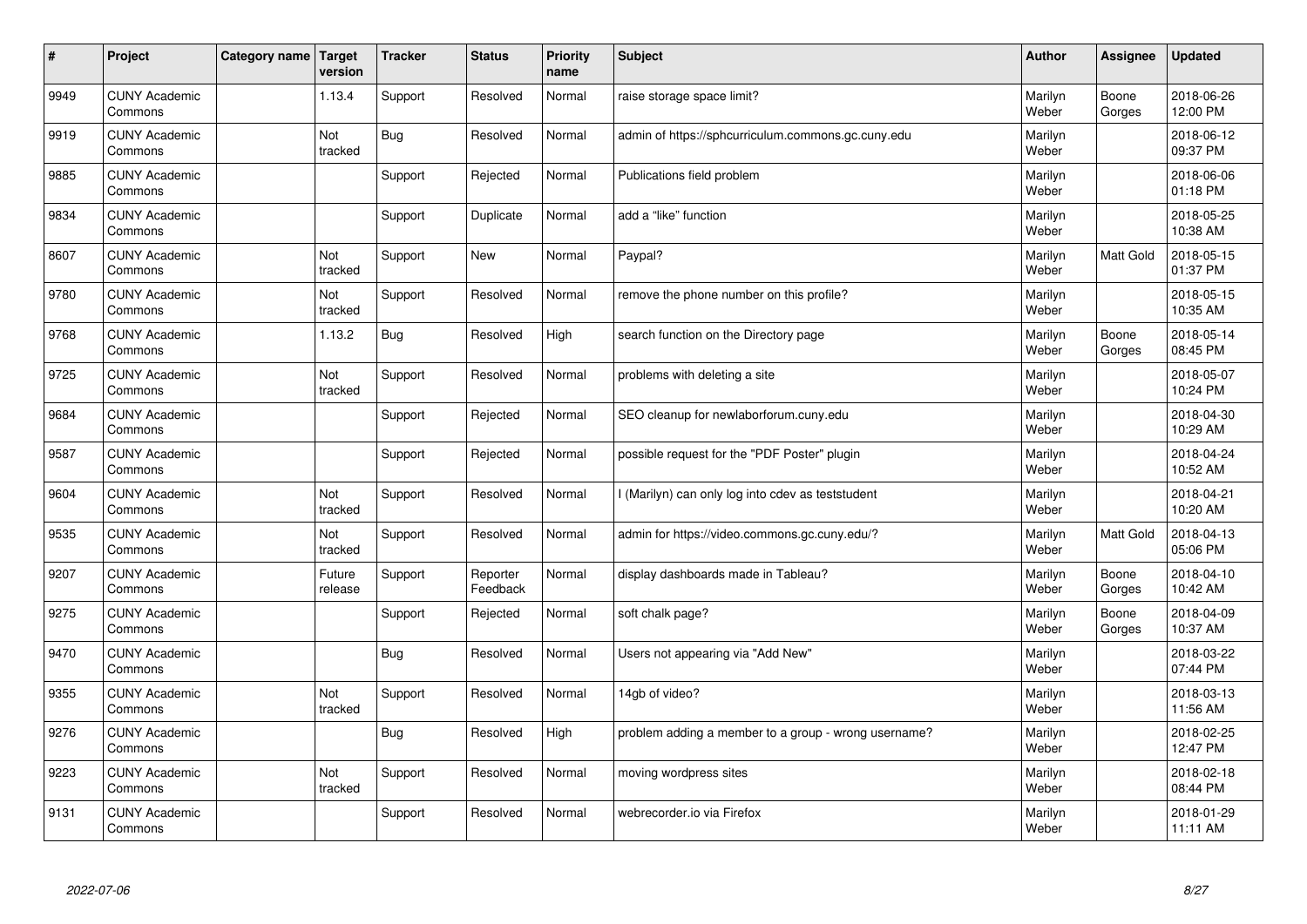| $\sharp$ | Project                         | Category name   Target | version        | <b>Tracker</b>     | <b>Status</b> | <b>Priority</b><br>name | <b>Subject</b>                                     | <b>Author</b>    | <b>Assignee</b>  | <b>Updated</b>         |
|----------|---------------------------------|------------------------|----------------|--------------------|---------------|-------------------------|----------------------------------------------------|------------------|------------------|------------------------|
| 9133     | <b>CUNY Academic</b><br>Commons |                        |                | Support            | Duplicate     | Normal                  | webrecorder.io                                     | Marilyn<br>Weber |                  | 2018-01-29<br>10:34 AM |
| 9062     | <b>CUNY Academic</b><br>Commons |                        | Not<br>tracked | Bug                | Resolved      | Normal                  | re-add me as admin of https://commons.gc.cuny.edu/ | Marilyn<br>Weber |                  | 2018-01-08<br>12:03 PM |
| 9033     | <b>CUNY Academic</b><br>Commons |                        |                | Support            | Rejected      | Normal                  | Site search terms                                  | Marilyn<br>Weber |                  | 2017-12-22<br>01:10 PM |
| 8937     | <b>CUNY Academic</b><br>Commons |                        | Not<br>tracked | Bug                | Resolved      | Normal                  | videos gone                                        | Marilyn<br>Weber |                  | 2017-12-01<br>11:27 AM |
| 6866     | <b>CUNY Academic</b><br>Commons |                        | Not<br>tracked | Support            | Resolved      | Normal                  | User would like to have her account deleted        | Marilyn<br>Weber | <b>Matt Gold</b> | 2017-11-15<br>05:49 PM |
| 5319     | <b>CUNY Academic</b><br>Commons |                        | Not<br>tracked | Bug                | Resolved      | Normal                  | <b>Broken URL</b>                                  | Marilyn<br>Weber | Marilyn<br>Weber | 2017-11-15<br>05:46 PM |
| 8259     | <b>CUNY Academic</b><br>Commons |                        | Not<br>tracked | Bug                | Resolved      | Normal                  | missing dashboard                                  | Marilyn<br>Weber |                  | 2017-11-15<br>01:28 PM |
| 7724     | <b>CUNY Academic</b><br>Commons |                        | Not<br>tracked | Support            | Abandoned     | Normal                  | User name confusion                                | Marilyn<br>Weber | Boone<br>Gorges  | 2017-11-15<br>11:12 AM |
| 7700     | <b>CUNY Academic</b><br>Commons |                        | Not<br>tracked | Support            | Abandoned     | Normal                  | slow loading Page on site                          | Marilyn<br>Weber | Boone<br>Gorges  | 2017-11-15<br>11:02 AM |
| 8882     | <b>CUNY Academic</b><br>Commons |                        | Not<br>tracked | Support            | Resolved      | Normal                  | question about search engines                      | Marilyn<br>Weber |                  | 2017-11-01<br>03:26 PM |
| 8873     | <b>CUNY Academic</b><br>Commons |                        | Not<br>tracked | Support            | Resolved      | Normal                  | maximum file upload size?                          | Marilyn<br>Weber |                  | 2017-10-30<br>11:23 AM |
| 8855     | <b>CUNY Academic</b><br>Commons |                        | Not<br>tracked | Support            | Resolved      | Normal                  | another email change request                       | Marilyn<br>Weber |                  | 2017-10-25<br>10:55 AM |
| 8848     | <b>CUNY Academic</b><br>Commons |                        | Not<br>tracked | Support            | Resolved      | Normal                  | email change request                               | Marilyn<br>Weber |                  | 2017-10-24<br>11:19 AM |
| 8459     | <b>CUNY Academic</b><br>Commons |                        | Not<br>tracked | Documentatio<br>n. | Resolved      | Normal                  | comprehensive list of plugins?                     | Marilyn<br>Weber |                  | 2017-10-11<br>11:24 AM |
| 8464     | <b>CUNY Academic</b><br>Commons |                        | Not<br>tracked | Support            | Resolved      | Normal                  | WP UI                                              | Marilyn<br>Weber |                  | 2017-10-11<br>11:23 AM |
| 8768     | <b>CUNY Academic</b><br>Commons |                        | Not<br>tracked | Support            | Resolved      | Normal                  | unsafe redirect?                                   | Marilyn<br>Weber |                  | 2017-10-06<br>12:14 PM |
| 8729     | <b>CUNY Academic</b><br>Commons |                        | Not<br>tracked | Support            | Resolved      | Normal                  | email change                                       | Marilyn<br>Weber |                  | 2017-09-25<br>02:14 PM |
| 8726     | <b>CUNY Academic</b><br>Commons |                        |                | Support            | Resolved      | Normal                  | Redirect problem                                   | Marilyn<br>Weber |                  | 2017-09-21<br>12:14 PM |
| 8471     | <b>CUNY Academic</b><br>Commons |                        | Not<br>tracked | Support            | Resolved      | Normal                  | admin at https://commons.gc.cuny.edu/              | Marilyn<br>Weber |                  | 2017-09-06<br>01:50 PM |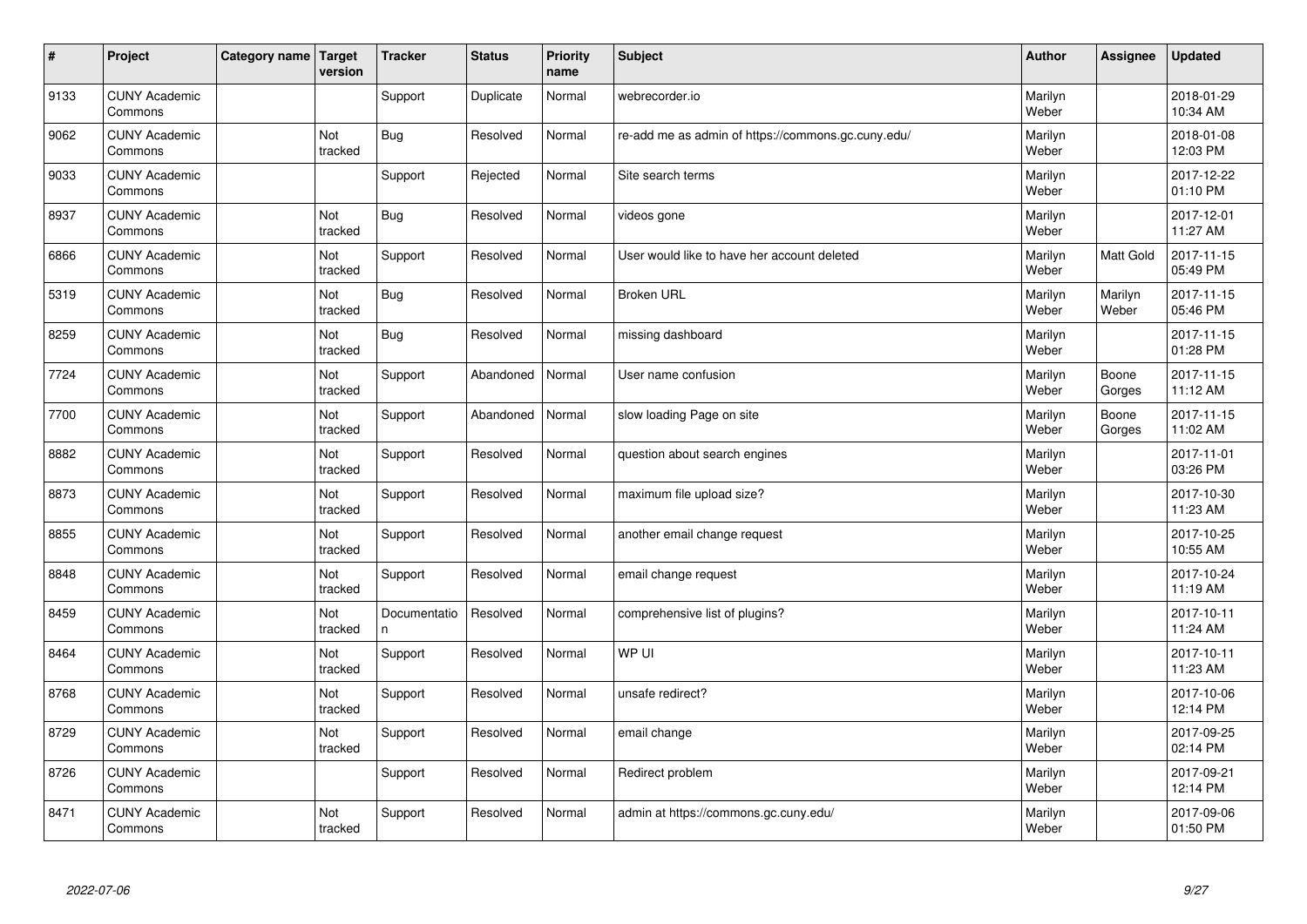| $\vert$ # | Project                         | Category name   Target | version        | <b>Tracker</b> | <b>Status</b> | <b>Priority</b><br>name | <b>Subject</b>                                  | <b>Author</b>    | Assignee        | <b>Updated</b>         |
|-----------|---------------------------------|------------------------|----------------|----------------|---------------|-------------------------|-------------------------------------------------|------------------|-----------------|------------------------|
| 8553      | <b>CUNY Academic</b><br>Commons |                        | Not<br>tracked | Support        | Resolved      | Normal                  | storage limits?                                 | Marilyn<br>Weber |                 | 2017-08-18<br>04:36 PM |
| 8529      | <b>CUNY Academic</b><br>Commons |                        | Not<br>tracked | Support        | Resolved      | Normal                  | Iframe regiest?                                 | Marilyn<br>Weber |                 | 2017-08-16<br>04:40 PM |
| 8379      | <b>CUNY Academic</b><br>Commons |                        | Not<br>tracked | Support        | Resolved      | Normal                  | request for site build help                     | Marilyn<br>Weber |                 | 2017-07-01<br>10:48 AM |
| 8289      | <b>CUNY Academic</b><br>Commons |                        | Not<br>tracked | Support        | Resolved      | Normal                  | removing my access to sites                     | Marilyn<br>Weber | Luke<br>Waltzer | 2017-06-19<br>12:40 PM |
| 8195      | <b>CUNY Academic</b><br>Commons |                        |                | Support        | Rejected      | Normal                  | possible to make the Profile pic semi-hidden?   | Marilyn<br>Weber |                 | 2017-05-24<br>11:00 PM |
| 7972      | <b>CUNY Academic</b><br>Commons |                        | Not<br>tracked | Support        | Resolved      | Normal                  | expand the memory limit for videos?             | Marilyn<br>Weber |                 | 2017-04-20<br>10:07 AM |
| 7767      | <b>CUNY Academic</b><br>Commons |                        | Not<br>tracked | Bug            | Resolved      | Normal                  | Site loading problems                           | Marilyn<br>Weber |                 | 2017-03-21<br>09:57 PM |
| 7803      | <b>CUNY Academic</b><br>Commons |                        |                | Bug            | Resolved      | Normal                  | user email change                               | Marilyn<br>Weber |                 | 2017-03-16<br>11:58 AM |
| 7785      | <b>CUNY Academic</b><br>Commons |                        | Not<br>tracked | Support        | Resolved      | Normal                  | ftp access or files?                            | Marilyn<br>Weber | Boone<br>Gorges | 2017-03-13<br>02:34 PM |
| 7310      | <b>CUNY Academic</b><br>Commons |                        | 1.10.7         | Bug            | Resolved      | Normal                  | Friendship request mystery.                     | Marilyn<br>Weber | Boone<br>Gorges | 2017-01-05<br>03:12 PM |
| 6812      | <b>CUNY Academic</b><br>Commons |                        | Not<br>tracked | Support        | Resolved      | Normal                  | User cannot change email                        | Marilyn<br>Weber | Matt Gold       | 2016-12-01<br>06:24 PM |
| 6800      | <b>CUNY Academic</b><br>Commons |                        |                | Bug            | Rejected      | Immediate               | Is something going on?                          | Marilyn<br>Weber |                 | 2016-11-18<br>04:40 PM |
| 6410      | <b>CUNY Academic</b><br>Commons |                        |                | Bug            | Duplicate     | Immediate               | Cannot log in - gives privacy error             | Marilyn<br>Weber | Boone<br>Gorges | 2016-10-24<br>10:01 AM |
| 6338      | <b>CUNY Academic</b><br>Commons |                        |                | Bug            | Rejected      | Normal                  | Multiple email notifications for each blog post | Marilyn<br>Weber | Boone<br>Gorges | 2016-10-18<br>08:45 PM |
| 6107      | <b>CUNY Academic</b><br>Commons |                        |                | Bug            | Resolved      | High                    | site redirect?                                  | Marilyn<br>Weber | Boone<br>Gorges | 2016-09-29<br>03:45 PM |
| 5844      | <b>CUNY Academic</b><br>Commons |                        | Not<br>tracked | Support        | Resolved      | Normal                  | edit Host Files on Windows 10 problems          | Marilyn<br>Weber |                 | 2016-07-27<br>09:08 AM |
| 5834      | <b>CUNY Academic</b><br>Commons |                        |                | Bug            | Resolved      | Normal                  | My access to cdev                               | Marilyn<br>Weber | Boone<br>Gorges | 2016-07-25<br>03:12 PM |
| 5436      | <b>CUNY Academic</b><br>Commons |                        | Not<br>tracked | <b>Bug</b>     | Resolved      | Normal                  | Trying to change email settings for             | Marilyn<br>Weber | Boone<br>Gorges | 2016-04-21<br>10:12 PM |
| 5435      | <b>CUNY Academic</b><br>Commons |                        | Not<br>tracked | Bug            | Resolved      | Urgent                  | Can't see the dashboard                         | Marilyn<br>Weber |                 | 2016-04-12<br>11:33 AM |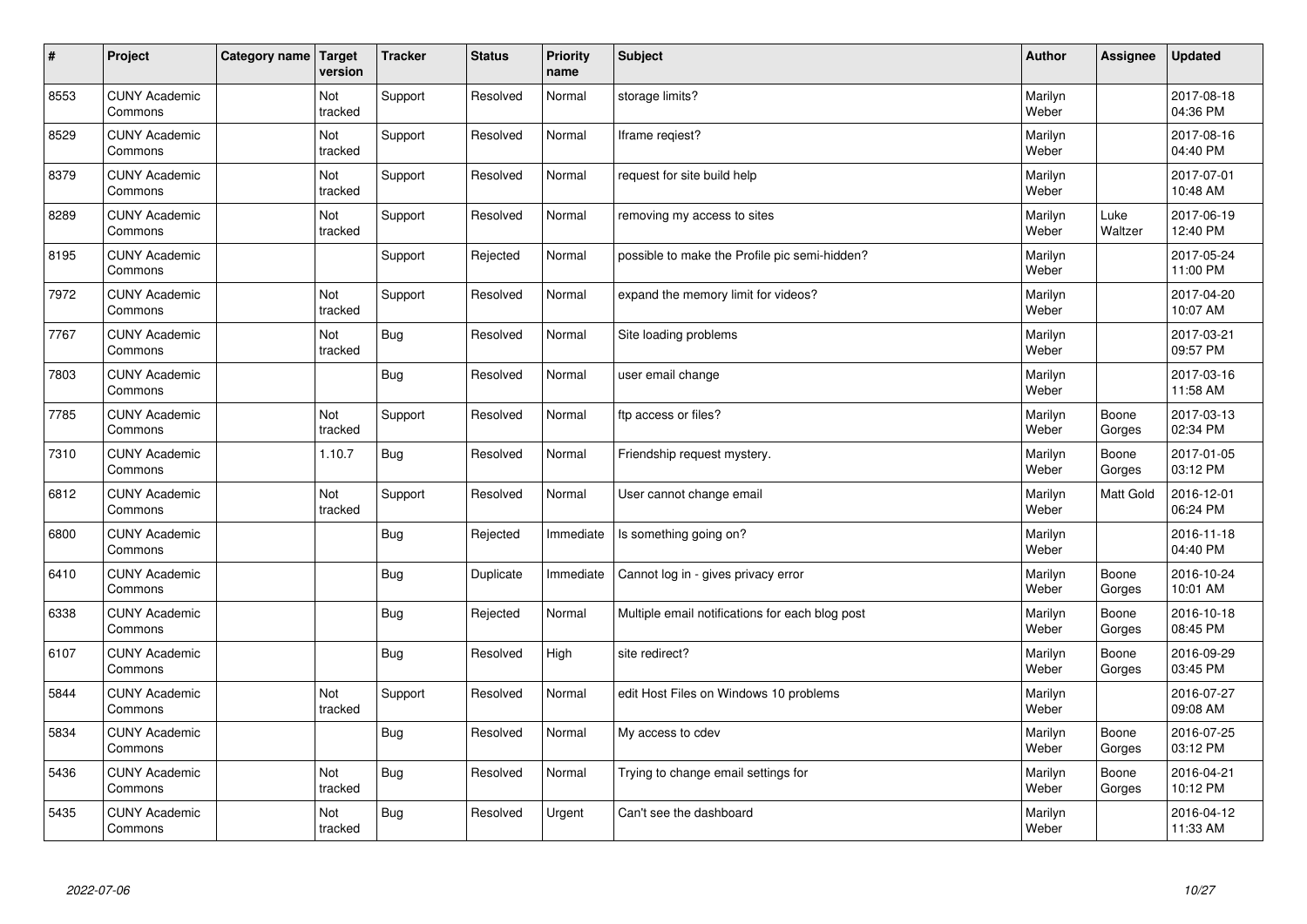| $\sharp$ | Project                         | Category name   Target       | version        | <b>Tracker</b> | <b>Status</b>        | <b>Priority</b><br>name | <b>Subject</b>                                                                          | <b>Author</b>    | Assignee            | Updated                |
|----------|---------------------------------|------------------------------|----------------|----------------|----------------------|-------------------------|-----------------------------------------------------------------------------------------|------------------|---------------------|------------------------|
| 5396     | <b>CUNY Academic</b><br>Commons |                              |                | Outreach       | Resolved             | Urgent                  | Add CUNY Central to the survey choices?                                                 | Marilyn<br>Weber | Samantha<br>Raddatz | 2016-03-31<br>01:38 PM |
| 5059     | <b>CUNY Academic</b><br>Commons |                              | Not<br>tracked | Bug            | Resolved             | Normal                  | Instagram embed?                                                                        | Marilyn<br>Weber |                     | 2016-01-26<br>12:05 AM |
| 5072     | <b>CUNY Academic</b><br>Commons |                              |                | Feature        | Duplicate            | Normal                  | redirect shortcode handler                                                              | Marilyn<br>Weber | Boone<br>Gorges     | 2016-01-07<br>12:34 PM |
| 4012     | <b>CUNY Academic</b><br>Commons |                              | 1.7.20         | Bug            | Resolved             | Normal                  | Two users reporting same Forbidden 403 error message.                                   | Marilyn<br>Weber |                     | 2015-05-01<br>08:13 PM |
| 4013     | <b>CUNY Academic</b><br>Commons |                              |                | Bug            | Duplicate            | Normal                  | Math question?                                                                          | Marilyn<br>Weber |                     | 2015-04-22<br>04:05 PM |
| 3674     | <b>CUNY Academic</b><br>Commons |                              |                | Bug            | Rejected             | Normal                  | CBox pagination issue with the Wiki                                                     | Marilyn<br>Weber |                     | 2014-11-20<br>05:03 PM |
| 3673     | <b>CUNY Academic</b><br>Commons |                              |                | Bug            | Rejected             | Normal                  | CBox pagination issue with the Wiki                                                     | Marilyn<br>Weber |                     | 2014-11-20<br>04:08 PM |
| 11294    | <b>CUNY Academic</b><br>Commons | Account<br>settings          | Not<br>tracked | Support        | Resolved             | Normal                  | student emgail change                                                                   | Marilyn<br>Weber | Matt Gold           | 2019-04-07<br>09:11 PM |
| 9928     | <b>CUNY Academic</b><br>Commons | Account<br>settings          |                | Support        | Resolved             | Normal                  | email change request from former student                                                | Marilyn<br>Weber | <b>Matt Gold</b>    | 2018-06-14<br>10:20 AM |
| 9823     | <b>CUNY Academic</b><br>Commons | Account<br>settings          | Not<br>tracked | Support        | Resolved             | Normal                  | email change                                                                            | Marilyn<br>Weber | <b>Matt Gold</b>    | 2018-05-23<br>01:58 PM |
| 9659     | <b>CUNY Academic</b><br>Commons | Account<br>settings          |                | Support        | Resolved             | Normal                  | user email change                                                                       | Marilyn<br>Weber | <b>Matt Gold</b>    | 2018-04-24<br>12:08 PM |
| 9477     | <b>CUNY Academic</b><br>Commons | Account<br>settings          |                | Support        | Resolved             | Normal                  | email change request                                                                    | Marilyn<br>Weber | <b>Matt Gold</b>    | 2018-03-24<br>08:53 AM |
| 6899     | <b>CUNY Academic</b><br>Commons | Account<br>settings          | Not<br>tracked | Support        | Resolved             | Normal                  | New user has misspelled her own name                                                    | Marilyn<br>Weber | Boone<br>Gorges     | 2016-12-01<br>05:10 PM |
| 6175     | <b>CUNY Academic</b><br>Commons | Account<br>settings          |                | Support        | Resolved             | Normal                  | Email address (user cannot access old)                                                  | Marilyn<br>Weber | <b>Matt Gold</b>    | 2016-11-29<br>06:31 PM |
| 11029    | <b>CUNY Academic</b><br>Commons | Authentication               | 1.14.9         | Support        | Resolved             | Normal                  | Sujatha Fernandes cannot edit her site                                                  | Marilyn<br>Weber | Raymond<br>Hoh      | 2019-03-26<br>12:10 PM |
| 15211    | <b>CUNY Academic</b><br>Commons | <b>Blogs</b><br>(BuddyPress) | 1.19.2         | Support        | Resolved             | Normal                  | No good error reporting for already-used domain name when creating a<br>site in Firefox | Marilyn<br>Weber | Boone<br>Gorges     | 2022-01-25<br>11:33 AM |
| 12350    | <b>CUNY Academic</b><br>Commons | Blogs<br>(BuddyPress)        | Not<br>tracked | Support        | Reporter<br>Feedback | Normal                  | URL creation problem                                                                    | Marilyn<br>Weber |                     | 2020-02-03<br>11:27 AM |
| 12190    | <b>CUNY Academic</b><br>Commons | <b>Blogs</b><br>(BuddyPress) | Not<br>tracked | Support        | Resolved             | Normal                  | Site avatar in directory is not what user expects                                       | Marilyn<br>Weber |                     | 2019-12-12<br>08:51 PM |
| 12156    | <b>CUNY Academic</b><br>Commons | <b>Blogs</b><br>(BuddyPress) | Not<br>tracked | Support        | Resolved             | Normal                  | My Sites list (Commons Profile or Sites directory) doesn't match toolbar<br>dropdown    | Marilyn<br>Weber |                     | 2019-12-11<br>10:20 AM |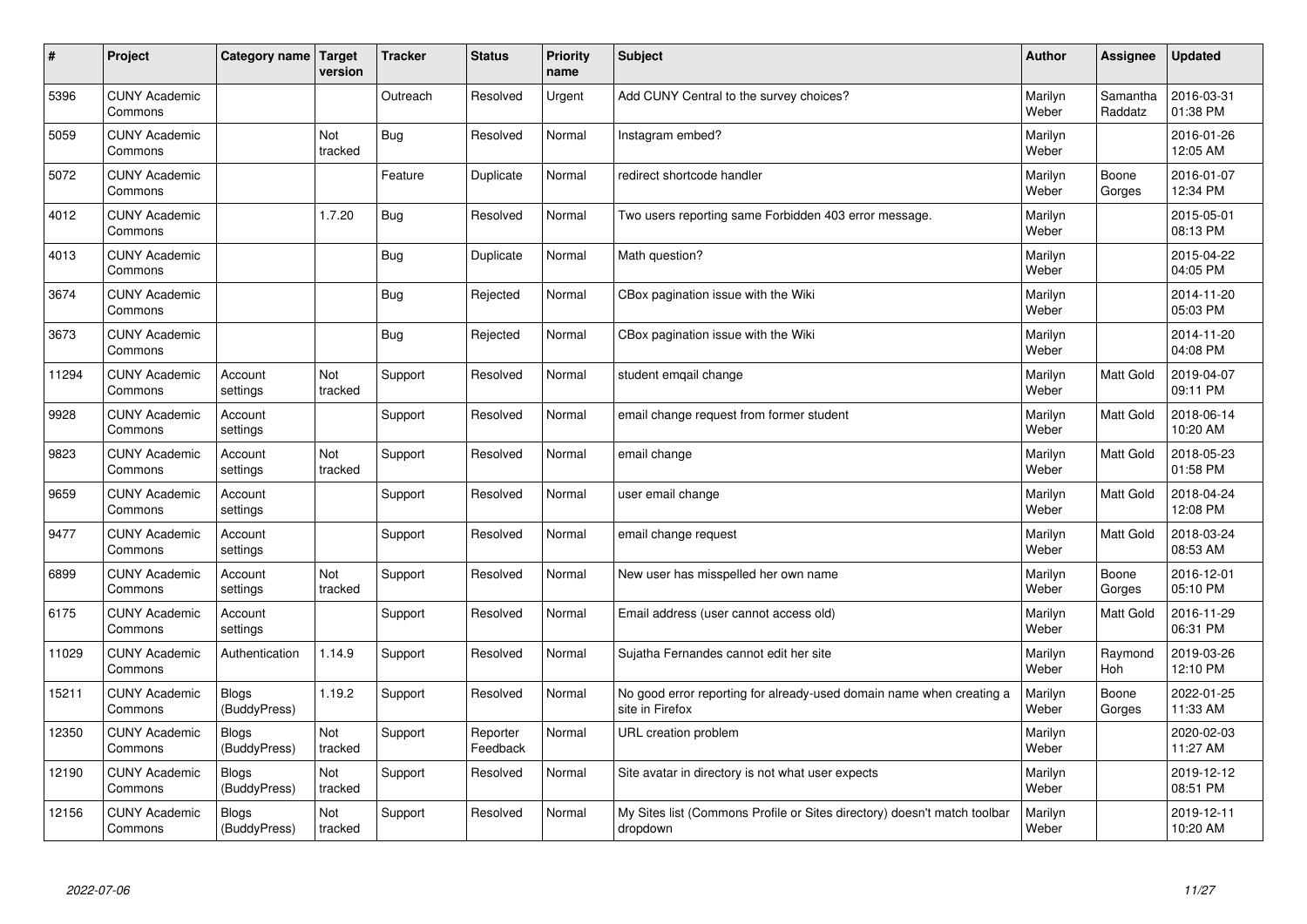| $\sharp$ | Project                         | Category name   Target       | version        | <b>Tracker</b> | <b>Status</b> | <b>Priority</b><br>name | <b>Subject</b>                                             | <b>Author</b>    | Assignee         | <b>Updated</b>         |
|----------|---------------------------------|------------------------------|----------------|----------------|---------------|-------------------------|------------------------------------------------------------|------------------|------------------|------------------------|
| 6857     | <b>CUNY Academic</b><br>Commons | <b>Blogs</b><br>(BuddyPress) | Not<br>tracked | Support        | Resolved      | Normal                  | Committee on Religion website                              | Marilyn<br>Weber | Boone<br>Gorges  | 2017-08-17<br>10:24 AM |
| 5799     | <b>CUNY Academic</b><br>Commons | Blogs<br>(BuddyPress)        | Not<br>tracked | Feature        | Resolved      | Normal                  | removing one's own access to sites?                        | Marilyn<br>Weber | Boone<br>Gorges  | 2016-07-26<br>01:55 PM |
| 4834     | <b>CUNY Academic</b><br>Commons | Blogs<br>(BuddyPress)        |                | Bug            | Resolved      | Normal                  | Admin invite problem                                       | Marilyn<br>Weber | Boone<br>Gorges  | 2015-11-13<br>12:25 PM |
| 12165    | <b>CUNY Academic</b><br>Commons | <b>BuddyPress</b><br>(misc)  | Not<br>tracked | Support        | Resolved      | Normal                  | two reports of Profile problems                            | Marilyn<br>Weber | Boone<br>Gorges  | 2019-12-04<br>05:06 PM |
| 11448    | <b>CUNY Academic</b><br>Commons | <b>BuddyPress</b><br>(misc)  | 1.15.1         | Support        | Resolved      | Normal                  | sole administrator listed on sites is not an admin at all? | Marilyn<br>Weber | Raymond<br>Hoh   | 2019-05-14<br>11:15 AM |
| 3417     | <b>CUNY Academic</b><br>Commons | <b>BuddyPress</b><br>(misc)  | Not<br>tracked | Bug            | Rejected      | High                    | copying two commons groups                                 | Marilyn<br>Weber | Marilyn<br>Weber | 2014-11-05<br>09:56 AM |
| 2994     | <b>CUNY Academic</b><br>Commons | <b>BuddyPress</b><br>(misc)  | 1.5.16         | Bug            | Resolved      | High                    | "My forums" link gives "page not found" error              | Marilyn<br>Weber | Boone<br>Gorges  | 2014-01-29<br>03:44 PM |
| 11091    | <b>CUNY Academic</b><br>Commons | <b>BuddyPress</b><br>Docs    | 1.14.7         | Support        | Resolved      | Normal                  | word limit for comments on a group doc?                    | Marilyn<br>Weber |                  | 2019-02-26<br>02:04 PM |
| 4734     | <b>CUNY Academic</b><br>Commons | <b>BuddyPress</b><br>Docs    | 1.8.13         | Bug            | Resolved      | High                    | Problems with "Create New Doc"                             | Marilyn<br>Weber | Boone<br>Gorges  | 2015-10-09<br>07:53 AM |
| 10606    | <b>CUNY Academic</b><br>Commons | cdev.gc.cuny.ed<br>u.        | Not<br>tracked | Support        | Resolved      | Normal                  | problems with testing environment                          | Marilyn<br>Weber |                  | 2018-11-02<br>10:27 AM |
| 12515    | <b>CUNY Academic</b><br>Commons | cuny.is                      | 1.16.7         | Support        | Resolved      | Normal                  | AJAX actions on cuny is admin page are failing             | Marilyn<br>Weber |                  | 2020-03-10<br>11:57 AM |
| 9886     | <b>CUNY Academic</b><br>Commons | cuny.is                      | Not<br>tracked | Support        | Resolved      | Normal                  | cuny.is SSL                                                | Marilyn<br>Weber |                  | 2018-10-26<br>02:07 PM |
| 8878     | <b>CUNY Academic</b><br>Commons | cuny.is                      | Not<br>tracked | Bug            | Resolved      | Urgent                  | cuny is site link won't work                               | Marilyn<br>Weber | Boone<br>Gorges  | 2017-11-01<br>03:06 PM |
| 6118     | <b>CUNY Academic</b><br>Commons | cuny.is                      |                | Feature        | Resolved      | Normal                  | Cuny. Is request from Javier Otero Peña                    | Marilyn<br>Weber | Sarah<br>Morgano | 2016-10-04<br>07:02 PM |
| 4496     | <b>CUNY Academic</b><br>Commons | cuny.is                      | 1.8.9          | <b>Bug</b>     | Resolved      | Normal                  | Quick links broken?                                        | Marilyn<br>Weber | Boone<br>Gorges  | 2015-08-28<br>10:39 AM |
| 3029     | <b>CUNY Academic</b><br>Commons | cuny.is                      | Not<br>tracked | Support        | Resolved      | Normal                  | shortlink request                                          | Marilyn<br>Weber | Boone<br>Gorges  | 2014-02-12<br>10:03 AM |
| 10176    | <b>CUNY Academic</b><br>Commons | Documentation                | Not<br>tracked | Bug            | Resolved      | Normal                  | domain mapping requests                                    | Marilyn<br>Weber | scott voth       | 2018-08-29<br>05:30 PM |
| 3138     | <b>CUNY Academic</b><br>Commons | Documentation                | Not<br>tracked | Bug            | Resolved      | Normal                  | Codex documentation                                        | Marilyn<br>Weber | scott voth       | 2016-03-04<br>08:49 AM |
| 14344    | <b>CUNY Academic</b><br>Commons | Domain<br>Mapping            | Not<br>tracked | Support        | Resolved      | Normal                  | arabstages.org site down                                   | Marilyn<br>Weber | Raymond<br>Hoh   | 2021-04-19<br>01:42 PM |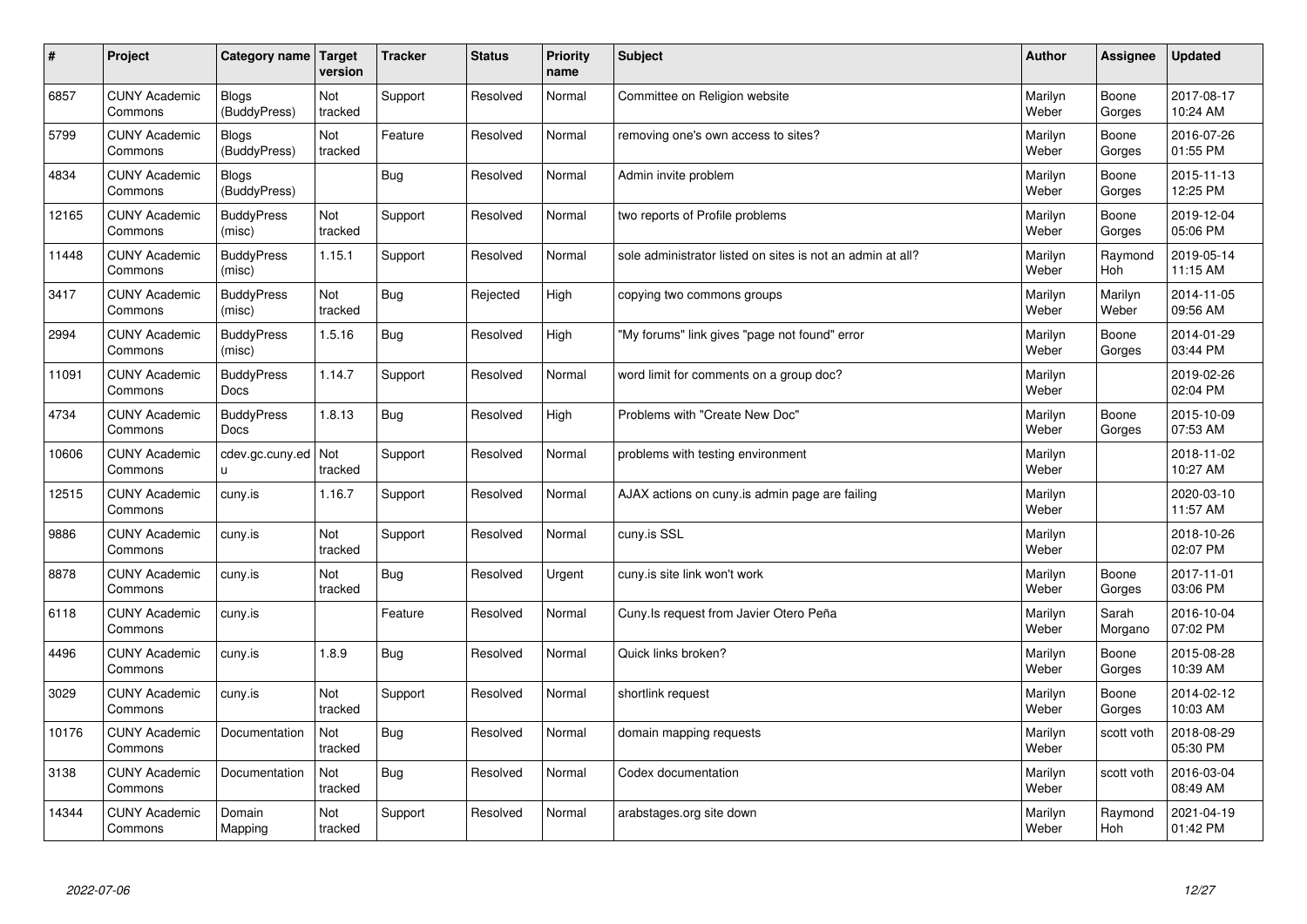| $\pmb{\#}$ | Project                         | Category name                 | Target<br>version     | <b>Tracker</b> | <b>Status</b>        | <b>Priority</b><br>name | <b>Subject</b>                                                                           | <b>Author</b>    | Assignee              | Updated                |
|------------|---------------------------------|-------------------------------|-----------------------|----------------|----------------------|-------------------------|------------------------------------------------------------------------------------------|------------------|-----------------------|------------------------|
| 13768      | <b>CUNY Academic</b><br>Commons | Domain<br>Mapping             | Not<br>tracked        | Bug            | Resolved             | Normal                  | patricksweeney.commons.gc.cuny.edu down                                                  | Marilyn<br>Weber | Raymond<br><b>Hoh</b> | 2021-01-12<br>10:47 AM |
| 13085      | <b>CUNY Academic</b><br>Commons | Domain<br>Mapping             | Not<br>tracked        | Support        | Resolved             | Normal                  | domain mapping request                                                                   | Marilyn<br>Weber | Matt Gold             | 2020-07-28<br>03:33 PM |
| 9828       | <b>CUNY Academic</b><br>Commons | Domain<br>Mapping             | 1.13.3                | <b>Bug</b>     | Resolved             | High                    | redirecting problem                                                                      | Marilyn<br>Weber | Raymond<br><b>Hoh</b> | 2018-05-24<br>02:39 PM |
| 7995       | <b>CUNY Academic</b><br>Commons | Domain<br>Mapping             | <b>Not</b><br>tracked | <b>Bug</b>     | Resolved             | Urgent                  | http://on.socialpaper.gc.cuny.edu down?                                                  | Marilyn<br>Weber |                       | 2017-04-21<br>11:07 AM |
| 11971      | <b>CUNY Academic</b><br>Commons | Email<br>Notifications        | Future<br>release     | <b>Bug</b>     | Reporter<br>Feedback | Low                     | Pictures obscured in emailed post notifications                                          | Marilyn<br>Weber | Raymond<br>Hoh        | 2019-11-21<br>01:14 PM |
| 5992       | <b>CUNY Academic</b><br>Commons | Email<br>Notifications        | Future<br>release     | Feature        | <b>New</b>           | Normal                  | Changing the From line of autogenerated blog emails                                      | Marilyn<br>Weber |                       | 2018-09-27<br>05:19 PM |
| 10245      | <b>CUNY Academic</b><br>Commons | Email<br><b>Notifications</b> | 1.13.8                | Support        | Resolved             | Urgent                  | Placeholders in action emails (activation, password reset) not being<br>properly swapped | Marilyn<br>Weber | Raymond<br>Hoh        | 2018-08-30<br>04:02 PM |
| 5991       | <b>CUNY Academic</b><br>Commons | Email<br>Notifications        | Future<br>release     | Support        | Resolved             | Normal                  | change format of autogenerated blog emails                                               | Marilyn<br>Weber | Paige<br>Dupont       | 2018-01-12<br>02:55 PM |
| 7376       | <b>CUNY Academic</b><br>Commons | Email<br>Notifications        |                       | Bug            | Rejected             | Normal                  | automatic forwarding of blog posts not working                                           | Marilyn<br>Weber | Boone<br>Gorges       | 2017-05-01<br>10:36 PM |
| 6818       | <b>CUNY Academic</b><br>Commons | Email<br><b>Notifications</b> | 1.10.3                | Support        | Resolved             | Normal                  | No more email notifications?                                                             | Marilyn<br>Weber |                       | 2016-11-22<br>02:51 PM |
| 5448       | <b>CUNY Academic</b><br>Commons | Email<br>Notifications        | 1.10.2                | <b>Bug</b>     | Rejected             | Normal                  | garbled CAC activity digests                                                             | Marilyn<br>Weber | Raymond<br>Hoh        | 2016-11-20<br>02:38 AM |
| 14889      | <b>CUNY Academic</b><br>Commons | Events                        | 1.19.0                | Support        | Resolved             | Normal                  | events in group - can they be edited by all admins?                                      | Marilyn<br>Weber | Raymond<br>Hoh        | 2021-12-13<br>03:31 PM |
| 9154       | <b>CUNY Academic</b><br>Commons | Events                        | 1.12.8                | Bug            | Resolved             | Normal                  | problem with group calendar                                                              | Marilyn<br>Weber | Raymond<br>Hoh        | 2018-02-13<br>10:49 AM |
| 4962       | <b>CUNY Academic</b><br>Commons | Events                        | 1.8.18                | Bug            | Resolved             | High                    | Problems with text entry field in the Events Calendar                                    | Marilyn<br>Weber | Raymond<br><b>Hoh</b> | 2015-12-01<br>06:57 PM |
| 3037       | <b>CUNY Academic</b><br>Commons | <b>Ground Control</b>         | Not<br>tracked        | Publicity      | Resolved             | Normal                  | <b>Ground Control</b>                                                                    | Marilyn<br>Weber | scott voth            | 2016-01-26<br>05:23 PM |
| 3039       | <b>CUNY Academic</b><br>Commons | <b>Ground Control</b>         | Not<br>tracked        | Publicity      | Resolved             | Normal                  | <b>Ground Control</b>                                                                    | Marilyn<br>Weber | Sarah<br>Morgano      | 2016-01-26<br>05:19 PM |
| 3040       | <b>CUNY Academic</b><br>Commons | <b>Ground Control</b>         | Not<br>tracked        | Publicity      | Resolved             | Normal                  | <b>Ground Control</b>                                                                    | Marilyn<br>Weber | Micki<br>Kaufman      | 2016-01-26<br>05:16 PM |
| 3038       | <b>CUNY Academic</b><br>Commons | <b>Ground Control</b>         | Not<br>tracked        | Publicity      | Resolved             | Normal                  | <b>Ground Control</b>                                                                    | Marilyn<br>Weber | Matt Gold             | 2016-01-26<br>05:10 PM |
| 3041       | <b>CUNY Academic</b><br>Commons | <b>Ground Control</b>         | Not<br>tracked        | Publicity      | Resolved             | Normal                  | <b>Ground Control</b>                                                                    | Marilyn<br>Weber | Chris Stein           | 2016-01-26<br>04:52 PM |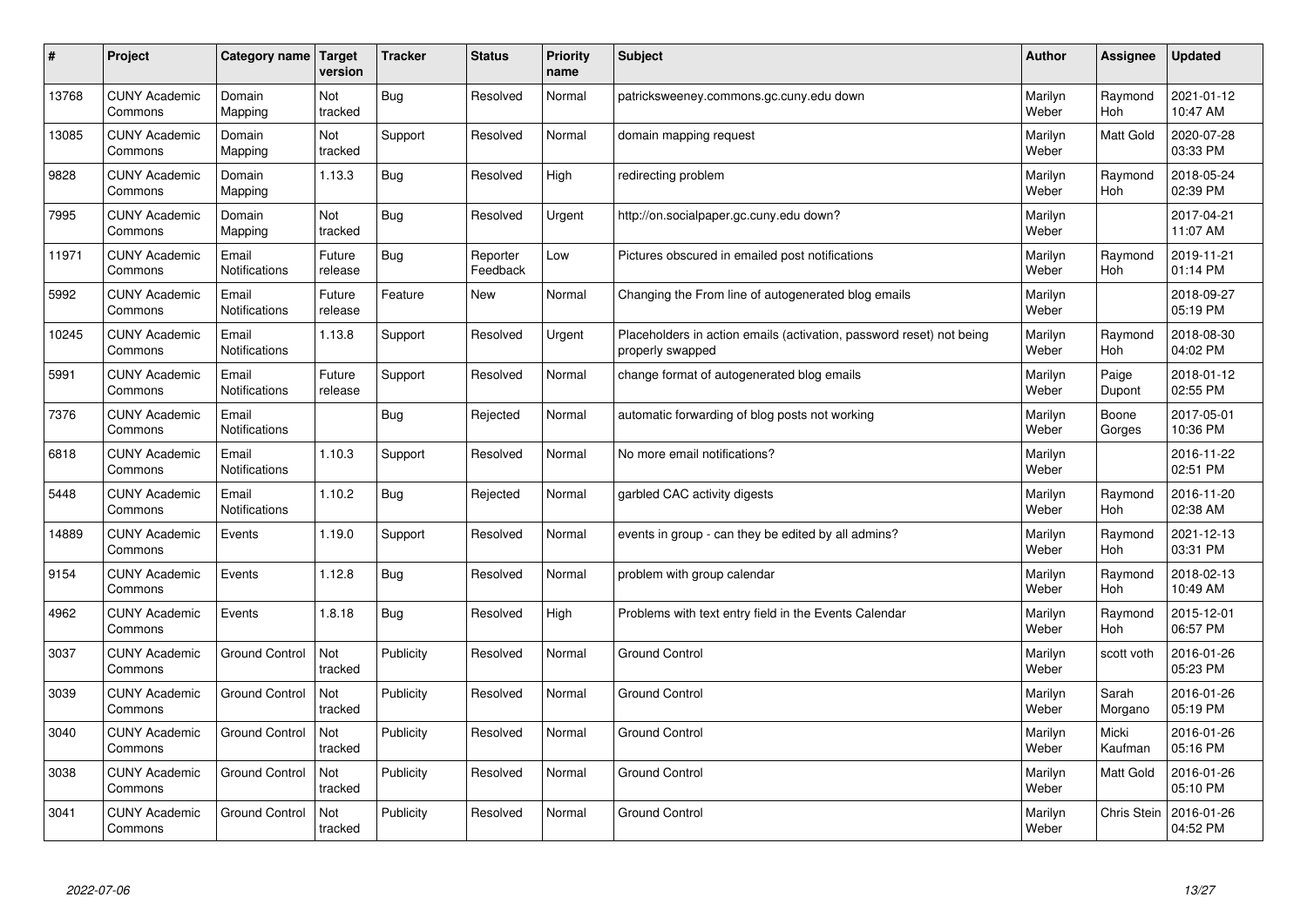| #     | Project                         | Category name   Target | version           | <b>Tracker</b> | <b>Status</b>        | <b>Priority</b><br>name | <b>Subject</b>                                                                        | <b>Author</b>    | <b>Assignee</b>       | <b>Updated</b>         |
|-------|---------------------------------|------------------------|-------------------|----------------|----------------------|-------------------------|---------------------------------------------------------------------------------------|------------------|-----------------------|------------------------|
| 3036  | <b>CUNY Academic</b><br>Commons | <b>Ground Control</b>  | Not<br>tracked    | Publicity      | Deferred             | Normal                  | <b>Ground Control</b>                                                                 | Marilyn<br>Weber | Dominic<br>Giglio     | 2015-03-21<br>09:10 PM |
| 3035  | <b>CUNY Academic</b><br>Commons | <b>Ground Control</b>  | Not<br>tracked    | Publicity      | Deferred             | Normal                  | Ground Control article                                                                | Marilyn<br>Weber | Marilyn<br>Weber      | 2015-03-21<br>08:54 PM |
| 11088 | <b>CUNY Academic</b><br>Commons | Group Blogs            | Not<br>tracked    | Bug            | Resolved             | Normal                  | no notification for comments                                                          | Marilyn<br>Weber |                       | 2019-02-15<br>03:30 PM |
| 8661  | <b>CUNY Academic</b><br>Commons | Group Blogs            | Not<br>tracked    | Bug            | Resolved             | Normal                  | new group, old site, can't link?                                                      | Marilyn<br>Weber |                       | 2017-11-15<br>01:26 PM |
| 8638  | <b>CUNY Academic</b><br>Commons | Group Blogs            | 1.11.11           | Bug            | Resolved             | Normal                  | members not syncing from group to site                                                | Marilyn<br>Weber |                       | 2017-09-01<br>03:50 PM |
| 13878 | <b>CUNY Academic</b><br>Commons | Group cloning          | 1.18.4            | Support        | Resolved             | High                    | When creating Group + Site and choosing 'Clone existing', cannot<br>advance to step 2 | Marilyn<br>Weber | Jeremy<br>Felt        | 2021-02-02<br>11:02 AM |
| 11567 | <b>CUNY Academic</b><br>Commons | Group Files            | 1.15.4            | <b>Bug</b>     | Resolved             | Normal                  | Group files pagination doesn't work properly in folders                               | Marilyn<br>Weber | Boone<br>Gorges       | 2019-06-25<br>04:22 PM |
| 9224  | <b>CUNY Academic</b><br>Commons | <b>Group Files</b>     | 1.13              | Feature        | Resolved             | Normal                  | attachments to forum posts clutter up Files area                                      | Marilyn<br>Weber | Boone<br>Gorges       | 2018-03-22<br>03:34 PM |
| 8917  | <b>CUNY Academic</b><br>Commons | Group Files            | 1.12.3            | Bug            | Resolved             | High                    | Files not downloading from Groups properly                                            | Marilyn<br>Weber | Boone<br>Gorges       | 2017-11-29<br>10:04 PM |
| 5684  | <b>CUNY Academic</b><br>Commons | Group Files            | Not<br>tracked    | Bug            | Resolved             | Normal                  | Making Group files appear as Blog entries                                             | Marilyn<br>Weber | Boone<br>Gorges       | 2017-11-20<br>03:28 PM |
| 6626  | <b>CUNY Academic</b><br>Commons | <b>Group Files</b>     | 1.10.1            | <b>Bug</b>     | Resolved             | Normal                  | Files from non-member showing up in private group                                     | Marilyn<br>Weber | Boone<br>Gorges       | 2016-11-07<br>03:54 PM |
| 13827 | <b>CUNY Academic</b><br>Commons | Group Forums           | 1.18.3            | Bug            | Resolved             | Normal                  | more forum post problems                                                              | Marilyn<br>Weber | Raymond<br>Hoh        | 2021-01-22<br>08:19 PM |
| 13341 | <b>CUNY Academic</b><br>Commons | Group Forums           | 1.17.4            | Bug            | Resolved             | Normal                  | Forum reply problems                                                                  | Marilyn<br>Weber | Raymond<br>Hoh        | 2020-09-22<br>12:08 PM |
| 13328 | <b>CUNY Academic</b><br>Commons | Group Forums           | Not<br>tracked    | Bug            | Reporter<br>Feedback | Normal                  | cross-posting in two related groups                                                   | Marilyn<br>Weber | Raymond<br><b>Hoh</b> | 2020-09-15<br>10:39 PM |
| 12487 | <b>CUNY Academic</b><br>Commons | Group Forums           | 1.16.7            | Bug            | Resolved             | Normal                  | group posting problems?                                                               | Marilyn<br>Weber | Raymond<br><b>Hoh</b> | 2020-03-10<br>11:40 AM |
| 10361 | <b>CUNY Academic</b><br>Commons | Group Forums           | 1.13.10           | Bug            | Resolved             | Normal                  | forum post pending oddity                                                             | Marilyn<br>Weber |                       | 2018-09-25<br>10:45 AM |
| 9835  | <b>CUNY Academic</b><br>Commons | Group Forums           | Future<br>release | Bug            | Assigned             | Normal                  | add a "like" function?                                                                | Marilyn<br>Weber | Erik<br>Trainer       | 2018-06-05<br>01:49 PM |
| 9282  | <b>CUNY Academic</b><br>Commons | Group Forums           | 1.12.9            | <b>Bug</b>     | Resolved             | Normal                  | 'Forum ID is missing" error?                                                          | Marilyn<br>Weber |                       | 2018-02-27<br>10:32 AM |
| 6893  | <b>CUNY Academic</b><br>Commons | Group Forums           |                   | <b>Bug</b>     | Resolved             | Normal                  | Forum for CUNY Academic Commons Team is gone                                          | Marilyn<br>Weber | Boone<br>Gorges       | 2016-12-01<br>08:08 AM |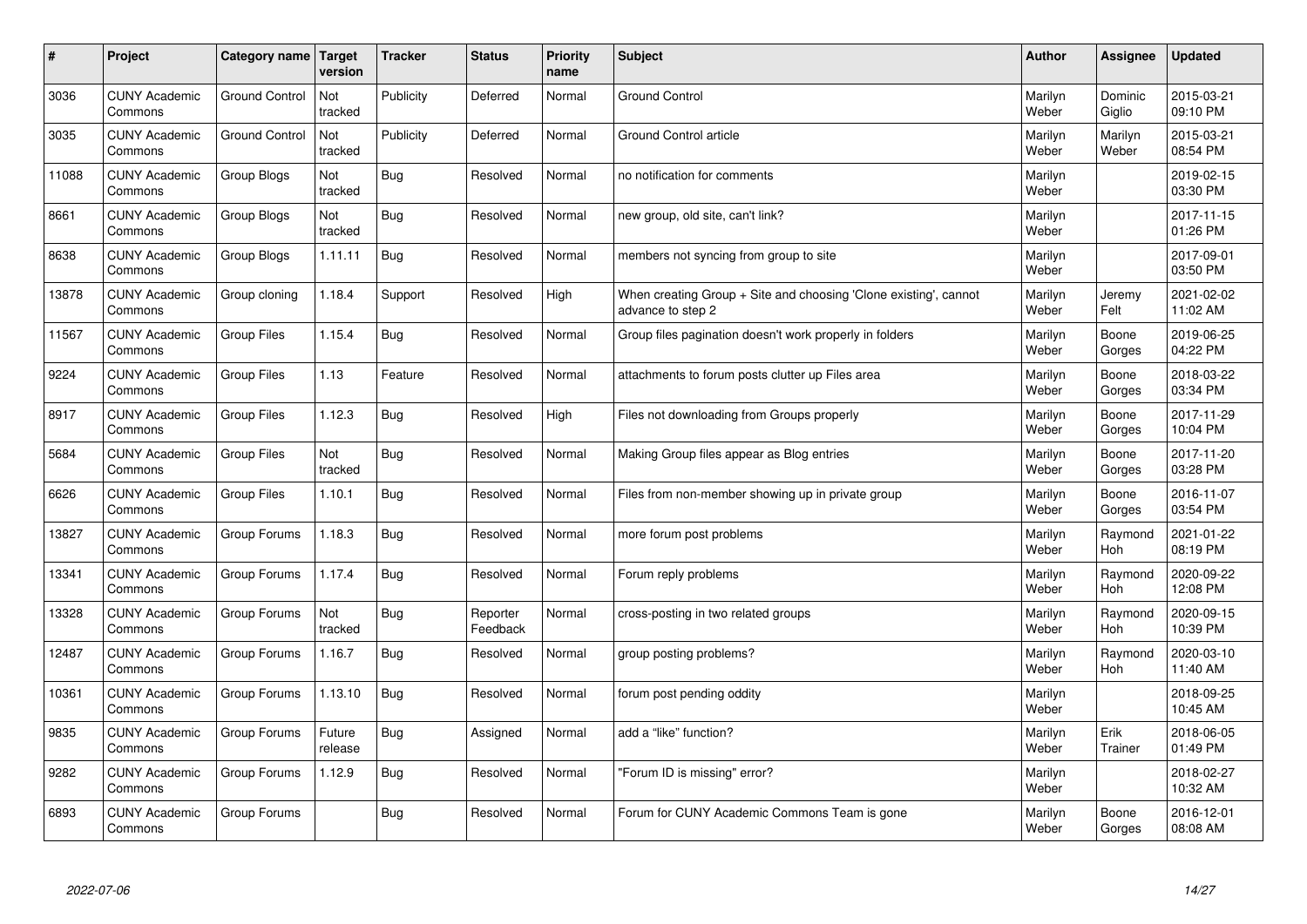| #     | Project                         | Category name   Target | version        | <b>Tracker</b> | <b>Status</b> | Priority<br>name | <b>Subject</b>                                                              | <b>Author</b>    | <b>Assignee</b>       | <b>Updated</b>         |
|-------|---------------------------------|------------------------|----------------|----------------|---------------|------------------|-----------------------------------------------------------------------------|------------------|-----------------------|------------------------|
| 4657  | <b>CUNY Academic</b><br>Commons | Group Forums           | 1.8.18         | Bug            | Resolved      | High             | Submit button disappears in new post mode in forum                          | Marilyn<br>Weber | Raymond<br><b>Hoh</b> | 2015-12-01<br>11:15 PM |
| 12006 | <b>CUNY Academic</b><br>Commons | Group<br>Invitations   | 1.15.13        | Bug            | Resolved      | Immediate        | Invite system is broken.                                                    | Marilyn<br>Weber | Boone<br>Gorges       | 2019-10-23<br>10:16 AM |
| 6091  | <b>CUNY Academic</b><br>Commons | Group<br>Invitations   | Not<br>tracked | Bug            | Resolved      | Normal           | User cannot re-join a group                                                 | Marilyn<br>Weber | Boone<br>Gorges       | 2016-09-28<br>01:47 PM |
| 3533  | <b>CUNY Academic</b><br>Commons | Group<br>Invitations   | 1.7.8          | Bug            | Resolved      | Low              | Trying to invite member to a new group                                      | Marilyn<br>Weber | Boone<br>Gorges       | 2015-04-01<br>09:13 PM |
| 14304 | <b>CUNY Academic</b><br>Commons | Group Library          | 1.18.8         | <b>Bug</b>     | Resolved      | Normal           | Library items change folders when adding subsequent items in new<br>folders | Marilyn<br>Weber | Boone<br>Gorges       | 2021-04-13<br>11:21 AM |
| 13675 | <b>CUNY Academic</b><br>Commons | Group Library          | 1.18.1         | Bug            | Resolved      | High             | broken Library                                                              | Marilyn<br>Weber |                       | 2020-12-09<br>05:02 PM |
| 13159 | <b>CUNY Academic</b><br>Commons | Group Library          | Not<br>tracked | Support        | Resolved      | Normal           | changing folder names?                                                      | Marilyn<br>Weber | Boone<br>Gorges       | 2020-08-27<br>08:59 AM |
| 13227 | <b>CUNY Academic</b><br>Commons | Group Library          | 1.17.2         | Bug            | Resolved      | High             | folder not appearing in library                                             | Marilyn<br>Weber |                       | 2020-08-21<br>04:22 PM |
| 13173 | <b>CUNY Academic</b><br>Commons | Group Library          | 1.17.1         | Support        | Resolved      | High             | all uploads to the library are silent                                       | Marilyn<br>Weber |                       | 2020-08-10<br>04:12 PM |
| 13138 | <b>CUNY Academic</b><br>Commons | Group Library          | Not<br>tracked | Support        | Resolved      | Normal           | moving Library contents for Steve Brier                                     | Marilyn<br>Weber |                       | 2020-08-03<br>04:00 PM |
| 11006 | <b>CUNY Academic</b><br>Commons | Groups (misc)          | 1.14.6         | Support        | Resolved      | Normal           | removing members from a group isn't working                                 | Marilyn<br>Weber |                       | 2019-01-24<br>03:18 PM |
| 8978  | <b>CUNY Academic</b><br>Commons | Groups (misc)          | Not<br>tracked | Support        | Resolved      | Normal           | removing old groups                                                         | Marilyn<br>Weber |                       | 2018-12-10<br>03:52 PM |
| 10772 | <b>CUNY Academic</b><br>Commons | Groups (misc)          | 1.14.2         | <b>Bug</b>     | Resolved      | Normal           | can't create groups                                                         | Marilyn<br>Weber |                       | 2018-12-04<br>10:42 AM |
| 6286  | <b>CUNY Academic</b><br>Commons | Groups (misc)          | Not<br>tracked | Bug            | Resolved      | Immediate        | Groups pages not displaying at all!                                         | Marilyn<br>Weber | Boone<br>Gorges       | 2017-11-15<br>10:57 AM |
| 8200  | <b>CUNY Academic</b><br>Commons | Groups (misc)          | Not<br>tracked | Bug            | Resolved      | Normal           | Announcements has disappeared                                               | Marilyn<br>Weber | Boone<br>Gorges       | 2017-05-26<br>04:04 PM |
| 7678  | <b>CUNY Academic</b><br>Commons | Groups (misc)          | Not<br>tracked | Support        | Resolved      | Normal           | add admin to student group                                                  | Marilyn<br>Weber | Boone<br>Gorges       | 2017-02-15<br>11:58 AM |
| 6575  | <b>CUNY Academic</b><br>Commons | Groups (misc)          |                | Bug            | Rejected      | Normal           | No papers link for the group "social paper"                                 | Marilyn<br>Weber |                       | 2016-11-02<br>10:39 PM |
| 6313  | <b>CUNY Academic</b><br>Commons | Groups (misc)          |                | Bug            | Duplicate     | Normal           | group member no longer in group, can't rejoin.                              | Marilyn<br>Weber |                       | 2016-10-14<br>09:27 PM |
| 3620  | <b>CUNY Academic</b><br>Commons | Groups (misc)          | Not<br>tracked | Bug            | Resolved      | Normal           | admins of The Group for Group Admins                                        | Marilyn<br>Weber |                       | 2014-11-03<br>08:38 AM |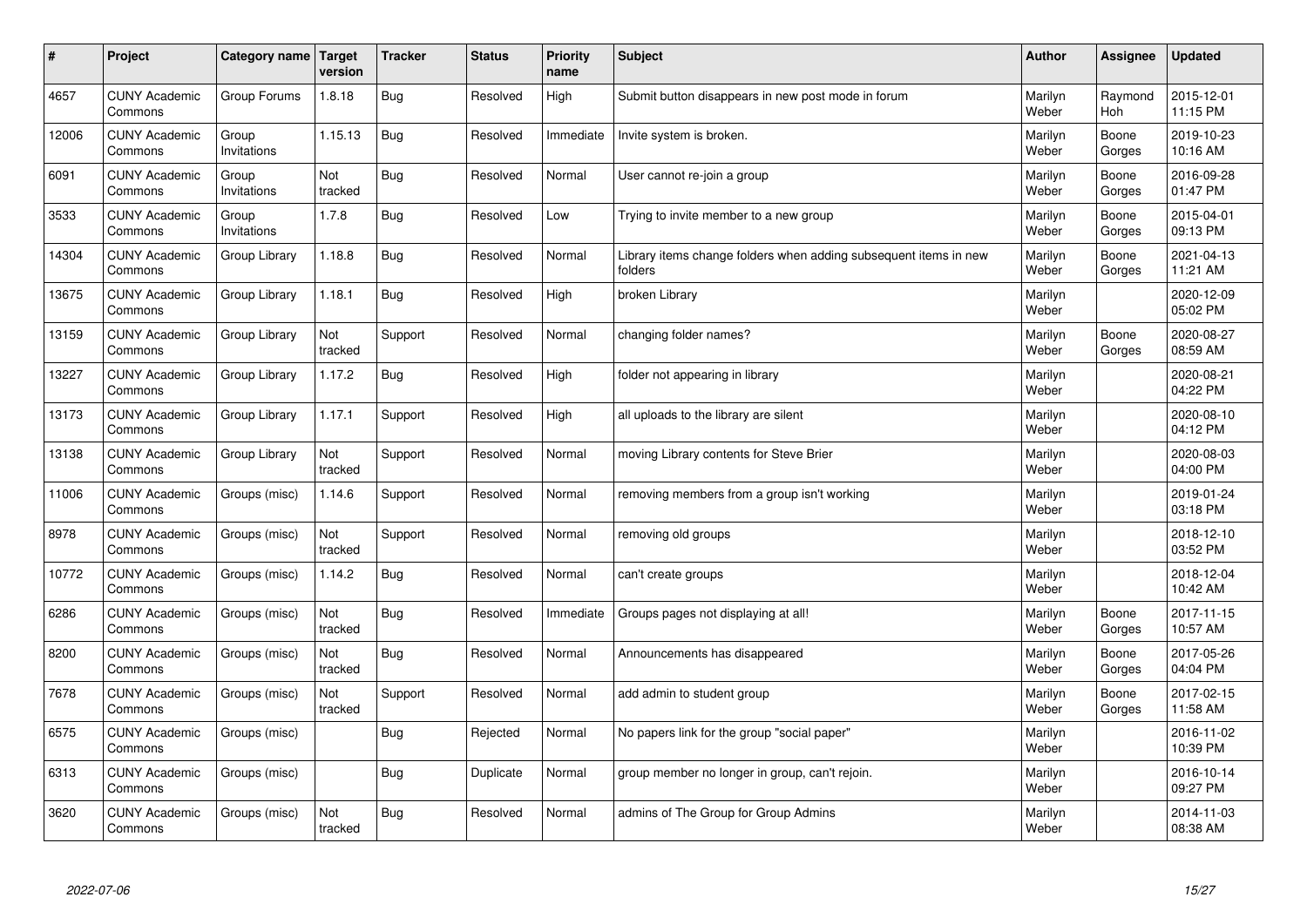| $\sharp$ | Project                         | Category name   Target | version        | <b>Tracker</b> | <b>Status</b> | <b>Priority</b><br>name | <b>Subject</b>                                                       | <b>Author</b>    | Assignee              | <b>Updated</b>         |
|----------|---------------------------------|------------------------|----------------|----------------|---------------|-------------------------|----------------------------------------------------------------------|------------------|-----------------------|------------------------|
| 3197     | <b>CUNY Academic</b><br>Commons | Groups (misc)          | 1.6.4          | Bug            | Resolved      | Normal                  | trying to set up a hidden group blog with no RSS feed                | Marilyn<br>Weber | Boone<br>Gorges       | 2014-05-21<br>09:39 PM |
| 9130     | <b>CUNY Academic</b><br>Commons | Homepage<br>Slides     | Not<br>tracked | <b>Bug</b>     | Resolved      | Normal                  | too many redirects                                                   | Marilyn<br>Weber |                       | 2018-01-29<br>10:27 AM |
| 15252    | <b>CUNY Academic</b><br>Commons | Layout                 | Not<br>tracked | Bug            | Resolved      | Normal                  | visual glitch with the Segal Center webpage                          | Marilyn<br>Weber | Raymond<br><b>Hoh</b> | 2022-02-03<br>04:56 PM |
| 11964    | <b>CUNY Academic</b><br>Commons | Layout                 | 1.15.12        | Bug            | Resolved      | Normal                  | https://commons.gc.cuny.edu/create/ not displaying correctly in Edge | Marilyn<br>Weber | Raymond<br><b>Hoh</b> | 2019-10-22<br>11:54 AM |
| 9163     | <b>CUNY Academic</b><br>Commons | Layout                 | 1.12.8         | Support        | Resolved      | Normal                  | Mobile responsiveness issues                                         | Marilyn<br>Weber | Raymond<br>Hoh        | 2018-02-13<br>10:49 AM |
| 12382    | <b>CUNY Academic</b><br>Commons | Membership             | Not<br>tracked | Support        | <b>New</b>    | Normal                  | Email request change                                                 | Marilyn<br>Weber | Marilyn<br>Weber      | 2020-02-06<br>12:56 PM |
| 11961    | <b>CUNY Academic</b><br>Commons | Membership             | Not<br>tracked | Support        | Resolved      | Normal                  | switch email for student user                                        | Marilyn<br>Weber |                       | 2019-10-09<br>01:56 PM |
| 11922    | <b>CUNY Academic</b><br>Commons | Membership             | Not<br>tracked | Support        | Resolved      | Normal                  | https://commons.gc.cuny.edu/members/cunyhealthequity/                | Marilyn<br>Weber |                       | 2019-10-02<br>04:05 PM |
| 9134     | <b>CUNY Academic</b><br>Commons | Membership             | Not<br>tracked | Support        | Abandoned     | Normal                  | former user                                                          | Marilyn<br>Weber | <b>Matt Gold</b>      | 2019-09-18<br>10:26 AM |
| 11516    | <b>CUNY Academic</b><br>Commons | Membership             | Not<br>tracked | Support        | Resolved      | Normal                  | request for email change                                             | Marilyn<br>Weber |                       | 2019-06-04<br>01:48 PM |
| 11147    | <b>CUNY Academic</b><br>Commons | Membership             | Not<br>tracked | Support        | Resolved      | Normal                  | employee email change                                                | Marilyn<br>Weber |                       | 2019-03-12<br>03:58 PM |
| 11217    | <b>CUNY Academic</b><br>Commons | Membership             | Not<br>tracked | Support        | Resolved      | Normal                  | Another email update                                                 | Marilyn<br>Weber |                       | 2019-03-12<br>03:37 PM |
| 11210    | <b>CUNY Academic</b><br>Commons | Membership             | Not<br>tracked | Support        | Resolved      | Normal                  | Please change the email                                              | Marilyn<br>Weber |                       | 2019-03-11<br>04:16 PM |
| 11127    | <b>CUNY Academic</b><br>Commons | Membership             | Not<br>tracked | Support        | Resolved      | Normal                  | user with new campus affiliation                                     | Marilyn<br>Weber |                       | 2019-02-19<br>02:09 PM |
| 8481     | <b>CUNY Academic</b><br>Commons | Membership             | Not<br>tracked | Support        | Resolved      | Normal                  | admin of http://swipanalytic.org/organizers/                         | Marilyn<br>Weber |                       | 2019-02-19<br>01:58 PM |
| 10941    | <b>CUNY Academic</b><br>Commons | Membership             | Not<br>tracked | Support        | Resolved      | Normal                  | update user email                                                    | Marilyn<br>Weber |                       | 2019-02-13<br>02:24 PM |
| 10910    | <b>CUNY Academic</b><br>Commons | Membership             | Not<br>tracked | Support        | Resolved      | Normal                  | request to be an admin to a prof's site                              | Marilyn<br>Weber |                       | 2019-01-04<br>10:45 AM |
| 10257    | <b>CUNY Academic</b><br>Commons | Membership             | Not<br>tracked | Support        | Resolved      | Normal                  | change the email from @login.cuny.edu to campu email                 | Marilyn<br>Weber |                       | 2018-12-10<br>03:55 PM |
| 9779     | <b>CUNY Academic</b><br>Commons | Membership             | Not<br>tracked | Support        | Resolved      | Normal                  | user not sure if she is registered.                                  | Marilyn<br>Weber |                       | 2018-12-10<br>03:53 PM |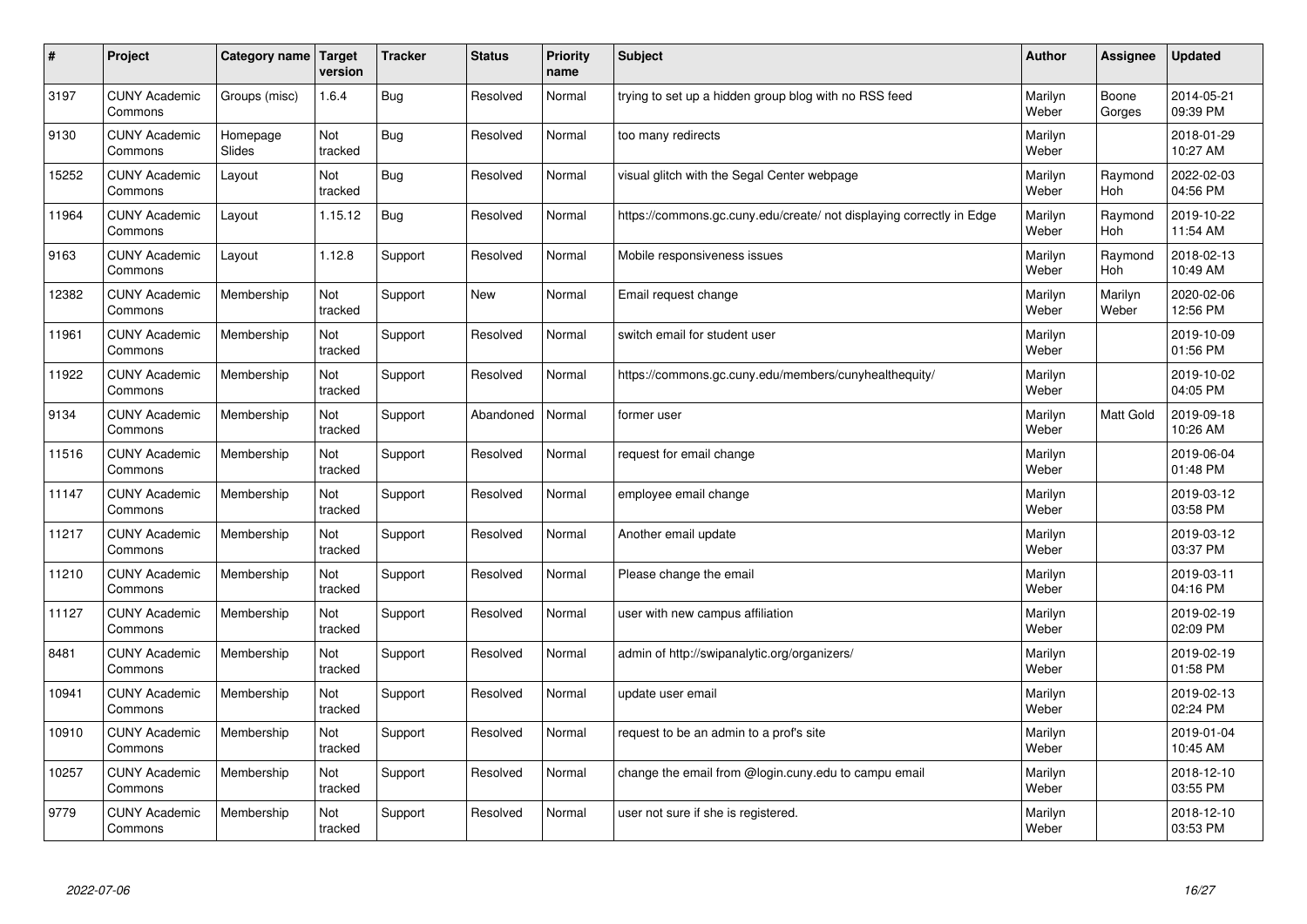| $\pmb{\#}$ | Project                         | <b>Category name</b> | <b>Target</b><br>version | <b>Tracker</b> | <b>Status</b> | <b>Priority</b><br>name | <b>Subject</b>                                              | <b>Author</b>    | Assignee         | <b>Updated</b>         |
|------------|---------------------------------|----------------------|--------------------------|----------------|---------------|-------------------------|-------------------------------------------------------------|------------------|------------------|------------------------|
| 10387      | <b>CUNY Academic</b><br>Commons | Membership           | Not<br>tracked           | Support        | Resolved      | Normal                  | remove user page                                            | Marilyn<br>Weber |                  | 2018-09-28<br>02:26 PM |
| 10066      | <b>CUNY Academic</b><br>Commons | Membership           | Not<br>tracked           | Support        | Resolved      | Normal                  | add me as an admin to https://pkms.commons.gc.cuny.edu/     | Marilyn<br>Weber |                  | 2018-07-26<br>11:54 AM |
| 9996       | <b>CUNY Academic</b><br>Commons | Membership           | Not<br>tracked           | Support        | Rejected      | Normal                  | user email change request                                   | Marilyn<br>Weber |                  | 2018-07-16<br>10:49 AM |
| 10006      | <b>CUNY Academic</b><br>Commons | Membership           | Not<br>tracked           | Support        | Resolved      | Normal                  | another email change request                                | Marilyn<br>Weber |                  | 2018-07-13<br>12:36 PM |
| 9927       | <b>CUNY Academic</b><br>Commons | Membership           | Not<br>tracked           | Support        | Resolved      | Normal                  | wrong email used                                            | Marilyn<br>Weber | Matt Gold        | 2018-06-14<br>10:21 AM |
| 9004       | <b>CUNY Academic</b><br>Commons | Membership           | Not<br>tracked           | Support        | Resolved      | Normal                  | email change request                                        | Marilyn<br>Weber |                  | 2017-12-14<br>12:27 PM |
| 5968       | <b>CUNY Academic</b><br>Commons | Membership           | Not<br>tracked           | <b>Bug</b>     | Resolved      | Normal                  | Deleting account without knowing password                   | Marilyn<br>Weber | <b>Matt Gold</b> | 2017-11-15<br>06:19 PM |
| 5772       | <b>CUNY Academic</b><br>Commons | Membership           | Not<br>tracked           | Support        | Resolved      | Normal                  | User email change and forgotten password                    | Marilyn<br>Weber | Matt Gold        | 2017-11-15<br>06:18 PM |
| 7619       | <b>CUNY Academic</b><br>Commons | Membership           | Not<br>tracked           | Support        | Resolved      | Normal                  | outside users for a site that isn't a class?                | Marilyn<br>Weber | <b>Matt Gold</b> | 2017-11-15<br>06:18 PM |
| 8566       | <b>CUNY Academic</b><br>Commons | Membership           | Not<br>tracked           | Support        | Resolved      | Normal                  | user email change                                           | Marilyn<br>Weber |                  | 2017-11-15<br>01:27 PM |
| 8630       | <b>CUNY Academic</b><br>Commons | Membership           | Not<br>tracked           | Support        | Resolved      | Normal                  | Change in email/campus                                      | Marilyn<br>Weber |                  | 2017-08-30<br>03:48 PM |
| 8577       | <b>CUNY Academic</b><br>Commons | Membership           | Not<br>tracked           | Support        | Resolved      | Normal                  | another user email change                                   | Marilyn<br>Weber |                  | 2017-08-25<br>10:23 AM |
| 8531       | <b>CUNY Academic</b><br>Commons | Membership           | Not<br>tracked           | Support        | Resolved      | Normal                  | admin of https://admissions.commons.gc.cuny.edu             | Marilyn<br>Weber |                  | 2017-08-15<br>04:20 PM |
| 8429       | <b>CUNY Academic</b><br>Commons | Membership           | Not<br>tracked           | Support        | Resolved      | Normal                  | Please make me an admin of https://arc.commons.gc.cuny.edu  | Marilyn<br>Weber | Boone<br>Gorges  | 2017-07-24<br>03:33 PM |
| 8401       | <b>CUNY Academic</b><br>Commons | Membership           | Not<br>tracked           | Support        | Resolved      | Normal                  | add me as an admin                                          | Marilyn<br>Weber | Boone<br>Gorges  | 2017-07-11<br>11:40 AM |
| 8222       | <b>CUNY Academic</b><br>Commons | Membership           | Not<br>tracked           | Support        | Resolved      | Normal                  | Admin for iletc.commons.gc.cuny.edu                         | Marilyn<br>Weber | Boone<br>Gorges  | 2017-06-08<br>10:06 AM |
| 8120       | <b>CUNY Academic</b><br>Commons | Membership           | Not<br>tracked           | Support        | Resolved      | Normal                  | add me as an admin to https://nyslavery.commons.gc.cuny.edu | Marilyn<br>Weber |                  | 2017-05-10<br>02:19 PM |
| 7922       | <b>CUNY Academic</b><br>Commons | Membership           | Not<br>tracked           | Support        | Resolved      | Normal                  | add me as an admin to the MALs alumni site?                 | Marilyn<br>Weber |                  | 2017-04-06<br>05:19 PM |
| 7771       | <b>CUNY Academic</b><br>Commons | Membership           | Not<br>tracked           | Support        | Resolved      | Normal                  | User would like to be uncoupled from sites                  | Marilyn<br>Weber | Boone<br>Gorges  | 2017-03-09<br>12:38 PM |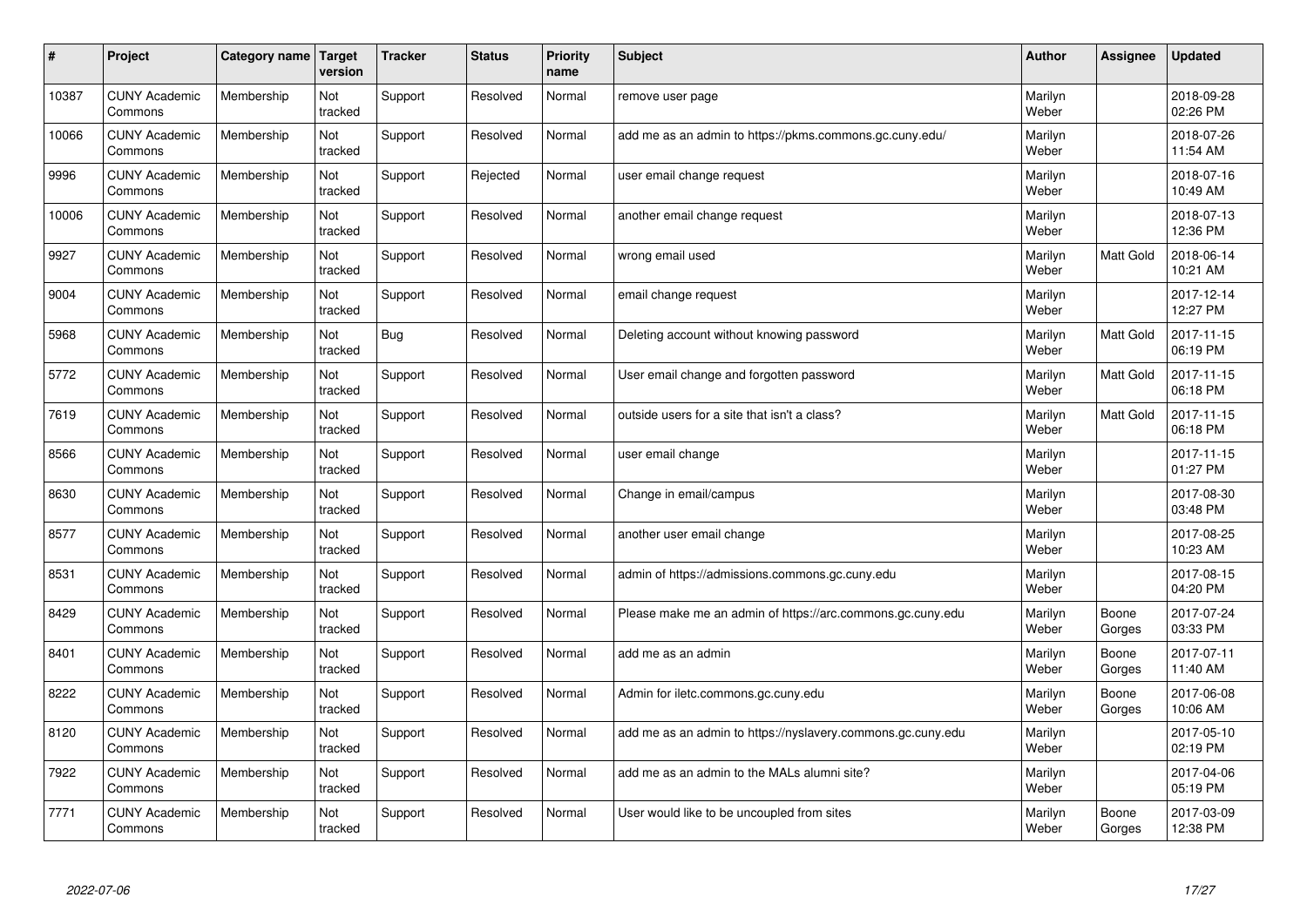| $\sharp$ | Project                         | Category name   Target  | version        | <b>Tracker</b> | <b>Status</b> | <b>Priority</b><br>name | <b>Subject</b>                                                    | <b>Author</b>    | Assignee              | <b>Updated</b>         |
|----------|---------------------------------|-------------------------|----------------|----------------|---------------|-------------------------|-------------------------------------------------------------------|------------------|-----------------------|------------------------|
| 7775     | <b>CUNY Academic</b><br>Commons | Membership              | Not<br>tracked | Support        | Resolved      | Normal                  | Email change                                                      | Marilyn<br>Weber |                       | 2017-03-08<br>10:09 PM |
| 7486     | <b>CUNY Academic</b><br>Commons | Membership              | Not<br>tracked | Support        | Resolved      | Normal                  | changed email address                                             | Marilyn<br>Weber |                       | 2017-01-24<br>10:00 PM |
| 7349     | <b>CUNY Academic</b><br>Commons | Membership              | Not<br>tracked | Bug            | Resolved      | Normal                  | <b>LACUNY</b> Institute website                                   | Marilyn<br>Weber | Boone<br>Gorges       | 2017-01-11<br>04:26 PM |
| 7223     | <b>CUNY Academic</b><br>Commons | Membership              | Not<br>tracked | Bug            | Resolved      | Normal                  | User with two profiles would like to merge them                   | Marilyn<br>Weber | Boone<br>Gorges       | 2017-01-10<br>02:07 PM |
| 7337     | <b>CUNY Academic</b><br>Commons | Membership              | Not<br>tracked | Bug            | Resolved      | Normal                  | User with new email                                               | Marilyn<br>Weber |                       | 2017-01-06<br>11:05 AM |
| 6039     | <b>CUNY Academic</b><br>Commons | Membership              | 1.9.28         | <b>Bug</b>     | Resolved      | High                    | User cannot change her email                                      | Marilyn<br>Weber |                       | 2016-09-19<br>03:03 PM |
| 3466     | <b>CUNY Academic</b><br>Commons | Membership              | 1.6.16         | Feature        | Resolved      | Normal                  | restricting undergrad registration                                | Marilyn<br>Weber | Boone<br>Gorges       | 2014-09-18<br>12:02 AM |
| 15241    | <b>CUNY Academic</b><br>Commons | Onboarding              | 1.19.3         | Design/UX      | Resolved      | Normal                  | white on gray                                                     | Marilyn<br>Weber | Boone<br>Gorges       | 2022-02-08<br>02:38 PM |
| 14129    | <b>CUNY Academic</b><br>Commons | Onboarding              | 1.18.6         | Support        | Resolved      | Normal                  | can only see some invites sent                                    | Marilyn<br>Weber | Raymond<br>Hoh        | 2021-04-09<br>09:00 AM |
| 13521    | <b>CUNY Academic</b><br>Commons | Onboarding              | 1.17.7         | Support        | Resolved      | Normal                  | sent invitations page                                             | Marilyn<br>Weber | Raymond<br>Hoh        | 2020-11-10<br>10:31 AM |
| 11865    | <b>CUNY Academic</b><br>Commons | Onboarding              | 1.15.10        | Bug            | Resolved      | Normal                  | Site name not appearing in "Membership" lists of Invitation modal | Marilyn<br>Weber | Boone<br>Gorges       | 2019-09-24<br>11:09 AM |
| 14448    | <b>CUNY Academic</b><br>Commons | Password<br>Reset       | Not<br>tracked | <b>Bug</b>     | Rejected      | Normal                  | password reset weirdness                                          | Marilyn<br>Weber | Raymond<br><b>Hoh</b> | 2021-05-12<br>01:34 PM |
| 7685     | <b>CUNY Academic</b><br>Commons | Password<br>Reset       | Not<br>tracked | Support        | Resolved      | Normal                  | temporary password                                                | Marilyn<br>Weber | Boone<br>Gorges       | 2017-02-15<br>07:36 PM |
| 6815     | <b>CUNY Academic</b><br>Commons | Password<br>Reset       | Not<br>tracked | Support        | Resolved      | Normal                  | password reset requested                                          | Marilyn<br>Weber | <b>Matt Gold</b>      | 2016-11-22<br>10:30 AM |
| 4880     | <b>CUNY Academic</b><br>Commons | Password<br>Reset       | Not<br>tracked | Support        | Resolved      | High                    | CUNY Central person having password trouble                       | Marilyn<br>Weber |                       | 2015-11-10<br>12:40 PM |
| 12543    | <b>CUNY Academic</b><br>Commons | Public Portfolio        | Not<br>tracked | Support        | Resolved      | Normal                  | User cannot find profile edit button                              | Marilyn<br>Weber | scott voth            | 2020-03-22<br>02:49 PM |
| 11907    | <b>CUNY Academic</b><br>Commons | <b>Public Portfolio</b> | 1.15.13        | Support        | Resolved      | Normal                  | more publications problems (in profile)                           | Marilyn<br>Weber |                       | 2019-11-04<br>11:16 AM |
| 8098     | <b>CUNY Academic</b><br>Commons | Public Portfolio        | Not<br>tracked | <b>Bug</b>     | Abandoned     | Normal                  | Widget in profile not working                                     | Marilyn<br>Weber |                       | 2017-11-15<br>01:28 PM |
| 5629     | <b>CUNY Academic</b><br>Commons | <b>Public Portfolio</b> | 1.10.4         | Support        | Resolved      | Normal                  | Title field in profile can't be edited                            | Marilyn<br>Weber |                       | 2016-12-13<br>11:19 AM |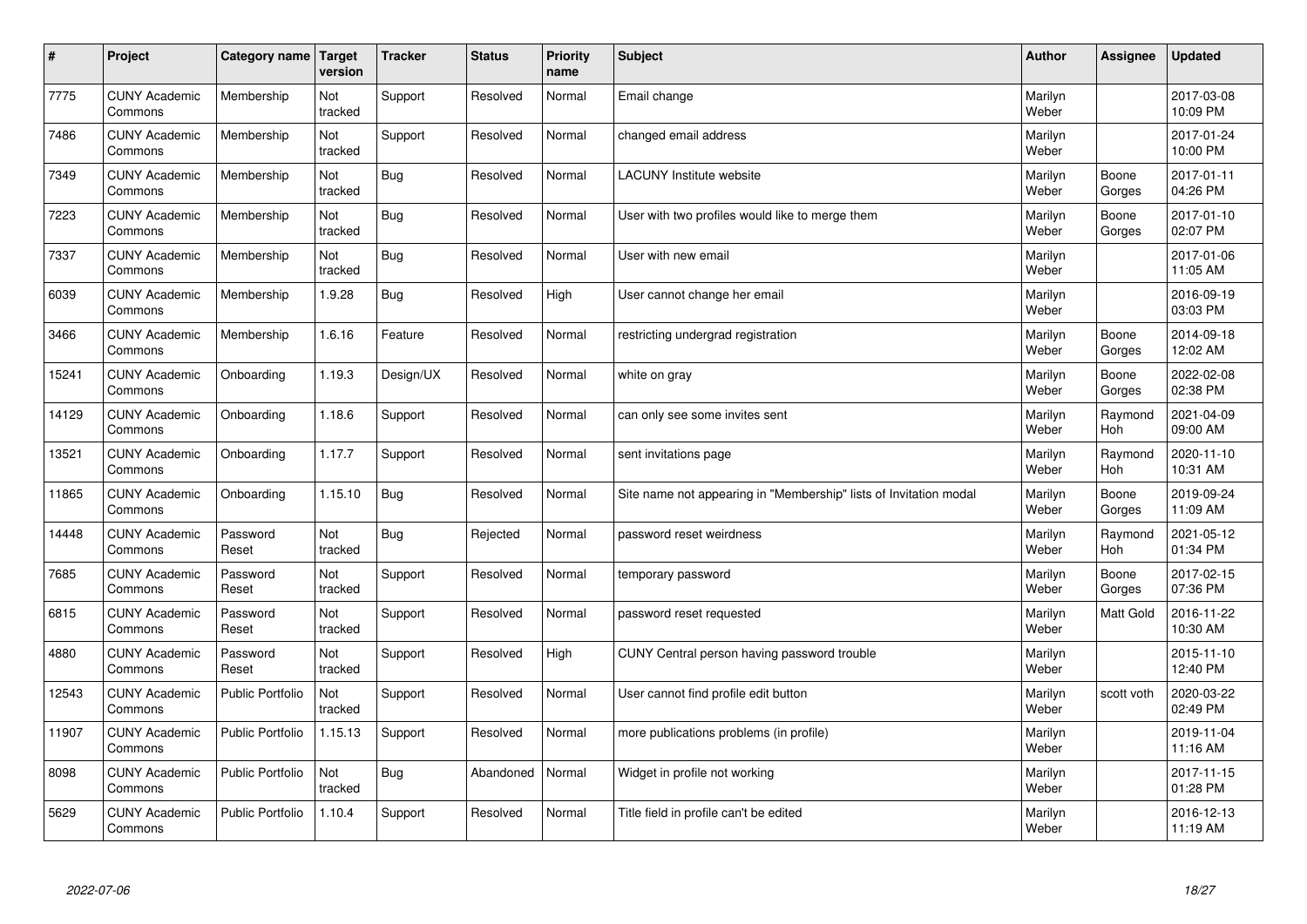| $\pmb{\#}$ | Project                         | Category name           | Target<br>version | <b>Tracker</b> | <b>Status</b>        | <b>Priority</b><br>name | <b>Subject</b>                                                  | <b>Author</b>    | Assignee        | <b>Updated</b>         |
|------------|---------------------------------|-------------------------|-------------------|----------------|----------------------|-------------------------|-----------------------------------------------------------------|------------------|-----------------|------------------------|
| 6101       | <b>CUNY Academic</b><br>Commons | <b>Public Portfolio</b> |                   | Bug            | Resolved             | High                    | Profile update problems                                         | Marilyn<br>Weber | Boone<br>Gorges | 2016-12-01<br>03:50 PM |
| 5667       | <b>CUNY Academic</b><br>Commons | <b>Public Portfolio</b> | 1.9.18            | <b>Bug</b>     | Resolved             | Normal                  | publication section on my public portfolio won't update         | Marilyn<br>Weber | Boone<br>Gorges | 2016-06-12<br>10:19 AM |
| 5176       | <b>CUNY Academic</b><br>Commons | <b>Public Portfolio</b> | 1.9.6             | <b>Bug</b>     | Resolved             | Normal                  | Widgets in Profile not saving                                   | Marilyn<br>Weber | Boone<br>Gorges | 2016-02-01<br>11:07 AM |
| 4831       | <b>CUNY Academic</b><br>Commons | <b>Public Portfolio</b> | 1.9.4             | <b>Bug</b>     | Resolved             | Normal                  | User cannot update profile                                      | Marilyn<br>Weber | Boone<br>Gorges | 2016-01-11<br>10:46 PM |
| 15269      | <b>CUNY Academic</b><br>Commons | Redmine                 | Not<br>tracked    | Support        | Resolved             | Normal                  | Segal Theater sites                                             | Marilyn<br>Weber |                 | 2022-02-07<br>04:11 PM |
| 12346      | <b>CUNY Academic</b><br>Commons | Redmine                 |                   | Support        | Resolved             | Normal                  | another Redmine request                                         | Marilyn<br>Weber | Matt Gold       | 2020-01-30<br>08:20 PM |
| 8906       | <b>CUNY Academic</b><br>Commons | Redmine                 | Not<br>tracked    | Support        | Resolved             | Normal                  | Redmine access?                                                 | Marilyn<br>Weber | Matt Gold       | 2017-11-13<br>06:02 PM |
| 6851       | <b>CUNY Academic</b><br>Commons | Redmine                 | Not<br>tracked    | Support        | Resolved             | Normal                  | How do I help users join Redmine?                               | Marilyn<br>Weber | Matt Gold       | 2016-11-28<br>10:16 AM |
| 14526      | <b>CUNY Academic</b><br>Commons | Registration            | 1.18.12           | Bug            | Resolved             | High                    | registration interface won't show a space to enter nonCUNY code | Marilyn<br>Weber |                 | 2021-06-03<br>04:02 PM |
| 10273      | <b>CUNY Academic</b><br>Commons | Registration            | Not<br>tracked    | Support        | Reporter<br>Feedback | Normal                  | users combining CF and campus address                           | Marilyn<br>Weber |                 | 2019-09-18<br>10:58 AM |
| 9787       | <b>CUNY Academic</b><br>Commons | Registration            |                   | Support        | Resolved             | Normal                  | email change request                                            | Marilyn<br>Weber | Matt Gold       | 2018-05-16<br>09:55 PM |
| 9767       | <b>CUNY Academic</b><br>Commons | Registration            | Not<br>tracked    | Support        | Resolved             | Normal                  | user deleted account but now needs one                          | Marilyn<br>Weber |                 | 2018-05-11<br>02:39 PM |
| 9162       | <b>CUNY Academic</b><br>Commons | Registration            | Not<br>tracked    | Support        | Resolved             | Normal                  | email change due to user error                                  | Marilyn<br>Weber | Matt Gold       | 2018-02-13<br>11:11 AM |
| 7226       | <b>CUNY Academic</b><br>Commons | Registration            | Not<br>tracked    | Bug            | Abandoned            | Normal                  | Community college student cannot register?                      | Marilyn<br>Weber |                 | 2017-11-15<br>01:55 PM |
| 7613       | <b>CUNY Academic</b><br>Commons | Registration            | Not<br>tracked    | Support        | Resolved             | Normal                  | non-matriculated students                                       | Marilyn<br>Weber | Boone<br>Gorges | 2017-11-15<br>11:03 AM |
| 7608       | <b>CUNY Academic</b><br>Commons | Registration            | Not<br>tracked    | Feature        | Resolved             | Normal                  | create an account                                               | Marilyn<br>Weber |                 | 2017-02-15<br>10:45 PM |
| 5969       | <b>CUNY Academic</b><br>Commons | Registration            | 1.9.27            | <b>Bug</b>     | Resolved             | Normal                  | Queens students unable to join                                  | Marilyn<br>Weber | Boone<br>Gorges | 2016-09-04<br>09:41 PM |
| 4577       | <b>CUNY Academic</b><br>Commons | Registration            | Not<br>tracked    | Bug            | Resolved             | Normal                  | New users are not getting their email verification              | Marilyn<br>Weber | Boone<br>Gorges | 2016-01-26<br>03:30 PM |
| 5037       | <b>CUNY Academic</b><br>Commons | Registration            | Not<br>tracked    | Support        | Resolved             | Normal                  | Another Forgotten password for user with new email address      | Marilyn<br>Weber | Boone<br>Gorges | 2015-12-22<br>05:24 PM |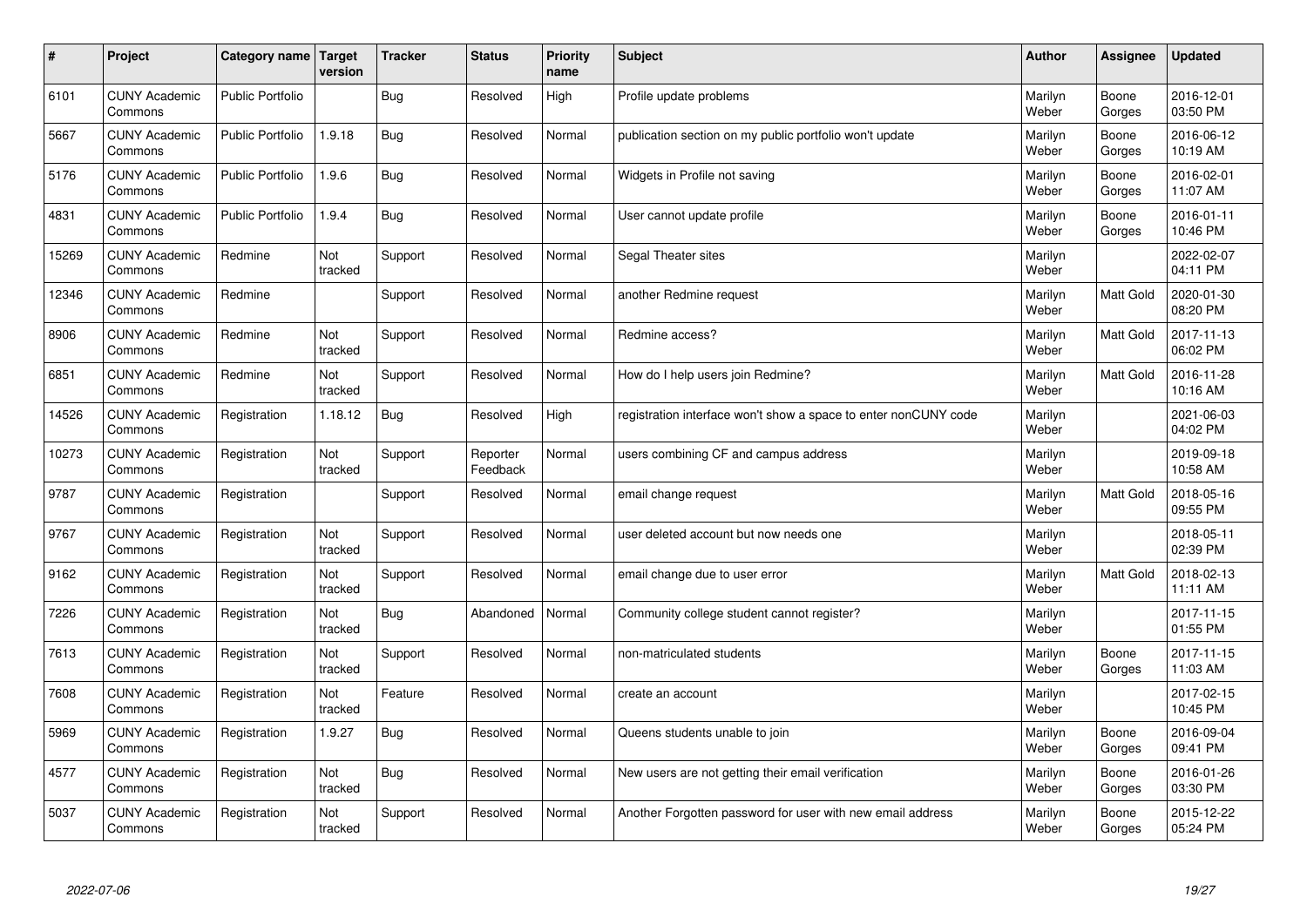| #     | Project                         | <b>Category name</b>     | Target<br>version     | <b>Tracker</b> | <b>Status</b>        | <b>Priority</b><br>name | <b>Subject</b>                                                              | <b>Author</b>    | Assignee            | <b>Updated</b>         |
|-------|---------------------------------|--------------------------|-----------------------|----------------|----------------------|-------------------------|-----------------------------------------------------------------------------|------------------|---------------------|------------------------|
| 5019  | <b>CUNY Academic</b><br>Commons | Registration             | Not<br>tracked        | Support        | Resolved             | Normal                  | Forgotten password for user with new email address                          | Marilyn<br>Weber | Marilyn<br>Weber    | 2015-12-11<br>04:18 PM |
| 4649  | <b>CUNY Academic</b><br>Commons | Registration             | Not<br>tracked        | Bug            | Resolved             | Urgent                  | Submit button has disappeared                                               | Marilyn<br>Weber | Boone<br>Gorges     | 2015-09-22<br>11:47 AM |
| 3593  | <b>CUNY Academic</b><br>Commons | Registration             | 1.7.2                 | <b>Bug</b>     | Resolved             | High                    | registration problems                                                       | Marilyn<br>Weber | Boone<br>Gorges     | 2014-11-01<br>02:57 PM |
| 8934  | <b>CUNY Academic</b><br>Commons | Reply By Email           | 1.12.4                | Support        | Resolved             | High                    | RBE "could not post" email should have info about attempted From<br>address | Marilyn<br>Weber | Raymond<br>Hoh      | 2017-12-12<br>11:25 AM |
| 7684  | <b>CUNY Academic</b><br>Commons | Reply By Email           | 1.10.12               | Bug            | Resolved             | High                    | trying to post too often error                                              | Marilyn<br>Weber | Raymond<br>Hoh      | 2017-02-28<br>12:43 PM |
| 6025  | <b>CUNY Academic</b><br>Commons | Search                   | <b>Not</b><br>tracked | Bug            | Resolved             | Normal                  | Search function not working                                                 | Marilyn<br>Weber | Boone<br>Gorges     | 2016-10-12<br>09:41 AM |
| 6106  | <b>CUNY Academic</b><br>Commons | Server                   | Not<br>tracked        | <b>Bug</b>     | Resolved             | Normal                  | 504 error                                                                   | Marilyn<br>Weber |                     | 2017-11-15<br>01:55 PM |
| 5872  | <b>CUNY Academic</b><br>Commons | Server                   | Not<br>tracked        | <b>Bug</b>     | Resolved             | Immediate               | Whole Commons is down                                                       | Marilyn<br>Weber | Boone<br>Gorges     | 2016-08-12<br>12:04 AM |
| 3530  | <b>CUNY Academic</b><br>Commons | Server                   | Not<br>tracked        | Bug            | Resolved             | High                    | Commons running very slowly/ "connection lost"                              | Marilyn<br>Weber | Matt Gold           | 2014-10-08<br>09:34 AM |
| 13016 | <b>CUNY Academic</b><br>Commons | Shortcodes and<br>embeds | 1.16.15               | Support        | Resolved             | Normal                  | possible to run code examples, like in Jupyter Notebooks?                   | Marilyn<br>Weber |                     | 2020-07-16<br>11:52 AM |
| 16291 | <b>CUNY Academic</b><br>Commons | Site cloning             | 2.0.2                 | Support        | Resolved             | Normal                  | Images coming up blank in Media Library                                     | Marilyn<br>Weber | Raymond<br>Hoh      | 2022-06-29<br>11:31 AM |
| 13134 | <b>CUNY Academic</b><br>Commons | Site cloning             | 1.17.1                | Support        | Resolved             | Normal                  | New site (a clone) point to old dashboard                                   | Marilyn<br>Weber |                     | 2020-08-12<br>03:22 PM |
| 13975 | <b>CUNY Academic</b><br>Commons | Social Paper             | Not<br>tracked        | Support        | Reporter<br>Feedback | Normal                  | can't approve comments on Social Paper paper                                | Marilyn<br>Weber |                     | 2021-02-12<br>09:33 AM |
| 5050  | <b>CUNY Academic</b><br>Commons | Social Paper             | Future<br>release     | Feature        | <b>New</b>           | Low                     | Making comments visible in SP editing mode (SP suggestion #1)               | Marilyn<br>Weber | Samantha<br>Raddatz | 2019-09-17<br>11:10 PM |
| 8893  | <b>CUNY Academic</b><br>Commons | Social Paper             | 1.12.1                | Support        | Resolved             | Normal                  | Social paper won't connect to group?                                        | Marilyn<br>Weber |                     | 2017-12-11<br>01:16 PM |
| 7836  | <b>CUNY Academic</b><br>Commons | Social Paper             | Not<br>tracked        | Support        | Resolved             | Normal                  | missing Social Paper                                                        | Marilyn<br>Weber |                     | 2017-11-15<br>01:31 PM |
| 5199  | <b>CUNY Academic</b><br>Commons | Social Paper             | Future<br>release     | Feature        | <b>New</b>           | Normal                  | add tables to the SP editor                                                 | Marilyn<br>Weber |                     | 2016-10-24<br>11:27 AM |
| 5345  | <b>CUNY Academic</b><br>Commons | Social Paper             | 1.9.17                | Feature        | Rejected             | Normal                  | Plus symbol problem in SP                                                   | Marilyn<br>Weber | Christian<br>Wach   | 2016-05-27<br>04:26 AM |
| 5053  | <b>CUNY Academic</b><br>Commons | Social Paper             | Future<br>release     | Feature        | <b>New</b>           | Low                     | Scrollable menu to add readers (SP suggestion #4)                           | Marilyn<br>Weber | Samantha<br>Raddatz | 2016-04-21<br>05:21 PM |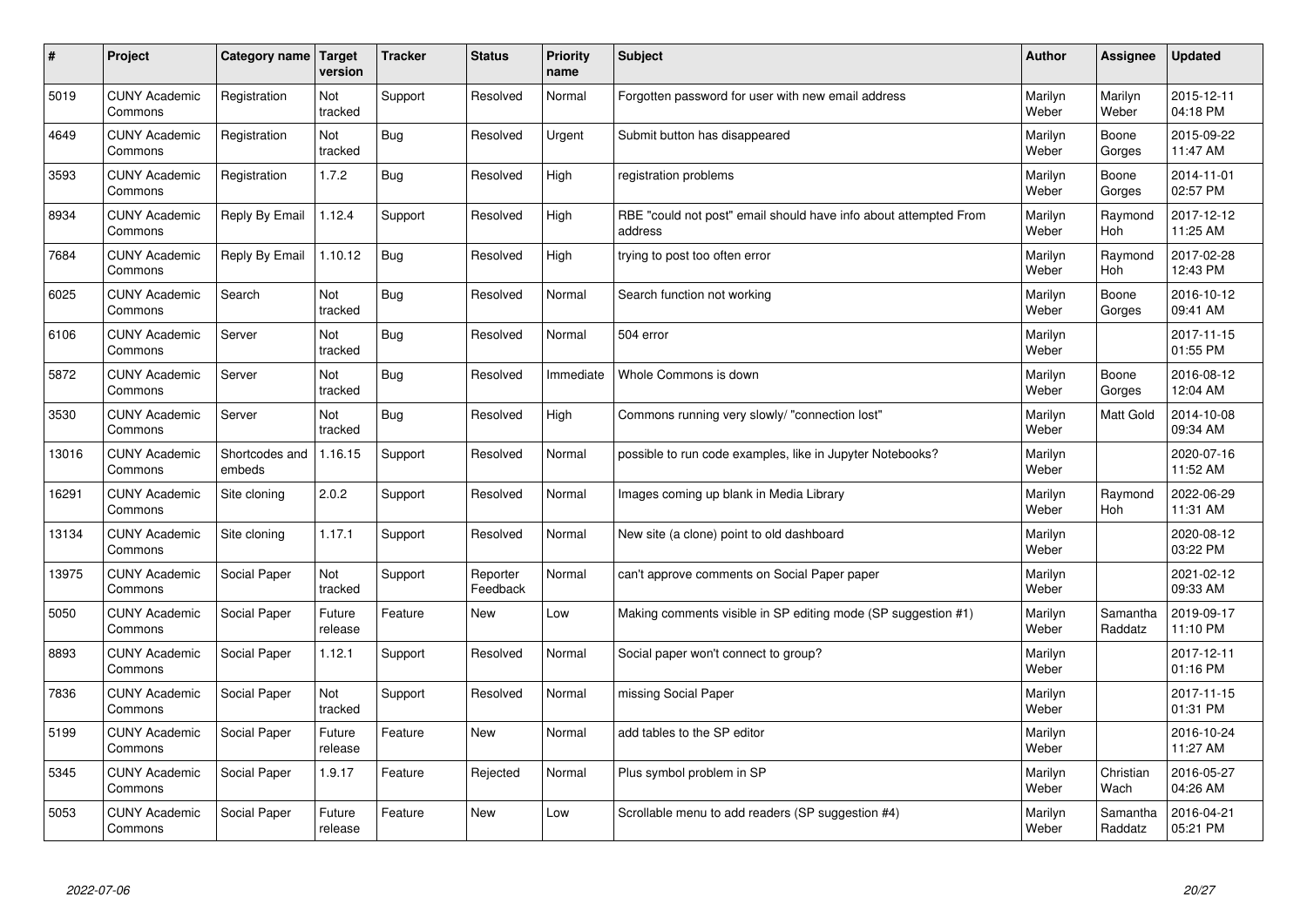| $\vert$ # | Project                         | Category name Target    | version           | <b>Tracker</b> | <b>Status</b> | Priority<br>name | <b>Subject</b>                                                                                                                                  | <b>Author</b>    | Assignee              | <b>Updated</b>         |
|-----------|---------------------------------|-------------------------|-------------------|----------------|---------------|------------------|-------------------------------------------------------------------------------------------------------------------------------------------------|------------------|-----------------------|------------------------|
| 5397      | <b>CUNY Academic</b><br>Commons | Social Paper            | Future<br>release | Feature        | <b>New</b>    | Normal           | frustrating to have to enable/disable in SP                                                                                                     | Marilyn<br>Weber | Samantha<br>Raddatz   | 2016-04-20<br>03:39 PM |
| 5282      | <b>CUNY Academic</b><br>Commons | Social Paper            | Future<br>release | <b>Bug</b>     | <b>New</b>    | Normal           | Replying via email directs to paper but not individual comment.                                                                                 | Marilyn<br>Weber | Raymond<br>Hoh        | 2016-03-02<br>01:48 PM |
| 5184      | <b>CUNY Academic</b><br>Commons | Social Paper            |                   | <b>Bug</b>     | Rejected      | Normal           | Problem linking SP to a group                                                                                                                   | Marilyn<br>Weber | Boone<br>Gorges       | 2016-02-21<br>12:27 PM |
| 5205      | <b>CUNY Academic</b><br>Commons | Social Paper            | Future<br>release | Feature        | <b>New</b>    | Normal           | Social Paper folders                                                                                                                            | Marilyn<br>Weber |                       | 2016-02-11<br>10:24 PM |
| 5058      | <b>CUNY Academic</b><br>Commons | Social Paper            | Future<br>release | Feature        | <b>New</b>    | Low              | Can there be a clearer signal that even when comments have already<br>been made you add comments by clicking on the side? (SP suggestion<br>#5) | Marilyn<br>Weber | Samantha<br>Raddatz   | 2016-02-11<br>10:24 PM |
| 5052      | <b>CUNY Academic</b><br>Commons | Social Paper            | Future<br>release | Feature        | <b>New</b>    | Low              | Sentence by sentence or line by line comments (SP suggestion #3)                                                                                | Marilyn<br>Weber | Boone<br>Gorges       | 2016-02-11<br>10:24 PM |
| 5051      | <b>CUNY Academic</b><br>Commons | Social Paper            |                   | Feature        | Rejected      | Low              | Visual cues for comments (SP suggestion #2)                                                                                                     | Marilyn<br>Weber | Samantha<br>Raddatz   | 2016-02-10<br>10:01 AM |
| 11908     | <b>CUNY Academic</b><br>Commons | Spam/Spam<br>Prevention | 1.17.7            | Support        | Resolved      | Normal           | overeager spam filter                                                                                                                           | Marilyn<br>Weber | Raymond<br>Hoh        | 2020-11-05<br>04:36 PM |
| 12395     | <b>CUNY Academic</b><br>Commons | Spam/Spam<br>Prevention | Not<br>tracked    | Support        | Resolved      | Normal           | comments again being blocked                                                                                                                    | Marilyn<br>Weber | Raymond<br>Hoh        | 2020-03-10<br>11:13 AM |
| 6656      | <b>CUNY Academic</b><br>Commons | Support                 | Not<br>tracked    | Support        | Resolved      | Normal           | Remove user profile                                                                                                                             | Marilyn<br>Weber | Matt Gold             | 2016-11-10<br>02:18 PM |
| 5988      | <b>CUNY Academic</b><br>Commons | Support                 |                   | Support        | Rejected      | Normal           | Forbidden error when trying to join                                                                                                             | Marilyn<br>Weber | Boone<br>Gorges       | 2016-09-08<br>01:42 PM |
| 5985      | <b>CUNY Academic</b><br>Commons | Support                 | Not<br>tracked    | Support        | Resolved      | Normal           | change user's email address (she cannot access old)                                                                                             | Marilyn<br>Weber | Boone<br>Gorges       | 2016-09-07<br>01:43 PM |
| 5346      | <b>CUNY Academic</b><br>Commons | Toolbar                 | 1.9.11            | Bug            | Resolved      | Normal           | possible dynamic HTML code bug?                                                                                                                 | Marilyn<br>Weber | Boone<br>Gorges       | 2016-03-22<br>10:53 AM |
| 5177      | <b>CUNY Academic</b><br>Commons | Toolbar                 | 1.9.6             | <b>Bug</b>     | Resolved      | Normal           | No "My Papers" tab                                                                                                                              | Marilyn<br>Weber | Raymond<br>Hoh        | 2016-01-29<br>08:37 AM |
| 4102      | <b>CUNY Academic</b><br>Commons | User<br>Experience      | 1.8.1             | Design/UX      | Resolved      | Normal           | Username rules                                                                                                                                  | Marilyn<br>Weber | Samantha<br>Raddatz   | 2015-06-01<br>01:23 PM |
| 6860      | <b>CUNY Academic</b><br>Commons | User<br>Onboarding      | 1.12              | <b>Bug</b>     | Resolved      | Normal           | Invitation to join a group is appearing as an invitiation to join the site!                                                                     | Marilyn<br>Weber | Boone<br>Gorges       | 2017-10-30<br>10:03 AM |
| 15978     | <b>CUNY Academic</b><br>Commons | WordPress -<br>Media    | 2.0.2             | Support        | Resolved      | Normal           | tex files?                                                                                                                                      | Marilyn<br>Weber | Raymond<br><b>Hoh</b> | 2022-06-28<br>09:09 PM |
| 14369     | <b>CUNY Academic</b><br>Commons | WordPress -<br>Media    | Not<br>tracked    | Support        | Resolved      | Normal           | renewed problem with ppsx files                                                                                                                 | Marilyn<br>Weber |                       | 2021-04-27<br>12:44 PM |
| 13238     | <b>CUNY Academic</b><br>Commons | WordPress -<br>Media    | 1.17.3            | Support        | Resolved      | Normal           | allow ppsx file?                                                                                                                                | Marilyn<br>Weber | Raymond<br>Hoh        | 2020-09-10<br>11:46 AM |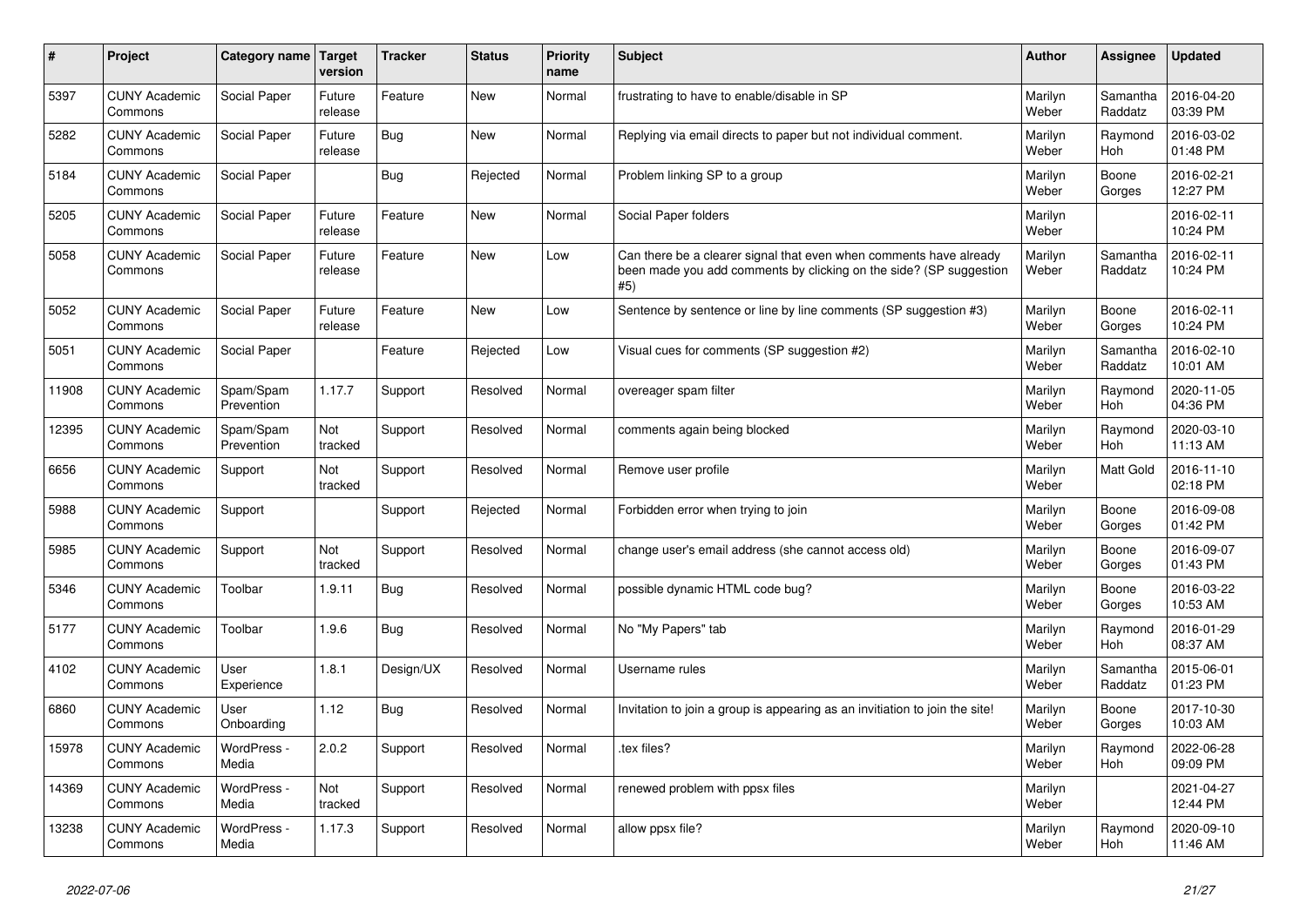| $\sharp$ | Project                         | Category name   Target            | version        | <b>Tracker</b> | <b>Status</b>        | <b>Priority</b><br>name | <b>Subject</b>                                                                 | <b>Author</b>    | Assignee        | Updated                |
|----------|---------------------------------|-----------------------------------|----------------|----------------|----------------------|-------------------------|--------------------------------------------------------------------------------|------------------|-----------------|------------------------|
| 4340     | <b>CUNY Academic</b><br>Commons | WordPress -<br>Media              | 1.8.14         | Feature        | Resolved             | Normal                  | embedding a video                                                              | Marilyn<br>Weber | Daniel<br>Jones | 2015-10-20<br>12:01 AM |
| 16172    | <b>CUNY Academic</b><br>Commons | <b>WordPress</b><br>(misc)        | 2.0.2          | Bug            | Resolved             | Normal                  | 'Lost your password" link not in error messge                                  | Marilyn<br>Weber | Raymond<br>Hoh  | 2022-06-14<br>09:21 PM |
| 14606    | <b>CUNY Academic</b><br>Commons | <b>WordPress</b><br>(misc)        | Not<br>tracked | Support        | Rejected             | Normal                  | calendar wrong month                                                           | Marilyn<br>Weber |                 | 2021-07-23<br>12:11 PM |
| 14074    | <b>CUNY Academic</b><br>Commons | <b>WordPress</b><br>(misc)        | Not<br>tracked | Support        | Reporter<br>Feedback | Normal                  | page password protection problem                                               | Marilyn<br>Weber |                 | 2021-03-02<br>11:03 AM |
| 13012    | <b>CUNY Academic</b><br>Commons | <b>WordPress</b><br>(misc)        |                | Support        | Rejected             | Normal                  | icon image associated with the teaching template's Creative Commons<br>License | Marilyn<br>Weber | Raymond<br>Hoh  | 2020-08-25<br>10:56 AM |
| 12393    | <b>CUNY Academic</b><br>Commons | WordPress<br>(misc)               |                | Support        | Resolved             | High                    | size limit for files                                                           | Marilyn<br>Weber |                 | 2020-02-18<br>10:13 AM |
| 11634    | <b>CUNY Academic</b><br>Commons | <b>WordPress</b><br>(misc)        | Not<br>tracked | Bug            | Rejected             | Normal                  | 'Insert Read More Tag" working oddly                                           | Marilyn<br>Weber | Raymond<br>Hoh  | 2019-07-15<br>11:48 PM |
| 11453    | <b>CUNY Academic</b><br>Commons | <b>WordPress</b><br>(misc)        | 1.15.2         | <b>Bug</b>     | Resolved             | Normal                  | 403 error on Firefox                                                           | Marilyn<br>Weber | Raymond<br>Hoh  | 2019-05-28<br>11:46 AM |
| 10810    | <b>CUNY Academic</b><br>Commons | <b>WordPress</b><br>(misc)        | 1.14.2         | Bug            | Resolved             | Normal                  | Sites set as public are becoming private                                       | Marilyn<br>Weber |                 | 2018-12-11<br>10:15 AM |
| 10133    | <b>CUNY Academic</b><br>Commons | WordPress<br>(misc)               | Not<br>tracked | Support        | Resolved             | Normal                  | two Commons sites to be migrated elsewhere                                     | Marilyn<br>Weber |                 | 2018-12-10<br>03:54 PM |
| 9541     | <b>CUNY Academic</b><br>Commons | WordPress<br>(misc)               | Not<br>tracked | Support        | Resolved             | Normal                  | repeating header banner                                                        | Marilyn<br>Weber | Raymond<br>Hoh  | 2018-04-06<br>12:33 PM |
| 9499     | <b>CUNY Academic</b><br>Commons | <b>WordPress</b><br>(misc)        | Not<br>tracked | Support        | Resolved             | Normal                  | tiny question - preventing dates on posts?                                     | Marilyn<br>Weber | Raymond<br>Hoh  | 2018-04-04<br>03:55 PM |
| 5713     | <b>CUNY Academic</b><br>Commons | WordPress<br>(misc)               | Not<br>tracked | Bug            | Abandoned            | High                    | Site freezing                                                                  | Marilyn<br>Weber | Boone<br>Gorges | 2017-11-15<br>10:58 AM |
| 7994     | <b>CUNY Academic</b><br>Commons | WordPress<br>(misc)               | 1.10.17        | Bug            | Resolved             | Urgent                  | Comments not appearing                                                         | Marilyn<br>Weber |                 | 2017-04-20<br>11:16 AM |
| 7607     | <b>CUNY Academic</b><br>Commons | <b>WordPress</b><br>(misc)        | Not<br>tracked | Feature        | Resolved             | Normal                  | mp4 files                                                                      | Marilyn<br>Weber |                 | 2017-02-15<br>07:37 PM |
| 5753     | <b>CUNY Academic</b><br>Commons | <b>WordPress</b><br>(misc)        | Not<br>tracked | Support        | Resolved             | Normal                  | merging blogs and groups                                                       | Marilyn<br>Weber | Boone<br>Gorges | 2016-08-29<br>03:09 PM |
| 3001     | <b>CUNY Academic</b><br>Commons | WordPress<br>(misc)               | Not<br>tracked | Support        | Resolved             | Normal                  | shortlink requested                                                            | Marilyn<br>Weber | Boone<br>Gorges | 2014-01-30<br>01:26 PM |
| 2777     | <b>CUNY Academic</b><br>Commons | WordPress<br>(misc)               | Not<br>tracked | Bug            | Resolved             | Normal                  | Hero slide access                                                              | Marilyn<br>Weber | Boone<br>Gorges | 2013-09-07<br>12:26 PM |
| 3592     | <b>CUNY Academic</b><br>Commons | <b>WordPress</b><br>(Permissions) | Not<br>tracked | Publicity      | Resolved             | Normal                  | Oops - Announcing 1.6!                                                         | Marilyn<br>Weber | Boone<br>Gorges | 2014-10-22<br>03:03 PM |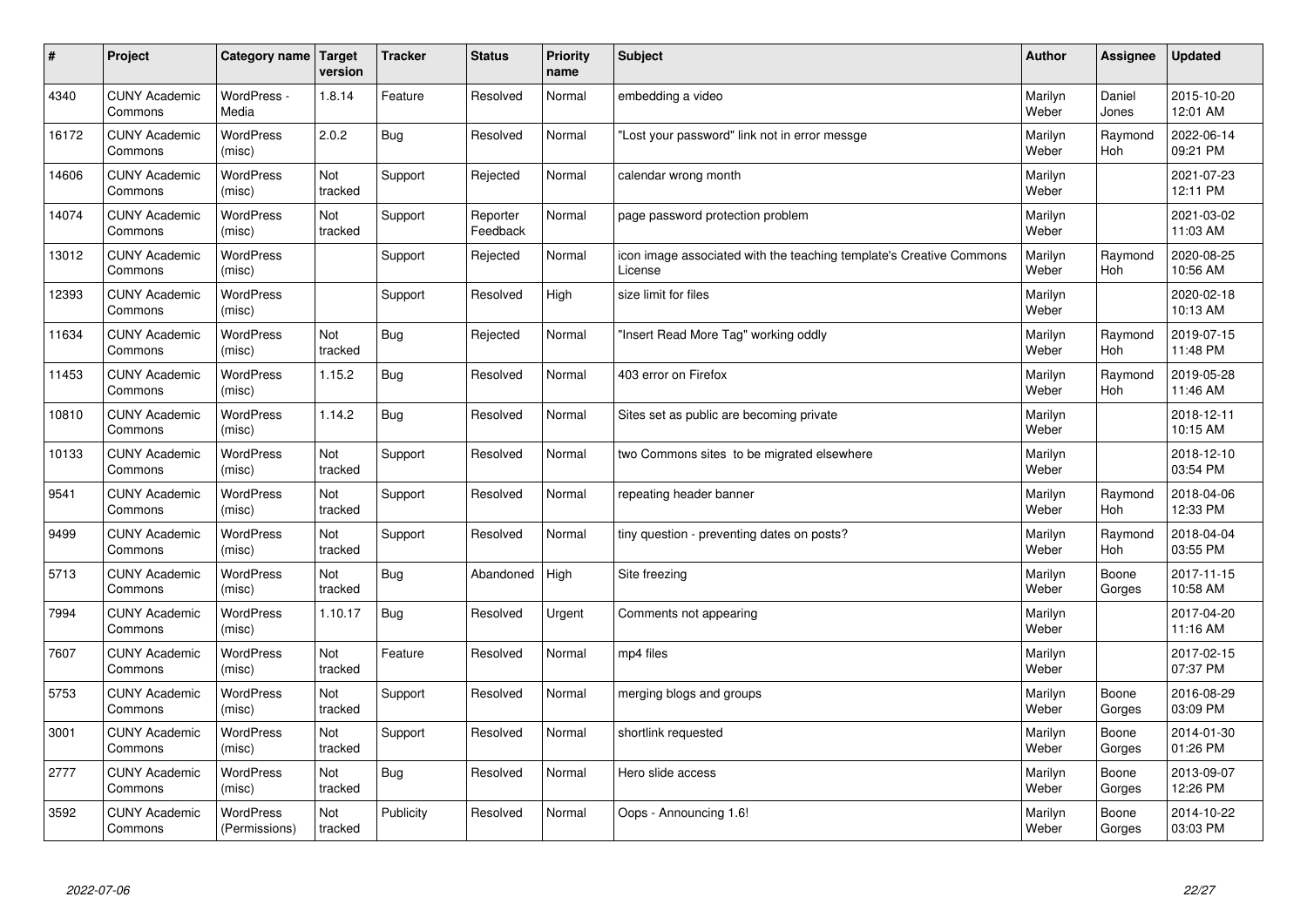| #     | Project                         | Category name   Target            | version        | <b>Tracker</b> | <b>Status</b> | <b>Priority</b><br>name | <b>Subject</b>                              | <b>Author</b>    | Assignee              | <b>Updated</b>         |
|-------|---------------------------------|-----------------------------------|----------------|----------------|---------------|-------------------------|---------------------------------------------|------------------|-----------------------|------------------------|
| 3116  | <b>CUNY Academic</b><br>Commons | <b>WordPress</b><br>(Permissions) |                | Bug            | Resolved      | Normal                  | Updating the FAQ page                       | Marilyn<br>Weber | Boone<br>Gorges       | 2014-04-01<br>10:12 PM |
| 15654 | <b>CUNY Academic</b><br>Commons | <b>WordPress</b><br>Plugins       | 1.19.6         | Support        | Resolved      | Normal                  | Numerous Copies of Events showing up        | Marilyn<br>Weber | Boone<br>Gorges       | 2022-03-22<br>11:30 AM |
| 15610 | <b>CUNY Academic</b><br>Commons | <b>WordPress</b><br>Plugins       | Not<br>tracked | Support        | Rejected      | Normal                  | Loops & Logic plugin                        | Marilyn<br>Weber | Raymond<br><b>Hoh</b> | 2022-03-19<br>11:16 AM |
| 15545 | <b>CUNY Academic</b><br>Commons | <b>WordPress</b><br>Plugins       | 1.19.5         | Feature        | Resolved      | Normal                  | 'ZI Hide Featured Image" plugin request     | Marilyn<br>Weber | Boone<br>Gorges       | 2022-03-09<br>10:09 AM |
| 14885 | <b>CUNY Academic</b><br>Commons | <b>WordPress</b><br>Plugins       | 1.18.22        | Bug            | Resolved      | Normal                  | Long Loading Times -- Wordpress Admin Site  | Marilyn<br>Weber | Raymond<br>Hoh        | 2021-10-26<br>12:28 PM |
| 14534 | <b>CUNY Academic</b><br>Commons | WordPress<br>Plugins              | 1.18.12        | Support        | Resolved      | Normal                  | Share This Image plugin?                    | Marilyn<br>Weber |                       | 2021-06-08<br>11:50 AM |
| 14509 | <b>CUNY Academic</b><br>Commons | <b>WordPress</b><br>Plugins       | 1.18.12        | <b>Bug</b>     | Resolved      | Normal                  | Elementor Editor problem                    | Marilyn<br>Weber |                       | 2021-06-08<br>09:55 AM |
| 14265 | <b>CUNY Academic</b><br>Commons | <b>WordPress</b><br>Plugins       | 1.18.10        | Support        | Resolved      | Normal                  | separate the tag cloud in the blog sidebar  | Marilyn<br>Weber | Boone<br>Gorges       | 2021-05-12<br>05:19 PM |
| 14077 | <b>CUNY Academic</b><br>Commons | <b>WordPress</b><br>Plugins       | 1.18.7         | Support        | Resolved      | Normal                  | Elementor Pro plugin for the slider         | Marilyn<br>Weber | Raymond<br><b>Hoh</b> | 2021-03-23<br>11:43 AM |
| 14012 | <b>CUNY Academic</b><br>Commons | WordPress<br>Plugins              | 1.18.5         | Support        | Resolved      | Normal                  | Open External Links in a New Window plugin? | Marilyn<br>Weber | Boone<br>Gorges       | 2021-03-02<br>02:07 PM |
| 14075 | <b>CUNY Academic</b><br>Commons | WordPress<br>Plugins              | Not<br>tracked | <b>Bug</b>     | Resolved      | Normal                  | sludigitalportfolios.commons.gc.cuny.edu    | Marilyn<br>Weber | Boone<br>Gorges       | 2021-03-01<br>10:46 AM |
| 14019 | <b>CUNY Academic</b><br>Commons | <b>WordPress</b><br>Plugins       | 1.18.5         | <b>Bug</b>     | Resolved      | Normal                  | smorales.commons.gc.cuny.edu                | Marilyn<br>Weber | Boone<br>Gorges       | 2021-02-23<br>11:06 AM |
| 13935 | <b>CUNY Academic</b><br>Commons | <b>WordPress</b><br>Plugins       | 1.18.4         | Support        | Resolved      | Low                     | Add Users sidebar widget not working        | Marilyn<br>Weber |                       | 2021-02-09<br>11:05 AM |
| 13944 | <b>CUNY Academic</b><br>Commons | <b>WordPress</b><br>Plugins       | 1.18.4         | Support        | Resolved      | Normal                  | 3D FlipBook request                         | Marilyn<br>Weber |                       | 2021-02-09<br>11:05 AM |
| 13947 | <b>CUNY Academic</b><br>Commons | <b>WordPress</b><br>Plugins       | 1.18.4         | <b>Bug</b>     | Resolved      | Normal                  | Elementor plugin problem                    | Marilyn<br>Weber | Raymond<br>Hoh        | 2021-02-08<br>09:34 PM |
| 13741 | <b>CUNY Academic</b><br>Commons | <b>WordPress</b><br>Plugins       | 1.18.3         | Support        | Resolved      | Normal                  | Ensemble Video Plugin                       | Marilyn<br>Weber |                       | 2021-01-26<br>04:43 PM |
| 13841 | <b>CUNY Academic</b><br>Commons | WordPress<br>Plugins              | 1.18.3         | Support        | Resolved      | Normal                  | Folders plugin request                      | Marilyn<br>Weber | Boone<br>Gorges       | 2021-01-26<br>04:43 PM |
| 13846 | <b>CUNY Academic</b><br>Commons | WordPress<br>Plugins              | 1.18.3         | Support        | Resolved      | Normal                  | Yoast SEO plugin problem                    | Marilyn<br>Weber |                       | 2021-01-19<br>05:34 PM |
| 13184 | <b>CUNY Academic</b><br>Commons | WordPress<br>Plugins              | 1.17.2         | Support        | Resolved      | Normal                  | google translate plugin                     | Marilyn<br>Weber |                       | 2020-08-25<br>11:36 AM |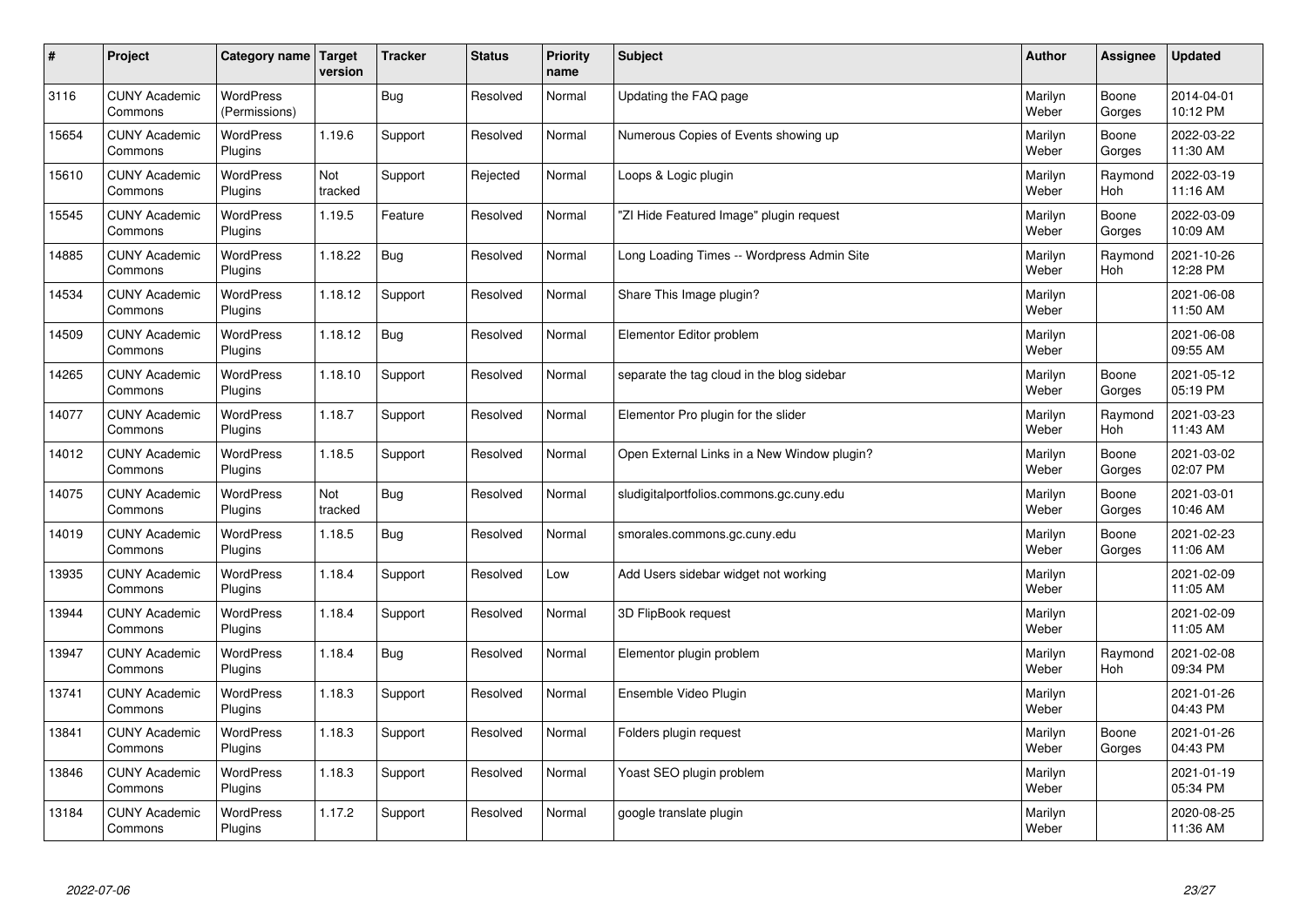| $\vert$ # | Project                         | Category name               | Target<br>version | <b>Tracker</b> | <b>Status</b>        | Priority<br>name | <b>Subject</b>                                                                          | <b>Author</b>    | <b>Assignee</b>       | <b>Updated</b>         |
|-----------|---------------------------------|-----------------------------|-------------------|----------------|----------------------|------------------|-----------------------------------------------------------------------------------------|------------------|-----------------------|------------------------|
| 12741     | <b>CUNY Academic</b><br>Commons | <b>WordPress</b><br>Plugins | Not<br>tracked    | Support        | Reporter<br>Feedback | Normal           | <b>Tableau Public Viz Block</b>                                                         | Marilyn<br>Weber | Raymond<br>Hoh        | 2020-05-12<br>11:00 AM |
| 12676     | <b>CUNY Academic</b><br>Commons | <b>WordPress</b><br>Plugins | 1.16.10           | Support        | Resolved             | Normal           | request for Require Post Category plug-in                                               | Marilyn<br>Weber |                       | 2020-04-28<br>11:03 AM |
| 12363     | <b>CUNY Academic</b><br>Commons | <b>WordPress</b><br>Plugins | 1.16.5            | Bug            | Resolved             | Urgent           | more bbPress problems - now students unable to post either a new<br>thread or a comment | Marilyn<br>Weber | Raymond<br>Hoh        | 2020-03-17<br>03:07 PM |
| 12354     | <b>CUNY Academic</b><br>Commons | <b>WordPress</b><br>Plugins | 1.16.5            | Bug            | Resolved             | Urgent           | sites (including Net-Art) are reporting critical issues                                 | Marilyn<br>Weber | Raymond<br><b>Hoh</b> | 2020-02-02<br>03:16 PM |
| 11832     | <b>CUNY Academic</b><br>Commons | <b>WordPress</b><br>Plugins | 1.15.11           | Support        | Resolved             | Normal           | Yoast SEO premium for sexgenlab.org                                                     | Marilyn<br>Weber |                       | 2019-10-08<br>11:22 AM |
| 11813     | <b>CUNY Academic</b><br>Commons | <b>WordPress</b><br>Plugins | 1.15.9            | Support        | Resolved             | Normal           | 'Change Password Protected Message" plugin requests                                     | Marilyn<br>Weber |                       | 2019-09-10<br>05:57 PM |
| 11205     | <b>CUNY Academic</b><br>Commons | <b>WordPress</b><br>Plugins | Not<br>tracked    | Support        | Resolved             | Normal           | problems with Google calendar                                                           | Marilyn<br>Weber | Raymond<br><b>Hoh</b> | 2019-03-11<br>02:17 PM |
| 9726      | <b>CUNY Academic</b><br>Commons | WordPress<br>Plugins        | Not<br>tracked    | Support        | Abandoned            | Normal           | technical error on Contact page                                                         | Marilyn<br>Weber |                       | 2018-12-10<br>03:53 PM |
| 6533      | <b>CUNY Academic</b><br>Commons | <b>WordPress</b><br>Plugins | Future<br>release | Support        | Duplicate            | Low              | very old plugins?                                                                       | Marilyn<br>Weber | <b>Tahir Butt</b>     | 2018-10-04<br>12:27 PM |
| 10240     | <b>CUNY Academic</b><br>Commons | <b>WordPress</b><br>Plugins | 1.13.8            | Support        | Resolved             | Normal           | require-featured-image plug-in request                                                  | Marilyn<br>Weber |                       | 2018-08-29<br>05:15 PM |
| 9965      | <b>CUNY Academic</b><br>Commons | <b>WordPress</b><br>Plugins | 1.13.4            | Support        | Resolved             | Normal           | plug-in request for OneTone Companion                                                   | Marilyn<br>Weber | Raymond<br><b>Hoh</b> | 2018-06-26<br>12:00 PM |
| 9955      | <b>CUNY Academic</b><br>Commons | <b>WordPress</b><br>Plugins | 1.13.4            | Support        | Rejected             | Normal           | docx converter plugin?                                                                  | Marilyn<br>Weber |                       | 2018-06-26<br>11:39 AM |
| 9888      | <b>CUNY Academic</b><br>Commons | <b>WordPress</b><br>Plugins | 1.13.3            | Support        | Resolved             | Normal           | Business directory Plug-in request                                                      | Marilyn<br>Weber |                       | 2018-06-12<br>11:52 AM |
| 8446      | <b>CUNY Academic</b><br>Commons | WordPress<br>Plugins        | 1.11.14           | Support        | Resolved             | Normal           | request for multiple accordion menu plugins                                             | Marilyn<br>Weber |                       | 2018-05-07<br>09:57 PM |
| 9500      | <b>CUNY Academic</b><br>Commons | <b>WordPress</b><br>Plugins | 1.12.12           | Support        | Resolved             | Normal           | PowerPoint in the media library?                                                        | Marilyn<br>Weber | Raymond<br>Hoh        | 2018-04-12<br>02:28 PM |
| 9340      | <b>CUNY Academic</b><br>Commons | WordPress<br>Plugins        | 1.12.10           | Bug            | Resolved             | Normal           | change the web preview?                                                                 | Marilyn<br>Weber | Raymond<br><b>Hoh</b> | 2018-03-13<br>11:50 AM |
| 9330      | <b>CUNY Academic</b><br>Commons | WordPress<br>Plugins        | 1.12.10           | Bug            | Resolved             | Normal           | part 2 of problems with the Leaflet plug -in                                            | Marilyn<br>Weber |                       | 2018-03-04<br>05:58 PM |
| 9192      | <b>CUNY Academic</b><br>Commons | WordPress<br>Plugins        | 1.12.8            | Bug            | Resolved             | Normal           | problems with the Leaflet plug -in                                                      | Marilyn<br>Weber | Boone<br>Gorges       | 2018-02-13<br>11:07 AM |
| 9087      | <b>CUNY Academic</b><br>Commons | WordPress<br>Plugins        | 1.12.7            | Support        | Resolved             | Normal           | request for WP Social Sharing                                                           | Marilyn<br>Weber |                       | 2018-01-23<br>11:17 AM |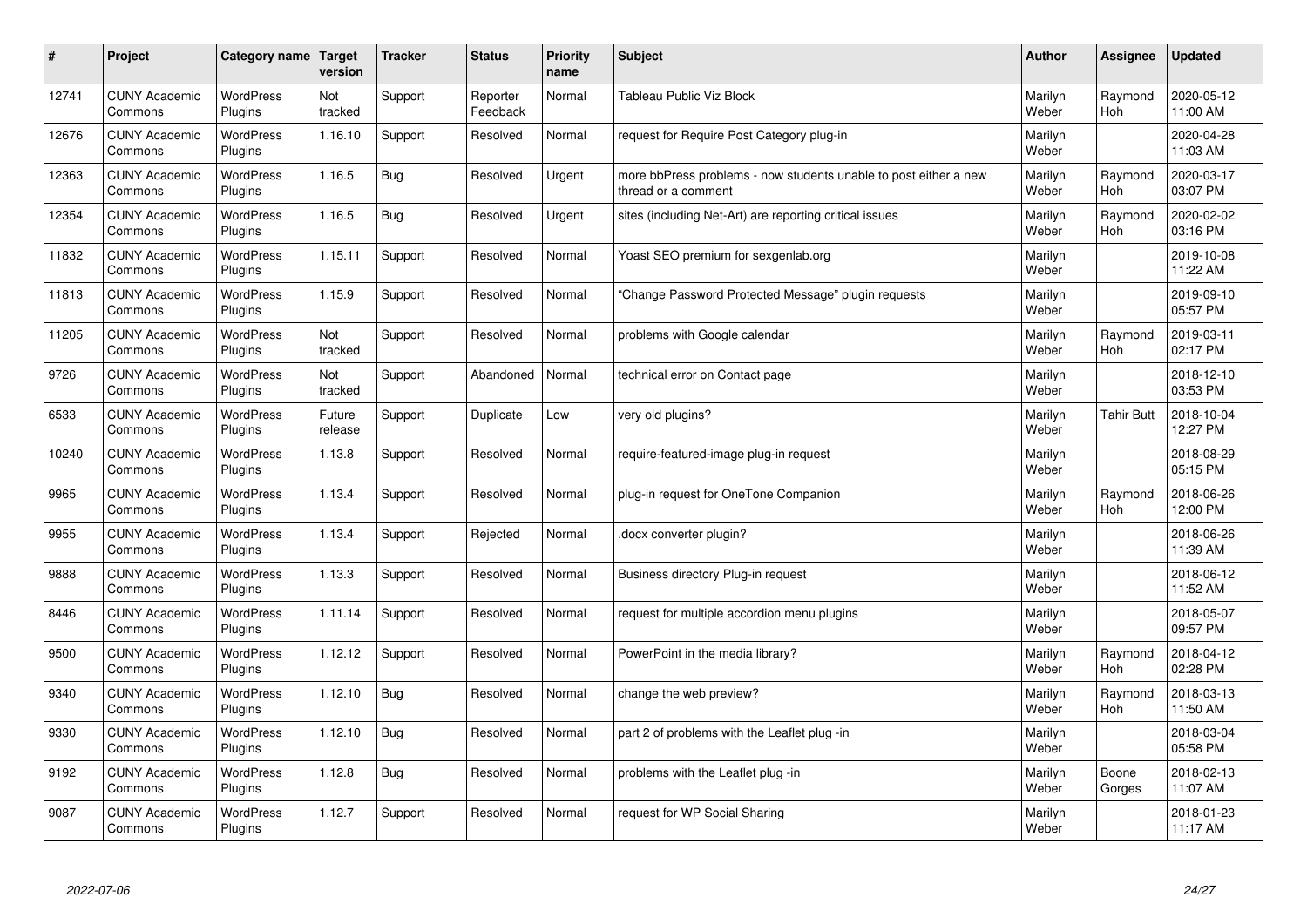| $\sharp$ | Project                         | Category name               | Target<br>version | <b>Tracker</b> | <b>Status</b> | <b>Priority</b><br>name | <b>Subject</b>                                           | <b>Author</b>    | Assignee              | <b>Updated</b>         |
|----------|---------------------------------|-----------------------------|-------------------|----------------|---------------|-------------------------|----------------------------------------------------------|------------------|-----------------------|------------------------|
| 9078     | <b>CUNY Academic</b><br>Commons | <b>WordPress</b><br>Plugins | 1.12.7            | Support        | Resolved      | Normal                  | arcgis web maps?                                         | Marilyn<br>Weber | Raymond<br><b>Hoh</b> | 2018-01-23<br>11:11 AM |
| 9026     | <b>CUNY Academic</b><br>Commons | <b>WordPress</b><br>Plugins | 1.12.6            | Support        | Resolved      | Normal                  | plugin request from Carlos Guevara                       | Marilyn<br>Weber |                       | 2018-01-03<br>09:33 AM |
| 8924     | <b>CUNY Academic</b><br>Commons | <b>WordPress</b><br>Plugins | 1.12.4            | <b>Bug</b>     | Resolved      | Normal                  | auto-remove feature on http://pcp.gc.cuny.edu            | Marilyn<br>Weber | <b>Matt Gold</b>      | 2017-12-04<br>10:18 AM |
| 8908     | <b>CUNY Academic</b><br>Commons | <b>WordPress</b><br>Plugins | 1.12.2            | Support        | Resolved      | Normal                  | Plugin request from Steve Brier                          | Marilyn<br>Weber |                       | 2017-11-27<br>11:39 AM |
| 7328     | <b>CUNY Academic</b><br>Commons | <b>WordPress</b><br>Plugins | Not<br>tracked    | Bug            | Resolved      | Normal                  | technical issue with the Events Manager plugin           | Marilyn<br>Weber | Raymond<br>Hoh        | 2017-11-15<br>06:19 PM |
| 5875     | <b>CUNY Academic</b><br>Commons | WordPress<br>Plugins        | Not<br>tracked    | Bug            | Resolved      | Normal                  | Events Calendar garbled in IE                            | Marilyn<br>Weber | Marilyn<br>Weber      | 2017-11-15<br>05:45 PM |
| 7770     | <b>CUNY Academic</b><br>Commons | <b>WordPress</b><br>Plugins | Not<br>tracked    | Bug            | Abandoned     | Normal                  | Timeline.js problem                                      | Marilyn<br>Weber |                       | 2017-11-15<br>01:43 PM |
| 8308     | <b>CUNY Academic</b><br>Commons | <b>WordPress</b><br>Plugins | Not<br>tracked    | Support        | Resolved      | Normal                  | WP Migration plugin                                      | Marilyn<br>Weber |                       | 2017-11-15<br>01:27 PM |
| 8721     | <b>CUNY Academic</b><br>Commons | <b>WordPress</b><br>Plugins | 1.11.13           | Bug            | Resolved      | Normal                  | more problems with Events calendar                       | Marilyn<br>Weber |                       | 2017-09-21<br>10:35 AM |
| 8693     | <b>CUNY Academic</b><br>Commons | WordPress<br>Plugins        |                   | Support        | Resolved      | Normal                  | Existing blog wants to replace Mailpoet with Newsletters | Marilyn<br>Weber |                       | 2017-09-12<br>02:24 PM |
| 8576     | <b>CUNY Academic</b><br>Commons | WordPress<br>Plugins        | 1.11.11           | Support        | Resolved      | Normal                  | Digital Measures plugin request                          | Marilyn<br>Weber |                       | 2017-09-01<br>03:44 PM |
| 8552     | <b>CUNY Academic</b><br>Commons | <b>WordPress</b><br>Plugins | 1.11.10           | Bug            | Resolved      | Normal                  | Events Calendar problem                                  | Marilyn<br>Weber |                       | 2017-08-18<br>04:36 PM |
| 8131     | <b>CUNY Academic</b><br>Commons | <b>WordPress</b><br>Plugins | 1.11              | <b>Bug</b>     | Resolved      | Normal                  | Newsletters plug-in                                      | Marilyn<br>Weber | Boone<br>Gorges       | 2017-05-11<br>09:42 PM |
| 8071     | <b>CUNY Academic</b><br>Commons | <b>WordPress</b><br>Plugins | Not<br>tracked    | Support        | Rejected      | Normal                  | Anthologize                                              | Marilyn<br>Weber |                       | 2017-05-10<br>10:15 AM |
| 7668     | <b>CUNY Academic</b><br>Commons | <b>WordPress</b><br>Plugins |                   | Support        | Rejected      | Normal                  | Iframes question                                         | Marilyn<br>Weber |                       | 2017-04-11<br>09:29 PM |
| 7745     | <b>CUNY Academic</b><br>Commons | <b>WordPress</b><br>Plugins | 1.10.13           | Support        | Resolved      | Normal                  | Featured Video Plus plugin requested                     | Marilyn<br>Weber |                       | 2017-03-03<br>01:51 PM |
| 7100     | <b>CUNY Academic</b><br>Commons | WordPress<br>Plugins        | 1.10.5            | Bug            | Resolved      | High                    | Cincopa plugin problem                                   | Marilyn<br>Weber | Boone<br>Gorges       | 2016-12-19<br>10:32 AM |
| 5657     | <b>CUNY Academic</b><br>Commons | WordPress<br>Plugins        | 1.9.18            | Feature        | Resolved      | Normal                  | Plugin Request - Instagram Feed WD                       | Marilyn<br>Weber | Boone<br>Gorges       | 2016-06-08<br>12:36 PM |
| 5621     | <b>CUNY Academic</b><br>Commons | WordPress<br>Plugins        | 1.9.17            | Feature        | Resolved      | Normal                  | Taxonomy plugin request                                  | Marilyn<br>Weber | Boone<br>Gorges       | 2016-06-01<br>11:28 PM |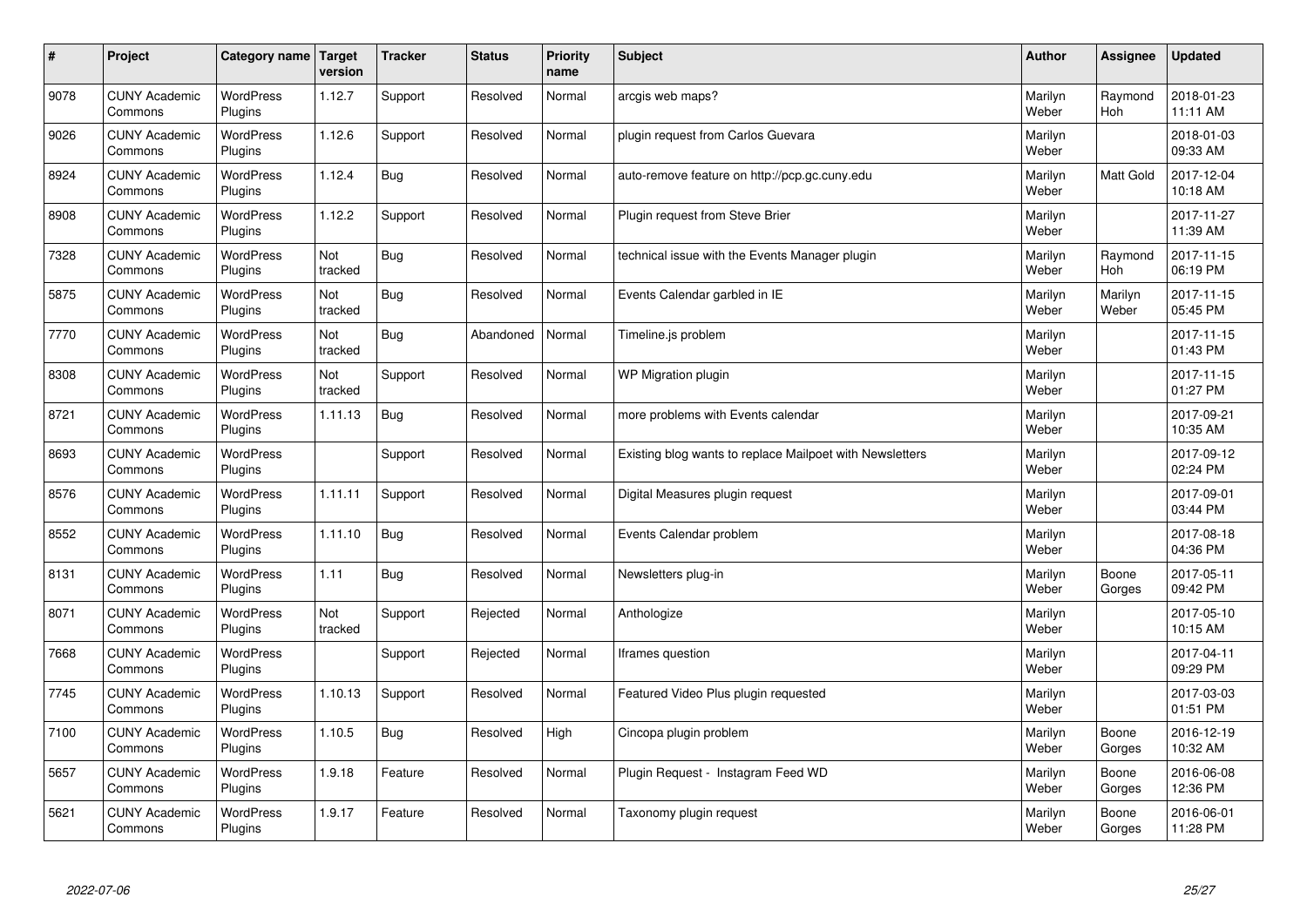| $\sharp$ | Project                         | Category name   Target            | version        | <b>Tracker</b> | <b>Status</b>        | Priority<br>name | <b>Subject</b>                                                                             | <b>Author</b>    | <b>Assignee</b>  | <b>Updated</b>         |
|----------|---------------------------------|-----------------------------------|----------------|----------------|----------------------|------------------|--------------------------------------------------------------------------------------------|------------------|------------------|------------------------|
| 5522     | <b>CUNY Academic</b><br>Commons | <b>WordPress</b><br>Plugins       | 1.9.15         | Feature        | Resolved             | Normal           | plugin request                                                                             | Marilyn<br>Weber | Boone<br>Gorges  | 2016-05-09<br>10:36 AM |
| 5302     | <b>CUNY Academic</b><br>Commons | <b>WordPress</b><br>Plugins       | 1.9.10         | Feature        | Resolved             | Normal           | request for WP Gallery Custom Links plug-in                                                | Marilyn<br>Weber | Boone<br>Gorges  | 2016-03-11<br>09:20 PM |
| 5083     | <b>CUNY Academic</b><br>Commons | WordPress<br>Plugins              | 1.9.5          | Support        | Rejected             | Normal           | creating a shortcode for the iframe code of the google form                                | Marilyn<br>Weber | Marilyn<br>Weber | 2016-01-12<br>04:25 PM |
| 4997     | <b>CUNY Academic</b><br>Commons | <b>WordPress</b><br>Plugins       | 1.9.4          | Feature        | Resolved             | Normal           | ability to embed maps from StoryMapJS?                                                     | Marilyn<br>Weber | Boone<br>Gorges  | 2016-01-07<br>12:34 PM |
| 5036     | <b>CUNY Academic</b><br>Commons | <b>WordPress</b><br>Plugins       | 1.9.1.1        | Feature        | Resolved             | Normal           | Embeds request                                                                             | Marilyn<br>Weber | Boone<br>Gorges  | 2015-12-18<br>10:12 PM |
| 4542     | <b>CUNY Academic</b><br>Commons | <b>WordPress</b><br>Plugins       | 1.8.10         | Bug            | Resolved             | Normal           | Emailing group users problem                                                               | Marilyn<br>Weber | Boone<br>Gorges  | 2015-09-11<br>11:16 AM |
| 3093     | <b>CUNY Academic</b><br>Commons | <b>WordPress</b><br>Plugins       |                | <b>Bug</b>     | Rejected             | Normal           | Custom Google Maps                                                                         | Marilyn<br>Weber | Boone<br>Gorges  | 2014-05-02<br>10:52 AM |
| 3136     | <b>CUNY Academic</b><br>Commons | WordPress<br>Plugins              |                | Bug            | Rejected             | Normal           | The Easy Rotator                                                                           | Marilyn<br>Weber | Boone<br>Gorges  | 2014-04-01<br>10:26 PM |
| 14911    | <b>CUNY Academic</b><br>Commons | <b>WordPress</b><br><b>Themes</b> | Not<br>tracked | Support        | <b>New</b>           | Normal           | Twentytwentyone theme                                                                      | Marilyn<br>Weber |                  | 2021-10-28<br>10:37 AM |
| 14734    | <b>CUNY Academic</b><br>Commons | WordPress<br><b>Themes</b>        | 1.18.18        | Support        | Resolved             | Normal           | missing section of Sujatha Fernandes' site                                                 | Marilyn<br>Weber | Raymond<br>Hoh   | 2021-09-06<br>04:15 PM |
| 14411    | <b>CUNY Academic</b><br>Commons | <b>WordPress</b><br><b>Themes</b> | 1.18.10        | Bug            | Resolved             | Normal           | logo problems                                                                              | Marilyn<br>Weber |                  | 2021-05-03<br>04:37 PM |
| 14270    | <b>CUNY Academic</b><br>Commons | <b>WordPress</b><br><b>Themes</b> | 1.18.8         | Support        | Resolved             | Normal           | grid theme?                                                                                | Marilyn<br>Weber |                  | 2021-04-13<br>11:20 AM |
| 11976    | <b>CUNY Academic</b><br>Commons | <b>WordPress</b><br><b>Themes</b> | Not<br>tracked | Support        | Resolved             | Normal           | ColorMag request                                                                           | Marilyn<br>Weber |                  | 2021-02-01<br>10:25 AM |
| 13512    | <b>CUNY Academic</b><br>Commons | WordPress<br><b>Themes</b>        | 1.17.7         | Support        | Resolved             | Normal           | theme update                                                                               | Marilyn<br>Weber |                  | 2020-11-16<br>04:46 PM |
| 13185    | <b>CUNY Academic</b><br>Commons | WordPress<br><b>Themes</b>        | 1.17.2         | Support        | Resolved             | Normal           | Less theme?                                                                                | Marilyn<br>Weber |                  | 2020-08-25<br>11:26 AM |
| 10059    | <b>CUNY Academic</b><br>Commons | <b>WordPress</b><br>Themes        | Not<br>tracked | Support        | Resolved             | Normal           | Magazine Premium theme for new site                                                        | Marilyn<br>Weber |                  | 2020-02-17<br>03:39 PM |
| 12360    | <b>CUNY Academic</b><br>Commons | WordPress<br><b>Themes</b>        | Not<br>tracked | Bug            | Reporter<br>Feedback | Normal           | site just says "DANTE We are currently in maintenance mode, please<br>check back shortly." | Marilyn<br>Weber |                  | 2020-02-04<br>12:13 PM |
| 12302    | <b>CUNY Academic</b><br>Commons | WordPress<br>Themes               | 1.16.4         | Support        | Resolved             | Normal           | Pictorio theme request                                                                     | Marilyn<br>Weber | Raymond<br>Hoh   | 2020-01-28<br>11:44 AM |
| 12137    | <b>CUNY Academic</b><br>Commons | <b>WordPress</b><br><b>Themes</b> | Not<br>tracked | Support        | Resolved             | Normal           | media player problem                                                                       | Marilyn<br>Weber |                  | 2019-12-12<br>08:52 PM |